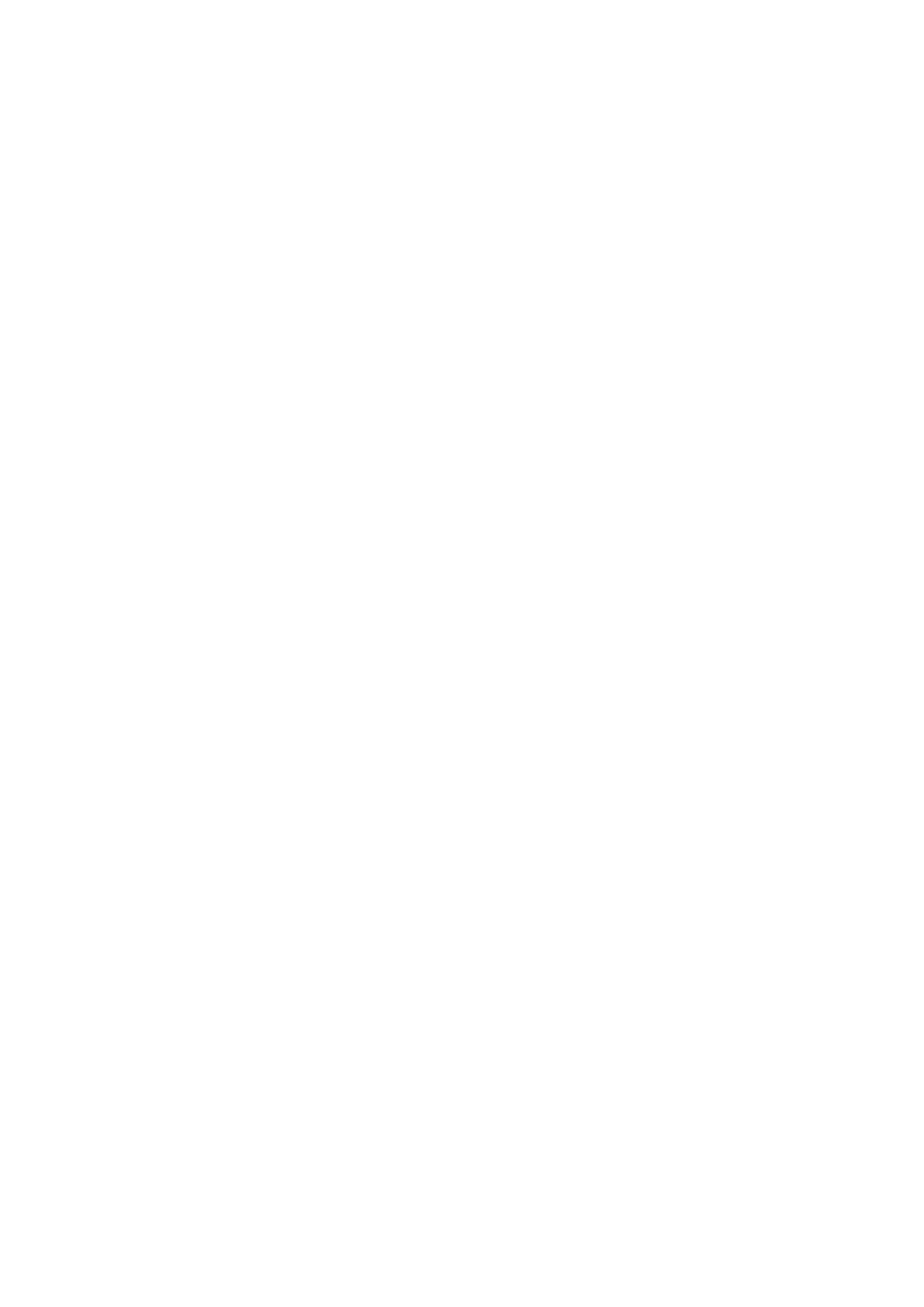

**Queensland** 

# **Civil Proceedings Act 2011**

# **Contents**

#### Page

| Part 1            | Preliminary                                                            |                |
|-------------------|------------------------------------------------------------------------|----------------|
| 1                 |                                                                        | $\overline{7}$ |
| 2                 |                                                                        | $\overline{7}$ |
| 3                 |                                                                        | $\overline{7}$ |
| 4                 |                                                                        | 8              |
| 5                 |                                                                        | 8              |
| 6                 |                                                                        | 8              |
| Part 2            | Law and equity                                                         |                |
| 7                 | Concurrent administration of law and equity                            | 8              |
| 8                 |                                                                        | 9              |
| 9                 |                                                                        | 9              |
| 10                |                                                                        | 10             |
| 11                |                                                                        | 10             |
| 12                |                                                                        | 10             |
| Part 3            | <b>Orders</b>                                                          |                |
| <b>Division 1</b> | <b>Orders generally</b>                                                |                |
| 13                |                                                                        | 11             |
| 14                | Power to impose appropriate conditions                                 | 11             |
| 15                |                                                                        | 11             |
| <b>Division 2</b> | <b>Particular orders</b>                                               |                |
| 16                | Amendment for new cause of action or party                             | 11             |
| 17                | Interested person may become a party and may be bound by outcome<br>12 |                |
| 18                | Order binds persons who are represented                                | 12             |
| 19                |                                                                        | 13             |
| 20                |                                                                        | 14             |
| 21                |                                                                        | 14             |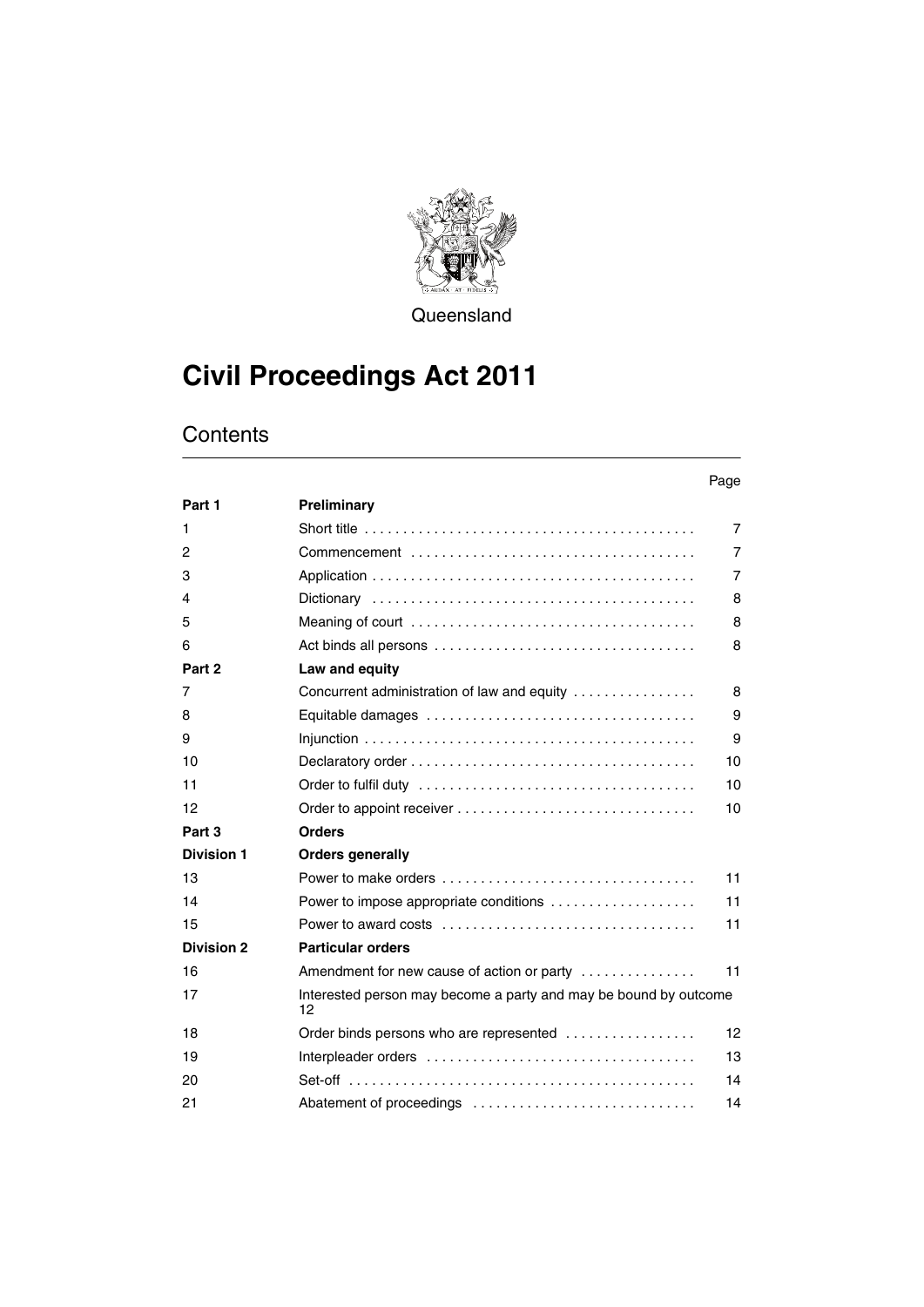| 22                | Dismissal of proceedings for want of prosecution   | 15 |
|-------------------|----------------------------------------------------|----|
| 23                | Effect of default judgment given by registrar      | 15 |
| 24                | Discharge of lien or security                      | 15 |
| Part 4            | <b>Transfer of proceedings</b>                     |    |
| 25                | Transfer by Supreme Court-general                  | 16 |
| 26                | Transfer by District Court—general                 | 16 |
| 27                | Transfer because of amendment                      | 16 |
| 28                | Transfer because claim beyond jurisdiction         | 17 |
| 29                | Transfer because counterclaim beyond jurisdiction  | 17 |
| 30                | Copy of order and filed documents                  | 18 |
| 31                | Power of court to which proceeding transferred     | 19 |
| 32                |                                                    | 19 |
| 33                |                                                    | 19 |
| Part 5            | <b>Conferences</b>                                 |    |
| 34                |                                                    | 19 |
| 35                |                                                    | 20 |
| 36                | Evidence from relevant conference                  | 20 |
| Part 6            | <b>ADR processes</b>                               |    |
| <b>Division 1</b> | Preliminary                                        |    |
| 37                |                                                    | 20 |
| 38                |                                                    | 21 |
| <b>Division 2</b> | Interpretation                                     |    |
| 39                |                                                    | 21 |
| 40                |                                                    | 22 |
| 41                |                                                    | 22 |
| <b>Division 3</b> | <b>ADR process</b>                                 |    |
| 42                | Parties may agree to ADR process                   | 22 |
| 43                |                                                    | 22 |
| 44                | Parties must attend at ADR process if court orders | 23 |
| 45                | Procedure at case appraisal                        | 23 |
| 46                |                                                    | 24 |
| 47                | Party unable to pay share of costs                 | 24 |
| <b>Division 4</b> | At end of ADR process                              |    |
| 48                |                                                    | 25 |
| 49                |                                                    | 25 |
|                   |                                                    |    |
| 50                | Orders giving effect to mediation agreement        | 25 |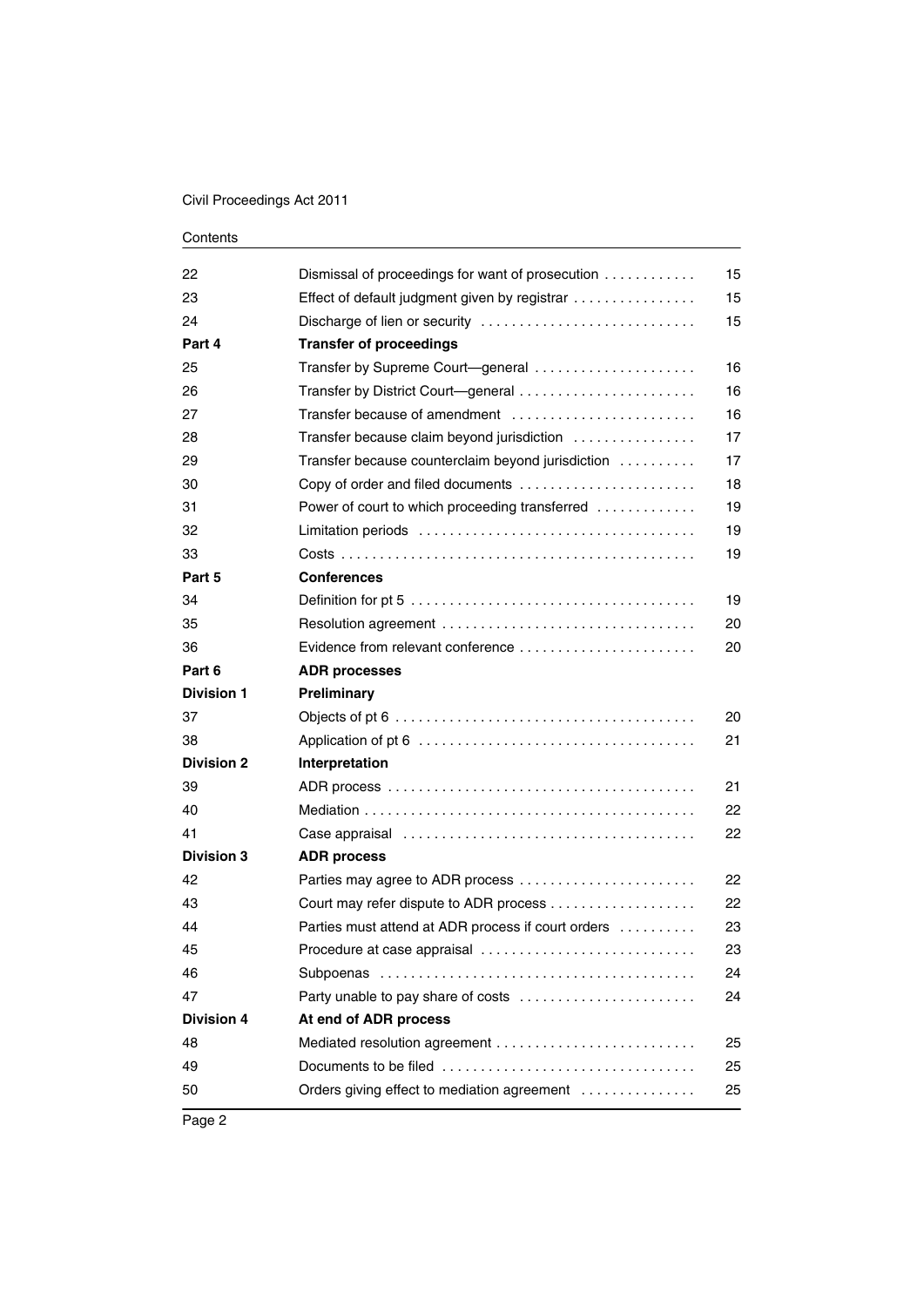| 51<br>Division 5 | Orders giving effect to case appraiser's decision                 | 26       |
|------------------|-------------------------------------------------------------------|----------|
|                  | Protection, immunity and confidentiality                          |          |
| 52               | Ordinary protection and immunity allowed                          | 26<br>26 |
| 53               | Evidence from ADR process                                         |          |
| 54               | Preservation of confidentiality                                   | 27       |
| Part 7           | Compliance with subpoena etc.                                     |          |
| 55               | Non-attendance of individual witness                              | 27       |
| 56               | Non-attendance of corporation                                     | 28       |
| 57               | Noncompliance is contempt of court                                | 29       |
| Part 8           | <b>Interest</b>                                                   |          |
| 58               |                                                                   | 29       |
| 59               | Interest after money order                                        | 30       |
| Part 9           | <b>Assessment of damages</b>                                      |          |
| 60               | Income tax reduction for loss of earnings award                   | 30       |
| 61               |                                                                   | 31       |
| Part 10          | Wrongful death proceedings                                        |          |
| 62               |                                                                   | 32       |
| 63               |                                                                   | 32       |
| 64               |                                                                   | 33       |
| 65               | One proceeding for benefit of members of deceased person's family | 33       |
| 66               | Surviving proceeding other than by personal representative        | 34       |
| 67               | Damages for spouse's benefit                                      | 34       |
| 68               | Damages for child's benefit                                       | 36       |
| 69               | Transitional application of assessment provisions                 | 36       |
| 70               | Amounts not to be taken into account in assessing damages         | 37       |
| Part 11          | <b>Provisions about ships</b>                                     |          |
| 71               |                                                                   | 37       |
| 72               | Damages for personal injury                                       | 38       |
| 73               |                                                                   | 38       |
| 74               | Other damages                                                     | 39       |
| 75               | No statutory presumption of fault                                 | 40       |
| Part 12          | <b>Assessors</b>                                                  |          |
| 76               |                                                                   | 41       |
| 77               | Protection and immunity                                           | 41       |
| 78               | Preservation of confidentiality                                   | 41       |
| 79               | Preservation of privilege                                         | 42       |
|                  |                                                                   |          |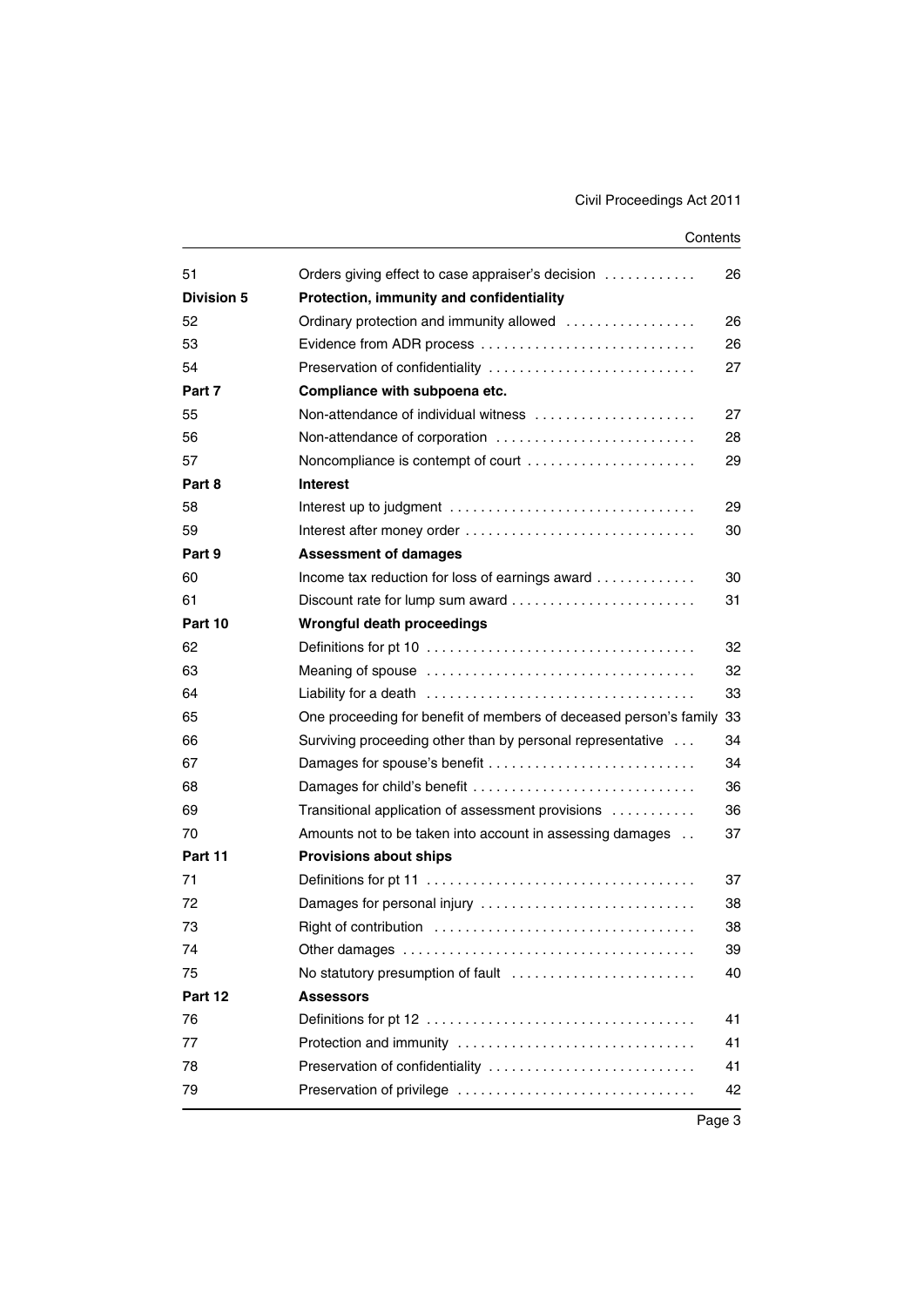| Part 13           | <b>Enforcement</b>                                                                          |    |
|-------------------|---------------------------------------------------------------------------------------------|----|
| <b>Division 1</b> | <b>Judgments</b>                                                                            |    |
| 80                |                                                                                             | 42 |
| 81                | Judgment for return of goods                                                                | 43 |
| 82                | Judgment for return of goods or payment of their value                                      | 43 |
| 83                |                                                                                             | 44 |
| <b>Division 2</b> | <b>Enforcement generally</b>                                                                |    |
| 84                | Demand for compliance unnecessary                                                           | 44 |
| 85                |                                                                                             | 44 |
| 86                | Enforcement against partnership                                                             | 45 |
| 87                | Variation of order in partnership name                                                      | 45 |
| 88                | Enforcement against property of a business                                                  | 45 |
| 89                | Variation of order in relation to a business name                                           | 46 |
| <b>Division 3</b> | <b>Enforcement warrants</b>                                                                 |    |
| 90                |                                                                                             | 46 |
| 91                |                                                                                             | 48 |
| 92                | Payment under enforcement warrant                                                           | 48 |
| 93                | Securities held by enforcement officer                                                      | 48 |
| 94                |                                                                                             | 48 |
| 95                |                                                                                             | 49 |
| 96                |                                                                                             | 50 |
| 97                | Account with financial institution $\ldots, \ldots, \ldots, \ldots, \ldots, \ldots, \ldots$ | 50 |
| 98                | Enforcement against a third person                                                          | 50 |
| 99                | Redirection of earnings—protection of employee                                              | 51 |
| <b>Division 4</b> | Warrant for defendant's arrest                                                              |    |
| 100               | $l$ ssue of warrant for defendant's arrest $l_1, l_2, l_3, l_4, l_5, l_6, l_7, l_8, l_9$    | 51 |
| <b>Division 5</b> | <b>Enforcement officers</b>                                                                 |    |
| 101               |                                                                                             | 52 |
| 102               | No licence necessary for auction                                                            | 52 |
| 103               |                                                                                             | 53 |
| Part 14           | <b>Miscellaneous provisions</b>                                                             |    |
| 104               | Grant of representation before proceeding                                                   | 53 |
| 105               | No grant of representation before proceeding                                                | 53 |
| 106               | No new trial because of ruling about duty                                                   | 54 |
| 107               | Regulation-making power                                                                     | 54 |
| Part 15           | Saving and transitional provisions for Civil Proceedings Act 2011                           |    |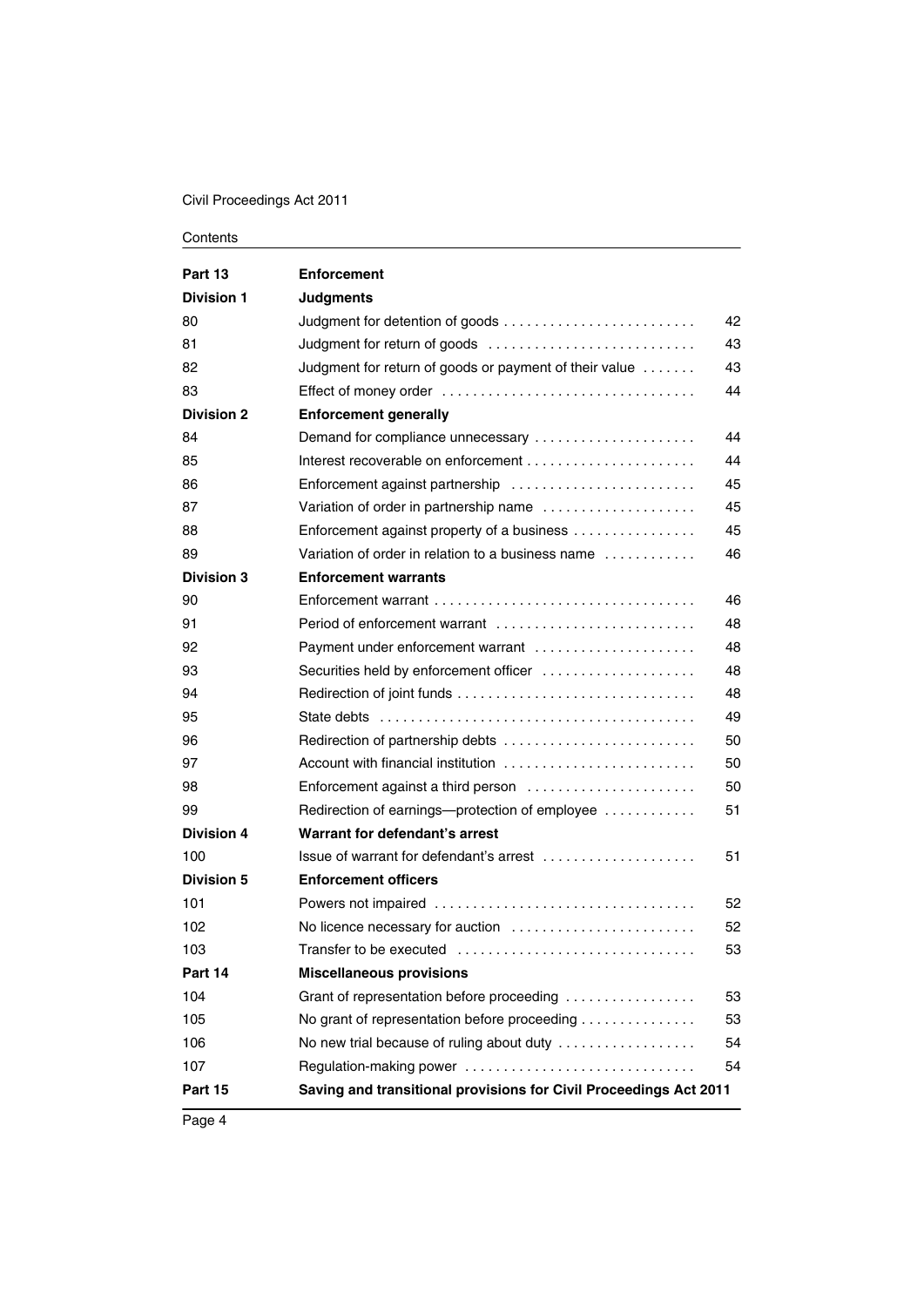| <b>Division 1</b> | <b>Transitional provisions</b>                 |    |
|-------------------|------------------------------------------------|----|
| 108               | Reference to s 48, Supreme Court Act 1995      | 55 |
| <b>Division 2</b> | Saving provision relating to section 109       |    |
| 110               | Saving of operation of transitional regulation | 55 |
| Part 29           | <b>Repeal of Supreme Court Act 1995</b>        |    |
| 211               | Repeal of Supreme Court Act 1995               | 56 |
| <b>Schedule 1</b> |                                                | 57 |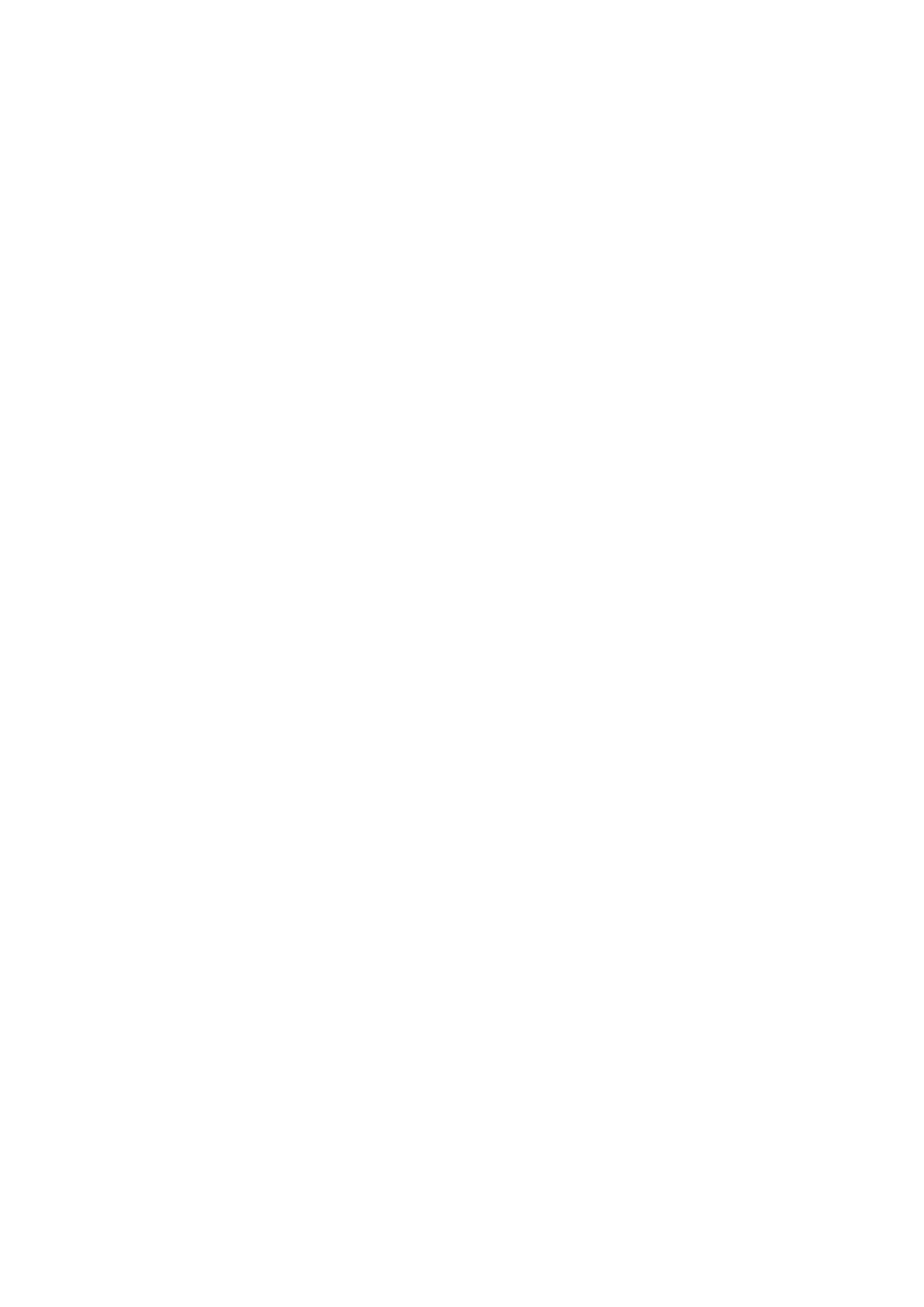# **Civil Proceedings Act 2011**

**An Act to provide for various matters concerning civil proceedings and proceedings in relation to contempt of court in the Supreme Court, the District Court and the Magistrates Courts**

# <span id="page-8-0"></span>**Part 1** Preliminary

#### <span id="page-8-2"></span>**1 Short title**

<span id="page-8-5"></span><span id="page-8-3"></span><span id="page-8-1"></span>This Act may be cited as the *Civil Proceedings Act 2011*.

#### <span id="page-8-4"></span>**2 Commencement**

The following provisions commence on a day to be fixed by proclamation—

- parts 1 to 31
- part 32, divisions 2, 3, 6, and 8
- section 229
- <span id="page-8-7"></span>• schedules 1A and 1.

#### <span id="page-8-6"></span>**3 Application**

Unless this Act otherwise expressly provides, this Act applies to civil proceedings and proceedings in relation to contempt of court in the following courts—

- the Supreme Court
- the District Court
- a Magistrates Court.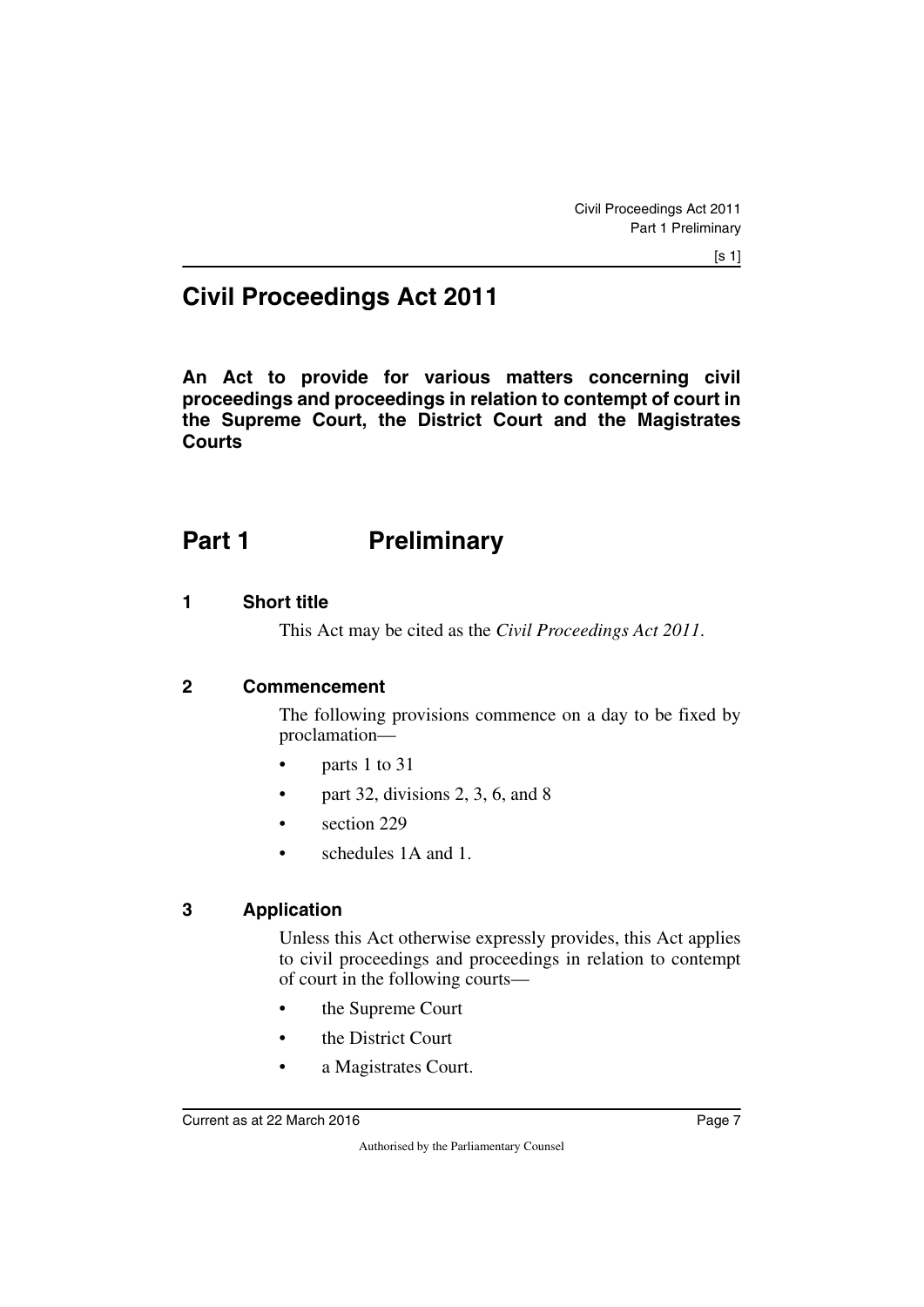$[s 4]$ 

#### <span id="page-9-0"></span>**4 Dictionary**

<span id="page-9-1"></span>The dictionary in schedule 1 defines particular words used in this Act.

### <span id="page-9-2"></span>**5 Meaning of** *court*

<span id="page-9-3"></span>In this Act—

*court* means, if otherwise appropriate—

- (a) in the context of the Supreme Court—the Supreme Court; or
- (b) in the context of the District Court—the District Court; or
- (c) in the context of Magistrates Courts—a Magistrates **Court**

### <span id="page-9-4"></span>**6 Act binds all persons**

<span id="page-9-7"></span><span id="page-9-5"></span>This Act binds all persons, including the State.

# <span id="page-9-6"></span>**Part 2 Law and equity**

### <span id="page-9-8"></span>**7 Concurrent administration of law and equity**

- <span id="page-9-9"></span>(1) A court must exercise its jurisdiction in a proceeding to ensure, as far as possible, that—
	- (a) all matters in dispute between the parties are completely and finally decided; and
	- (b) multiplicity of legal proceedings is avoided.
- (2) A court must give the same effect as it did immediately before the commencement of this section—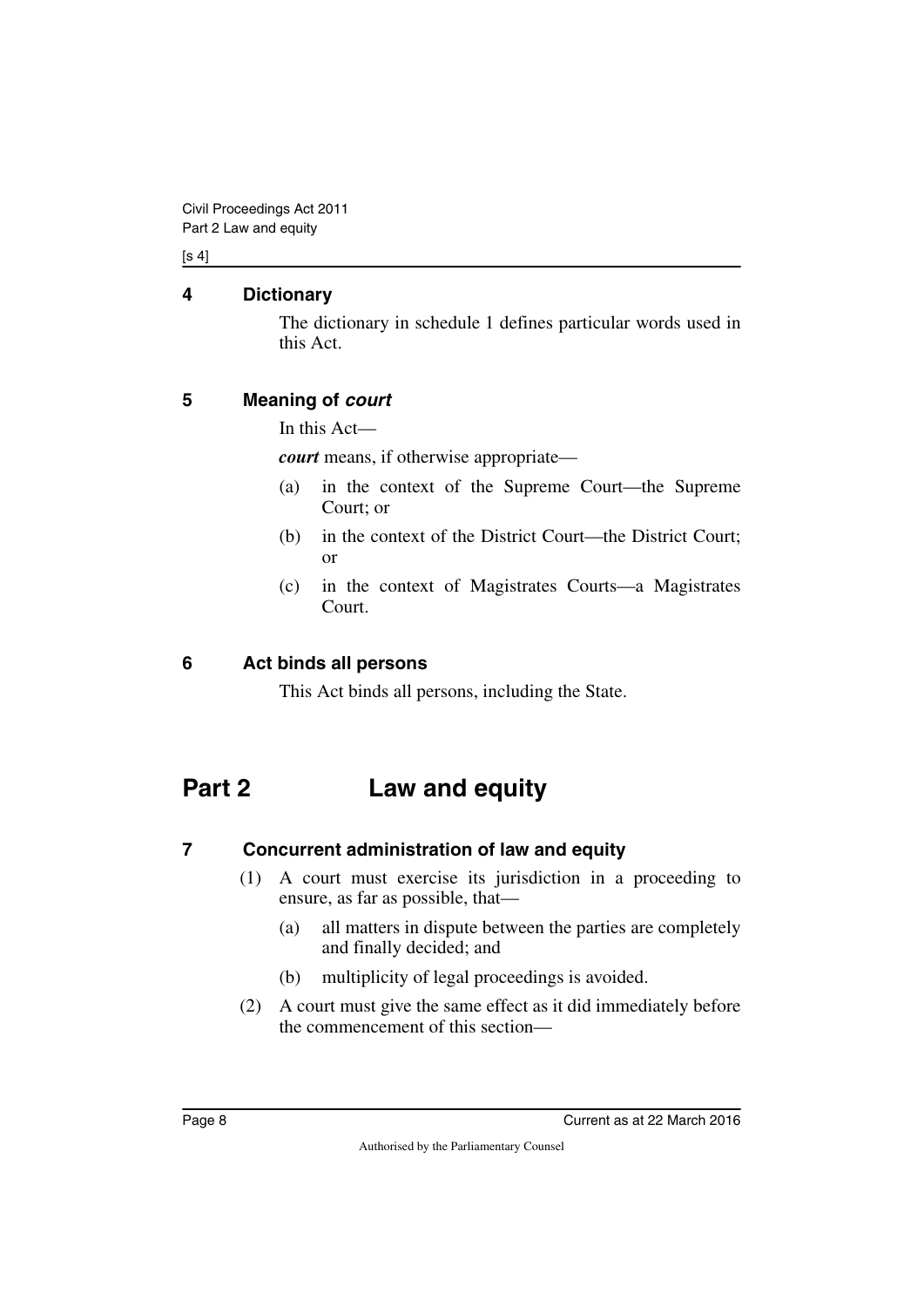- (a) to all equitable estates, titles, rights, remedies, defences and counterclaims, and to all equitable duties and liabilities; and
- (b) subject to the matters mentioned in paragraph (a), to all legal claims and demands and all estates, titles, rights, duties, obligations and liabilities existing under the common law or under any custom or created under any statute.
- (3) If there is a conflict or difference between the rules of equity and the rules of the common law, the rules of equity prevail.
- (4) Nothing in this Act affects a court's power to stay a proceeding if appropriate, either on its own initiative or on the application of any person, whether or not a party.
- (5) Nothing in this section limits any inherent or other power of a court to make an order for the decision by the court of a question or issue separately from another question or issue or to state a case for the opinion of the Court of Appeal.
- (6) Also, nothing in this section increases the jurisdiction given to the District Court under the *District Court of Queensland Act 1967* or to a Magistrates Court under the *Magistrates Courts Act 1921.*

### <span id="page-10-0"></span>**8 Equitable damages**

<span id="page-10-1"></span>If a court has jurisdiction to hear an application for an injunction or specific performance, the court may award damages as well as, or instead of, an injunction or specific performance.

#### <span id="page-10-2"></span>**9 Injunction**

- <span id="page-10-3"></span>(1) If a court has jurisdiction to hear an application for an injunction, the court may, at any stage of a proceeding, by injunction, restrain a threatened or apprehended breach of contract or other wrongful conduct.
- (2) If waste or trespass is threatened or apprehended, for subsection (1), it does not matter whether—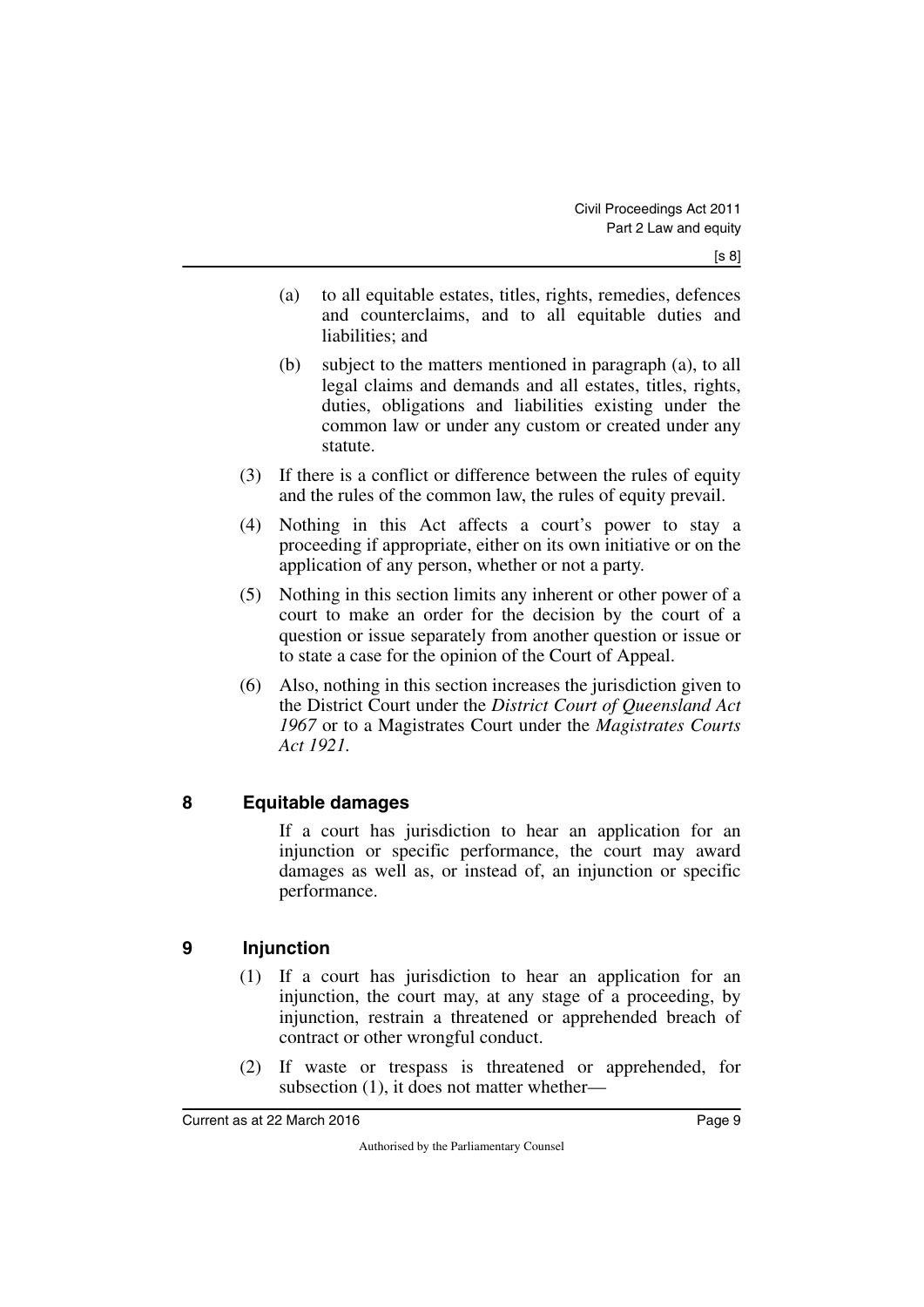- (a) the person against whom the injunction is sought (the *relevant person*) is in possession under any claim of title or otherwise; or
- (b) if the relevant person is not in possession, the relevant person claims a right to do the act sought to be restrained under any claim of title; or
- (c) the estate claimed by any party is legal or equitable.
- (3) The court may also, at any stage of a proceeding, grant an interlocutory injunction if it considers it just or convenient.

#### <span id="page-11-0"></span>**10 Declaratory order**

- <span id="page-11-1"></span>(1) This section applies to the Supreme Court only.
- (2) The court may hear an application for a declaratory order only and may make a declaratory order without granting any relief as a result of making the order.

### <span id="page-11-2"></span>**11 Order to fulfil duty**

- <span id="page-11-3"></span>(1) This section applies to the Supreme Court only.
- (2) The court may order any person to fulfil any duty in the fulfilment of which the person seeking the order is personally interested.
- (3) The court may make an interlocutory order under subsection (2) if it considers it just or convenient.

#### <span id="page-11-4"></span>**12 Order to appoint receiver**

- <span id="page-11-5"></span>(1) This section applies to the Supreme Court only.
- (2) The court may, at any stage of a proceeding, make an interlocutory order appointing a receiver if it considers it just or convenient.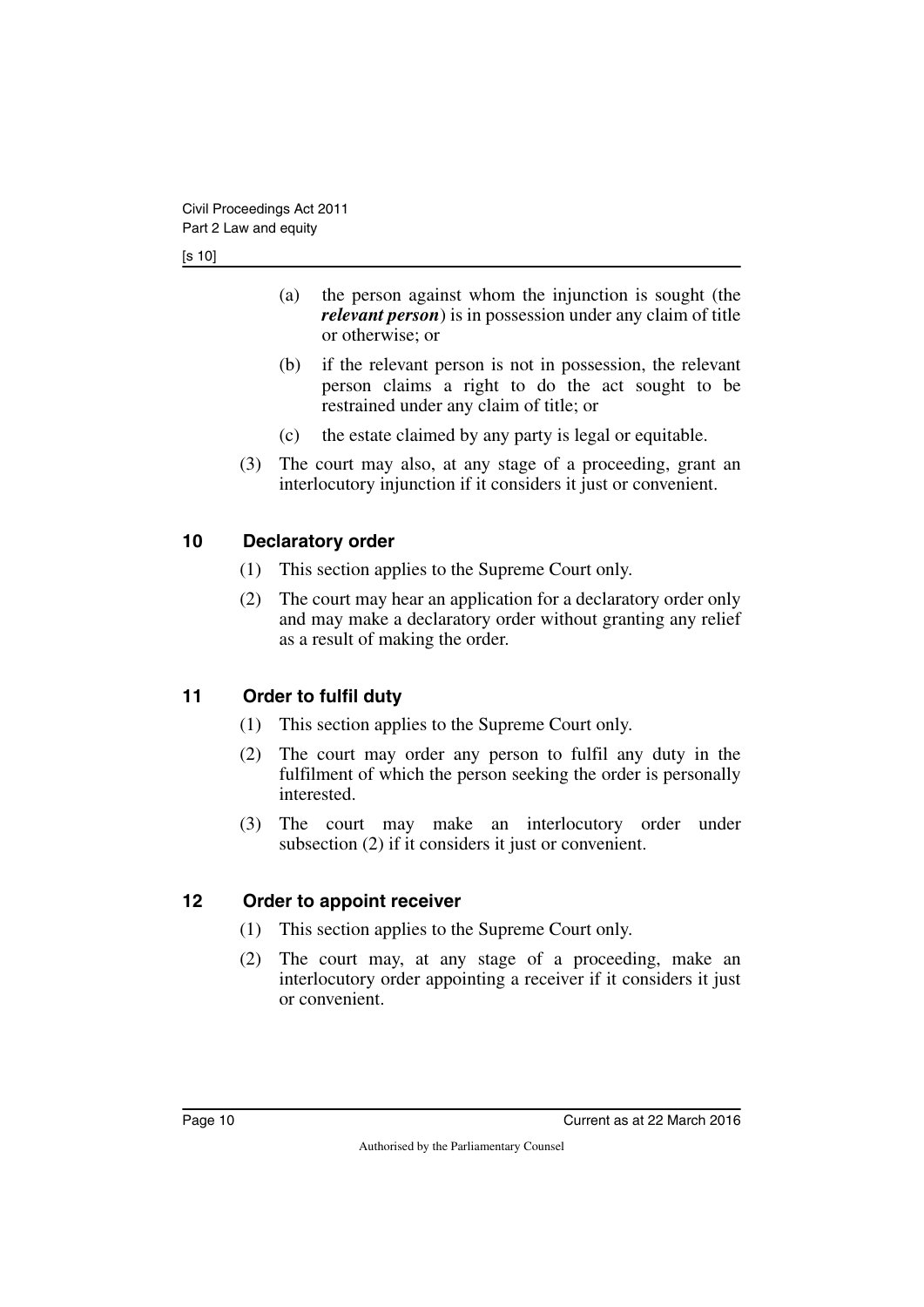# <span id="page-12-1"></span><span id="page-12-0"></span>**Part 3 Orders**

# <span id="page-12-2"></span>**Division 1 Orders generally**

#### <span id="page-12-4"></span>**13 Power to make orders**

- <span id="page-12-5"></span><span id="page-12-3"></span>(1) This section applies to a court making an order under this Act.
- (2) Unless otherwise stated in this Act, the court may make the order on its own initiative or on an application made to it under this Act.

#### <span id="page-12-6"></span>**14 Power to impose appropriate conditions**

<span id="page-12-7"></span>A court may impose on an order conditions it considers appropriate.

#### <span id="page-12-8"></span>**15 Power to award costs**

<span id="page-12-11"></span><span id="page-12-9"></span>A court may award costs in all proceedings unless otherwise provided.

# <span id="page-12-10"></span>**Division 2 Particular orders**

#### <span id="page-12-12"></span>**16 Amendment for new cause of action or party**

- <span id="page-12-13"></span>(1) This section applies to an amendment of a claim, anything written on a claim, pleadings, an application or another document in a proceeding.
- (2) The court may order an amendment to be made, or grant leave to a party to make an amendment, even though—
	- (a) the amendment will include or substitute a cause of action or add a new party; or
	- (b) the cause of action included or substituted arose after the proceeding was started; or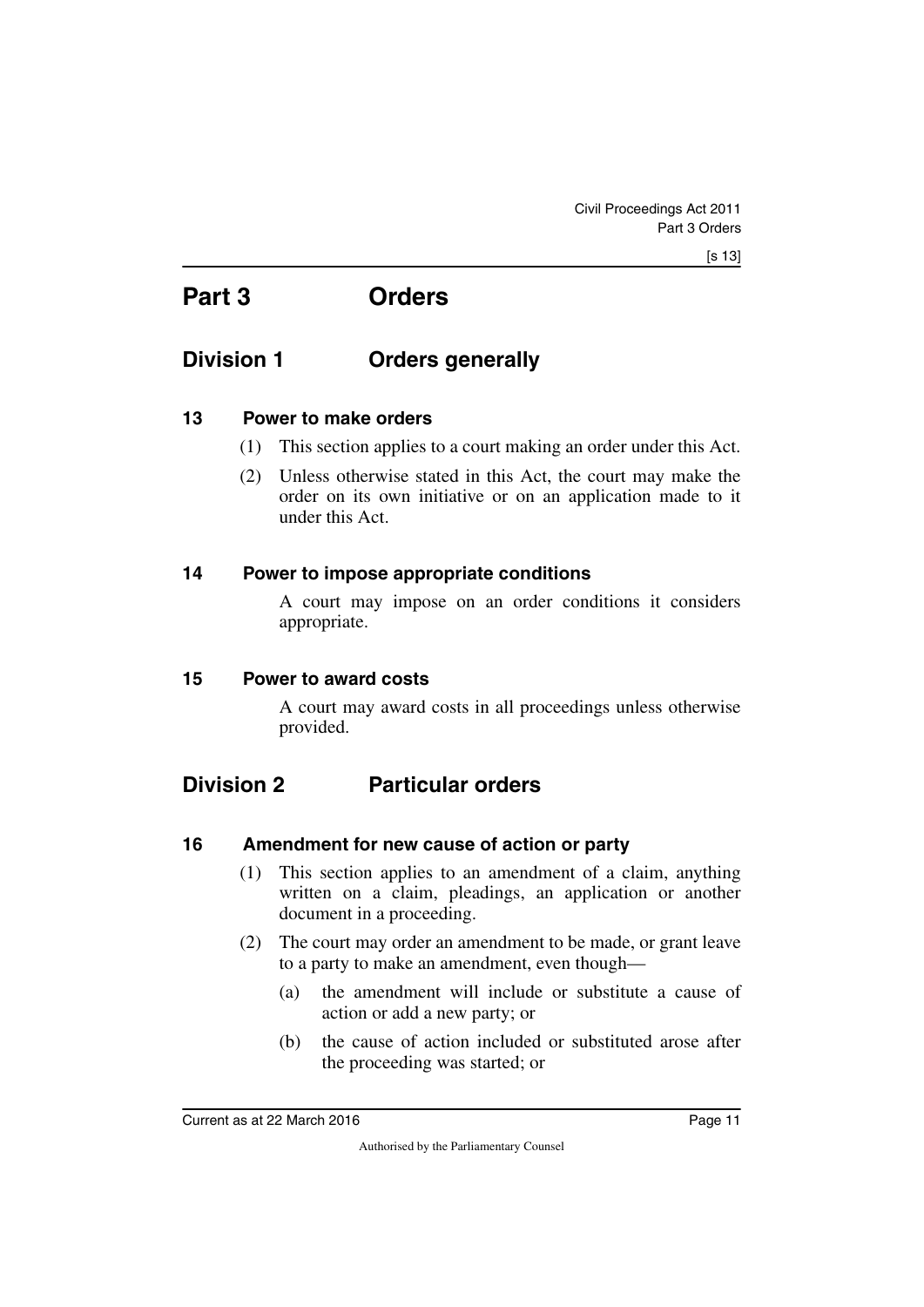[s 17]

- (c) a relevant period of limitation, current when the proceeding was started, has ended.
- (3) Despite subsection (2), the rules of court may limit the circumstances in which amendments may be made.
- (4) This section applies despite the *Limitation of Actions Act 1974*.

#### <span id="page-13-1"></span><span id="page-13-0"></span>**17 Interested person may become a party and may be bound by outcome**

- (1) This section applies if the court considers—
	- (a) not all persons interested in the subject matter of a proceeding or the relief sought in a proceeding are before the court; and
	- (b) the proceeding ought not to proceed, or relief ought not to be given, without particular persons being given notice of the proceeding.
- (2) The court may—
	- (a) order that the particular persons be included as parties to the proceeding; or
	- (b) stay the proceeding until notice of the proceeding has been given, as the court may direct, to the particular persons.
- (3) If a person given notice does not elect to be included as a party to the proceeding, the person is bound by the outcome of the proceeding in relation to any subject matter or relief in which the person was interested.

### <span id="page-13-2"></span>**18 Order binds persons who are represented**

<span id="page-13-3"></span>(1) This section applies to an order made in a proceeding started and continued by or against 1 or more persons (the *representative party*) who have the same interest in the proceeding as representing all of the persons who have the same interest and could have been parties to the proceeding.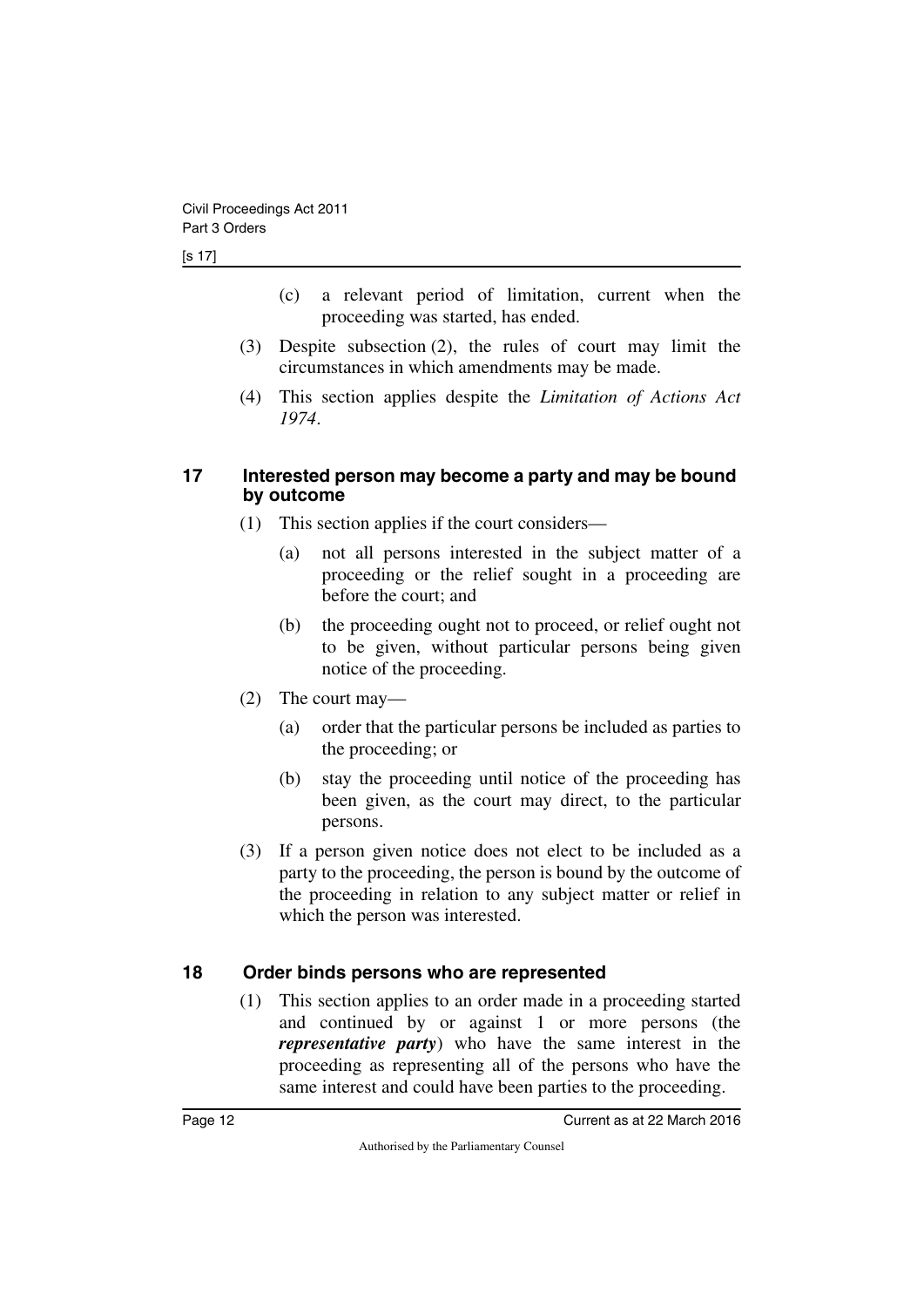- (2) Unless the court orders otherwise, as well as binding the parties to the proceeding, the order binds the persons who have the same interest as the representative party and could have been parties to the proceeding.
- (3) The order may be enforced against a person not named as a party only with the court's leave.

#### <span id="page-14-0"></span>**19 Interpleader orders**

- <span id="page-14-1"></span>(1) On an application for relief by way of interpleader, the court may do 1 or more of the following—
	- (a) if a proceeding is pending against the applicant—order a claimant be included as a defendant in the proceeding in addition to or in substitution for the applicant;
	- (b) order a question between the claimants be stated and tried and direct which of the claimants is to be the plaintiff and which the defendant and give any necessary directions for the trial;
	- (c) order the applicant to pay or transfer all or part of the property in dispute or the proceeds of sale into court or otherwise dispose of the property or proceeds of sale;
	- (d) if a claimant claims to be entitled to any of the property by way of security for a debt—make orders for the sale of all or part of the property and for the application of the proceeds of sale;
	- (e) decide in a summary way a question of law or fact arising on the application;
	- (f) make an order it considers appropriate, including an order finally disposing of all issues arising in the proceeding.
- $(2)$  If—
	- (a) an application for relief by way of interpleader is made; and
	- (b) several proceedings are pending in the court for or about any or all of the property in dispute; and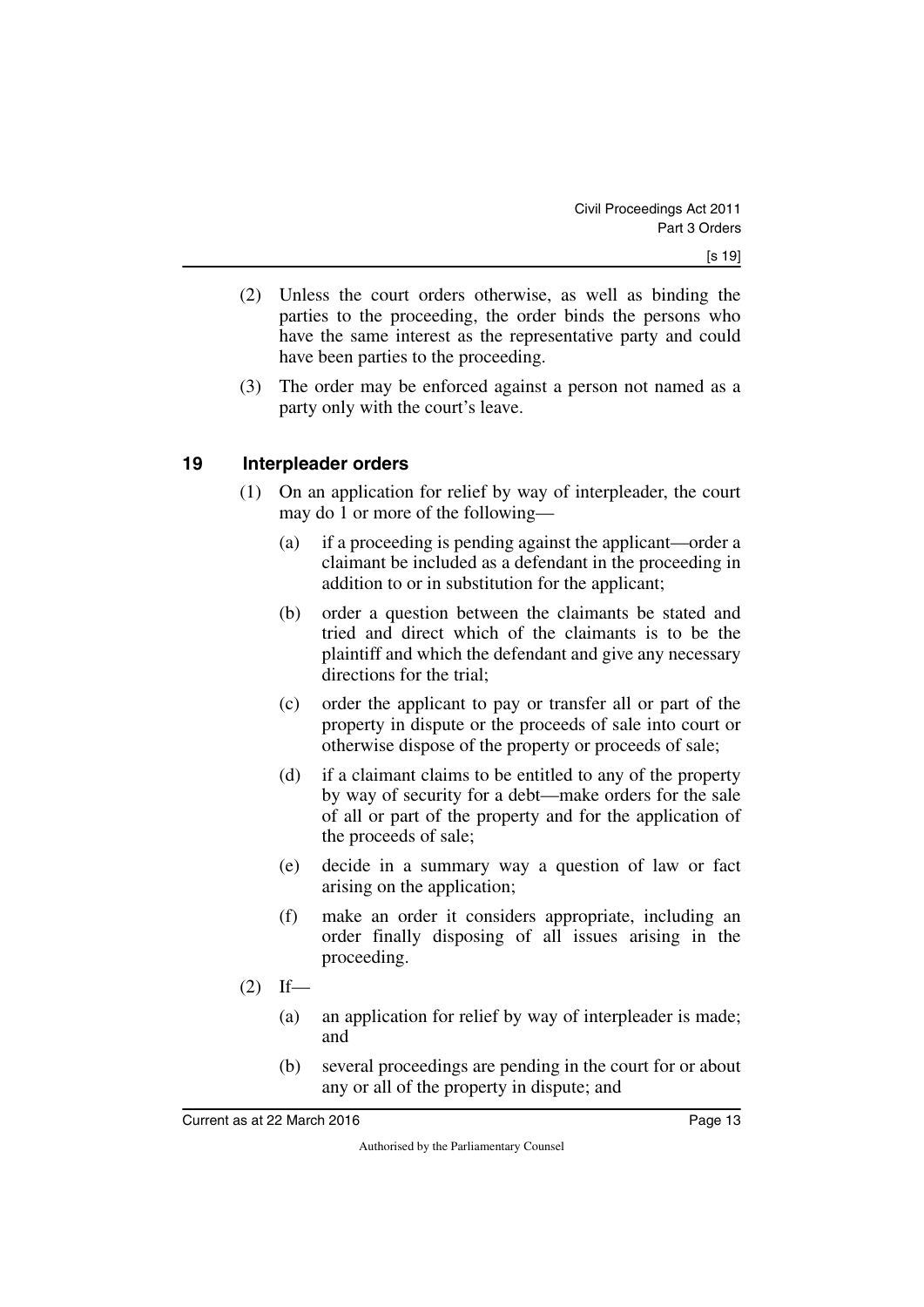[s 20]

(c) the court makes an order in any 2 or more of the proceedings;

the order is binding on all the parties to all the proceedings to which it applies.

### <span id="page-15-0"></span>**20 Set-off**

- <span id="page-15-1"></span>(1) If there are mutual debts between a plaintiff and a defendant in a proceeding, the defendant may, by way of defence, set off against the plaintiff's claim any debt owed by the plaintiff to the defendant that was due and payable at the time the defence of set-off was filed.
- (2) For subsection (1), it does not matter whether the mutual debts are different in nature.
- (3) This section extends to a proceeding in which 1 or more of the mutual debts is owed by or to a deceased person who is represented by a personal representative.
- (4) However, this section does not apply to the extent to which a plaintiff and a defendant have agreed that debts, whether generally, or in relation to specific debts, may not be set off against each other.
- (5) This section—
	- (a) does not affect other rights of set-off or obligation of a debtor or creditor whether arising in equity or otherwise; and
	- (b) applies subject to any express provision in another Act.
- (6) In this section—

*debt* means any liquidated claim.

### <span id="page-15-2"></span>**21 Abatement of proceedings**

<span id="page-15-3"></span>(1) If a party to a proceeding dies or becomes bankrupt, the proceeding does not abate because of the death or bankruptcy unless the cause of action does not survive the death or bankruptcy.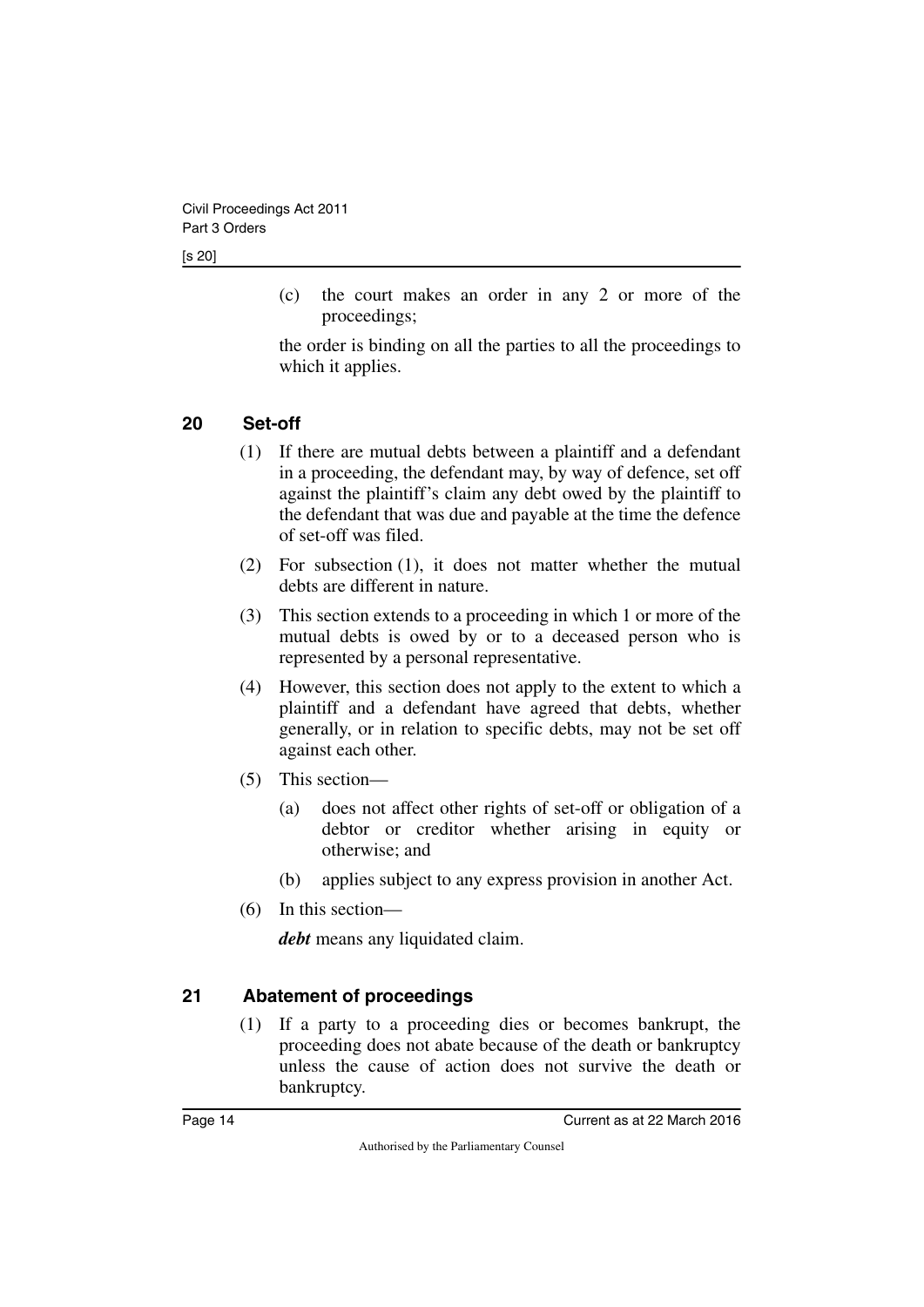- (2) If a proceeding abates for any reason before an order for costs made in the proceeding is satisfied—
	- (a) the order for costs remains enforceable; and
	- (b) the proceeding continues for the purpose only of enforcement of the order for costs.

#### <span id="page-16-0"></span>**22 Dismissal of proceedings for want of prosecution**

<span id="page-16-1"></span>(1) This section applies to the District Court and Magistrates Courts.

*Note—*

The Supreme Court has inherent power to dismiss proceedings for want of prosecution.

- (2) If 2 years have passed since the last step was taken in a proceeding, the court may dismiss the proceeding.
- (3) For this section, an application on which no order was made is taken not to be a step.

#### <span id="page-16-2"></span>**23 Effect of default judgment given by registrar**

<span id="page-16-3"></span>A default judgment given by a registrar has effect as a judgment given by the court.

#### <span id="page-16-4"></span>**24 Discharge of lien or security**

- <span id="page-16-5"></span>(1) This section applies to a proceeding if—
	- (a) a party (the *claimant*) claims the recovery of particular property other than land (the *relevant property*); and
	- (b) the party from whom recovery is sought—
		- (i) claims to be entitled to retain the relevant property because of a lien or as security for money; and
		- (ii) does not otherwise dispute the title of the claimant.
- (2) The court may make an order—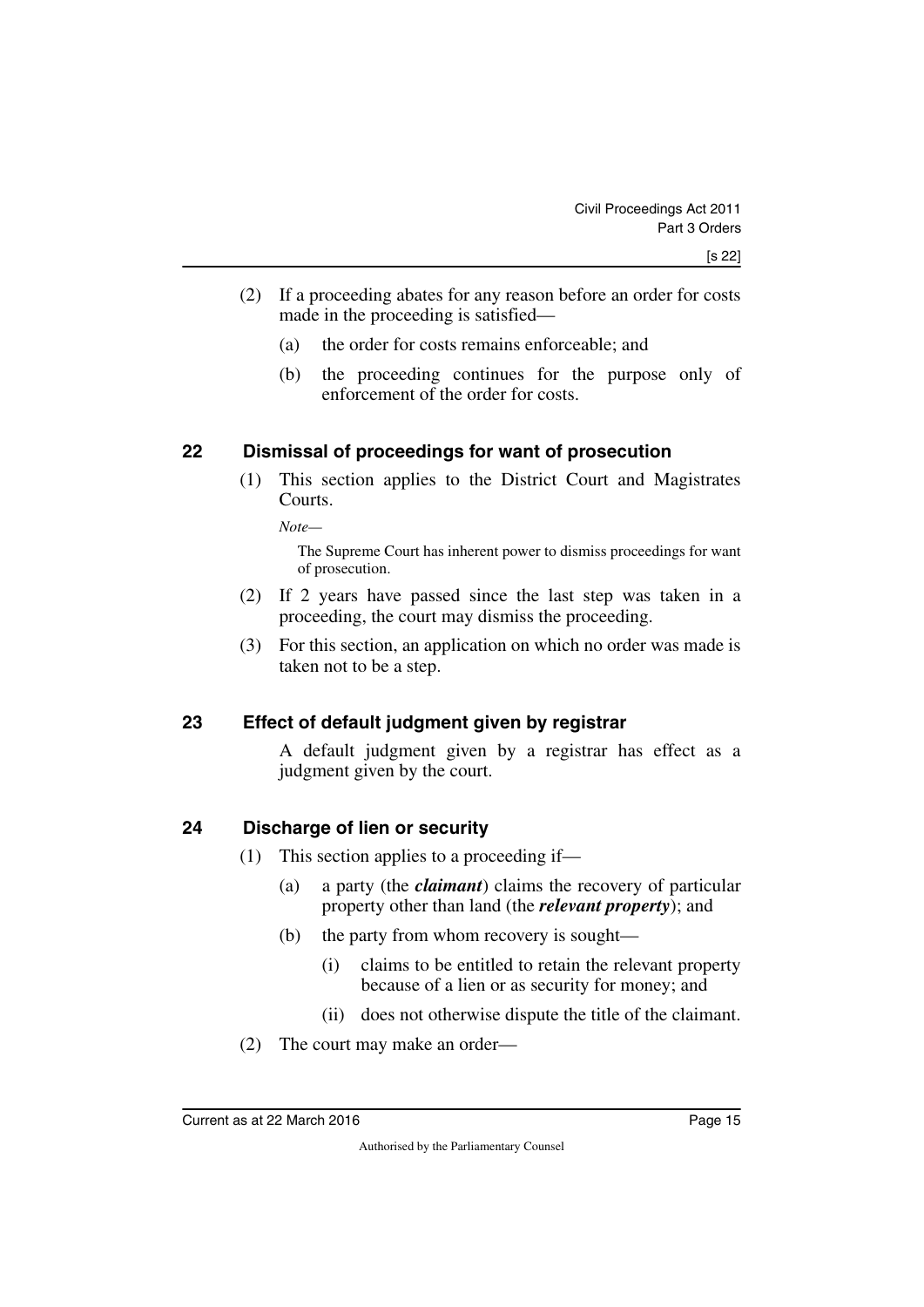[s 25]

- (a) allowing the claimant to pay into court, to be held until the end of the proceeding—
	- (i) the amount of money in relation to which the lien or other security is claimed; and
	- (ii) any other sum for interest and costs as the court may direct; and
- <span id="page-17-1"></span>(b) that, on payment into court, such judgment be given for recovery of the relevant property as the nature of the case requires.

# <span id="page-17-0"></span>**Part 4 Transfer of proceedings**

#### <span id="page-17-2"></span>**25 Transfer by Supreme Court—general**

- <span id="page-17-3"></span>(1) The Supreme Court may order that a proceeding pending in the District Court or a Magistrates Court be transferred to the Supreme Court.
- (2) The Supreme Court may order that a proceeding pending in the Supreme Court for which the District Court, or a Magistrates Court, has jurisdiction be transferred to a court having jurisdiction.

### <span id="page-17-4"></span>**26 Transfer by District Court—general**

- <span id="page-17-5"></span>(1) The District Court may order that a proceeding pending in a Magistrates Court be transferred to the District Court.
- (2) The District Court may order that a proceeding pending in the District Court for which a Magistrates Court has jurisdiction be transferred to a Magistrates Court.

### <span id="page-17-6"></span>**27 Transfer because of amendment**

<span id="page-17-7"></span>(1) This section applies if a plaintiff or applicant in a proceeding wants to amend the relief claimed to, or to include, relief not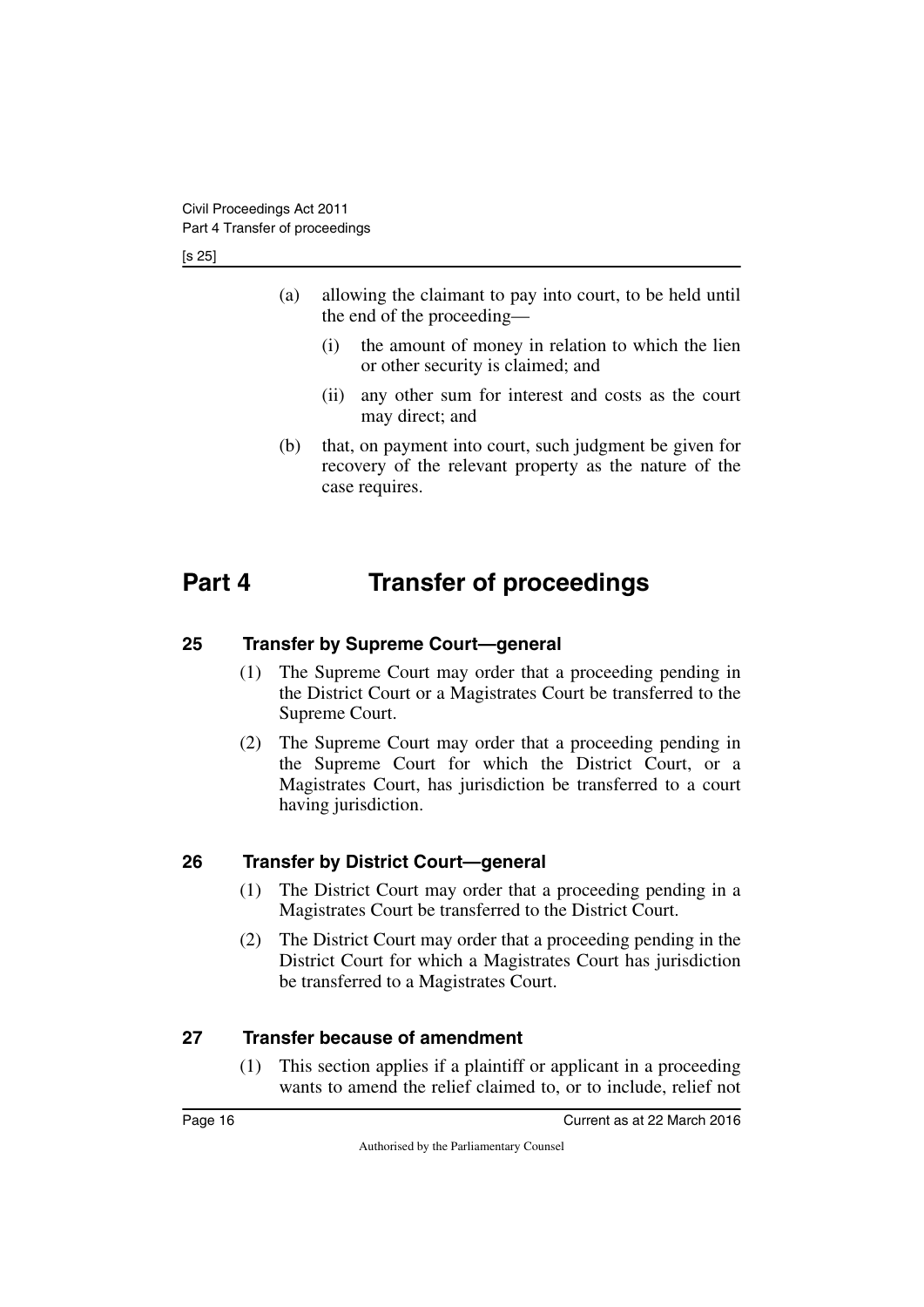within the jurisdiction of the court in which the proceeding is pending.

- (2) The party may apply to a court that would have jurisdiction if the amendment were made (the *other court*) for—
	- (a) leave to amend; and
	- (b) an order that the proceeding be transferred to the other court.
- (3) If, apart from any jurisdictional consideration, the other court considers the amendment appropriate, the other court may give leave to amend and, if it gives leave, must order that the proceeding be transferred to it.

#### <span id="page-18-0"></span>**28 Transfer because claim beyond jurisdiction**

- <span id="page-18-1"></span>(1) This section applies if the court in which a proceeding is pending (the *relevant court*) considers it does not have jurisdiction for the proceeding (other than because of a counterclaim).
- (2) If the relevant court considers another court has jurisdiction for the proceeding, the relevant court may, by order, transfer the proceeding to the other court.
- (3) Unless an order is made under subsection (2), the relevant court—
	- (a) must strike out the proceeding; and
	- (b) may order the party who started the proceeding to pay the costs of any other party to the proceeding.

### <span id="page-18-2"></span>**29 Transfer because counterclaim beyond jurisdiction**

- <span id="page-18-3"></span>(1) This section applies if a party to a proceeding in a court (the *relevant court*) files a counterclaim for relief not within the relevant court's jurisdiction.
- (2) A court having jurisdiction for the counterclaim may order that—
	- (a) all of the proceeding be transferred to that court; or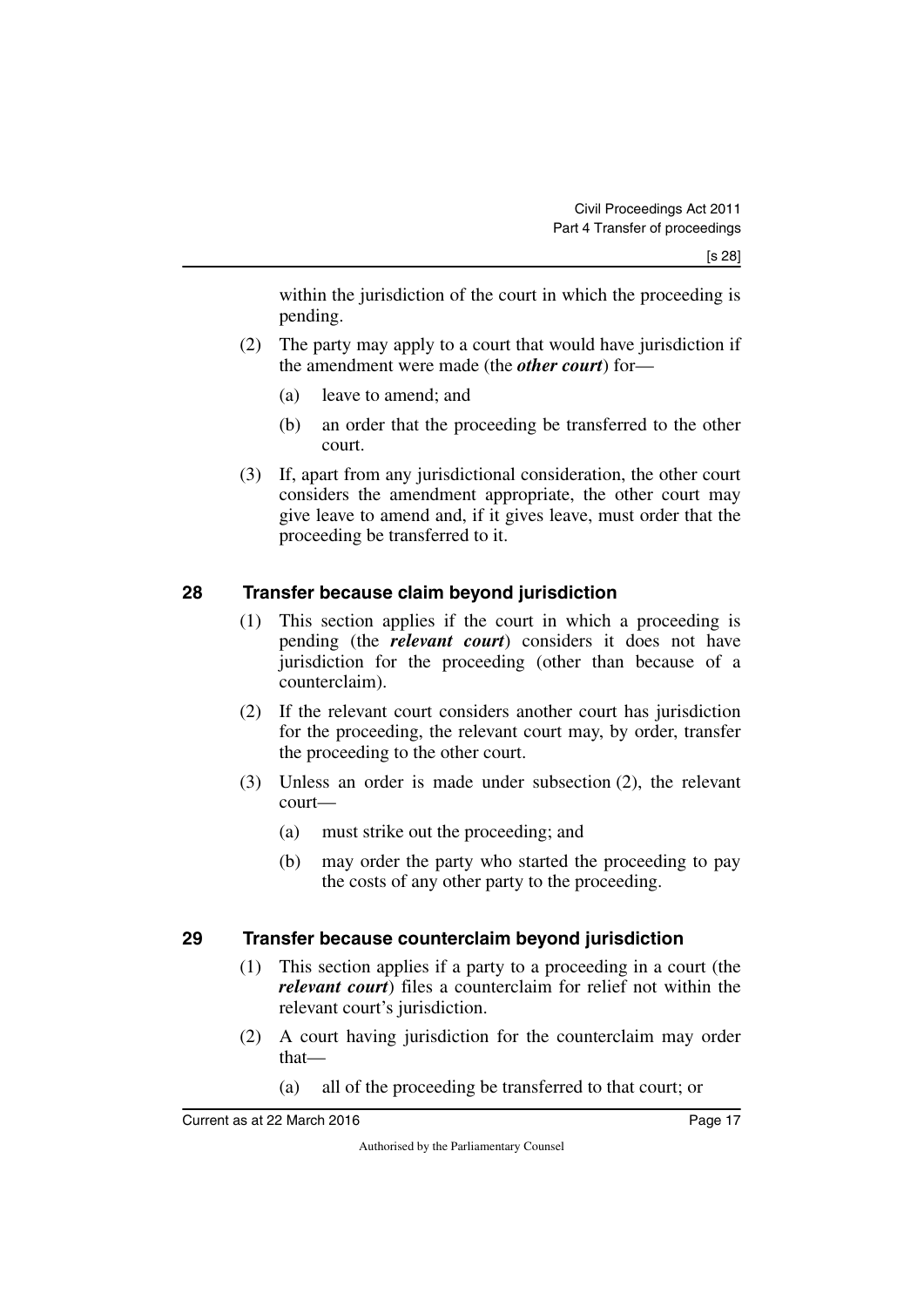#### [s 30]

- (b) the counterclaim be transferred to that court; or
- (c) all of the proceeding be heard and decided by the relevant court.
- (3) If an order is made under subsection (2), the registrar of the court that made the order must give a copy of it to the registrar of the relevant court.
- (4) If an order is made under subsection  $(2)(b)$ 
	- (a) the relevant court must hear and decide the balance of the proceeding; and
	- (b) unless the court hearing the counterclaim orders otherwise, enforcement of any judgment in relation to the balance of the proceeding is stayed until judgment is given in relation to the counterclaim.
- (5) Despite any other Act or law, the relevant court is taken to have jurisdiction to hear and decide all of the proceeding if—
	- (a) no application is made for an order under subsection  $(2)(a)$  or (b) within 14 days after the counterclaim is served on the other party or parties to the proceeding; or
	- (b) an order is made under subsection  $(2)(c)$ .

#### <span id="page-19-0"></span>**30 Copy of order and filed documents**

- <span id="page-19-1"></span>(1) If a court orders that all or part of a proceeding be transferred to or from another court, the registrar of the court must give the registrar of the other court a copy of the order.
- (2) If a proceeding in a court is transferred to another court, the registrar of the court must give to the registrar of the other court all filed documents.
- (3) If part of a proceeding in a court is transferred to another court, the registrar of the court must give to the registrar of the other court a copy of all filed documents.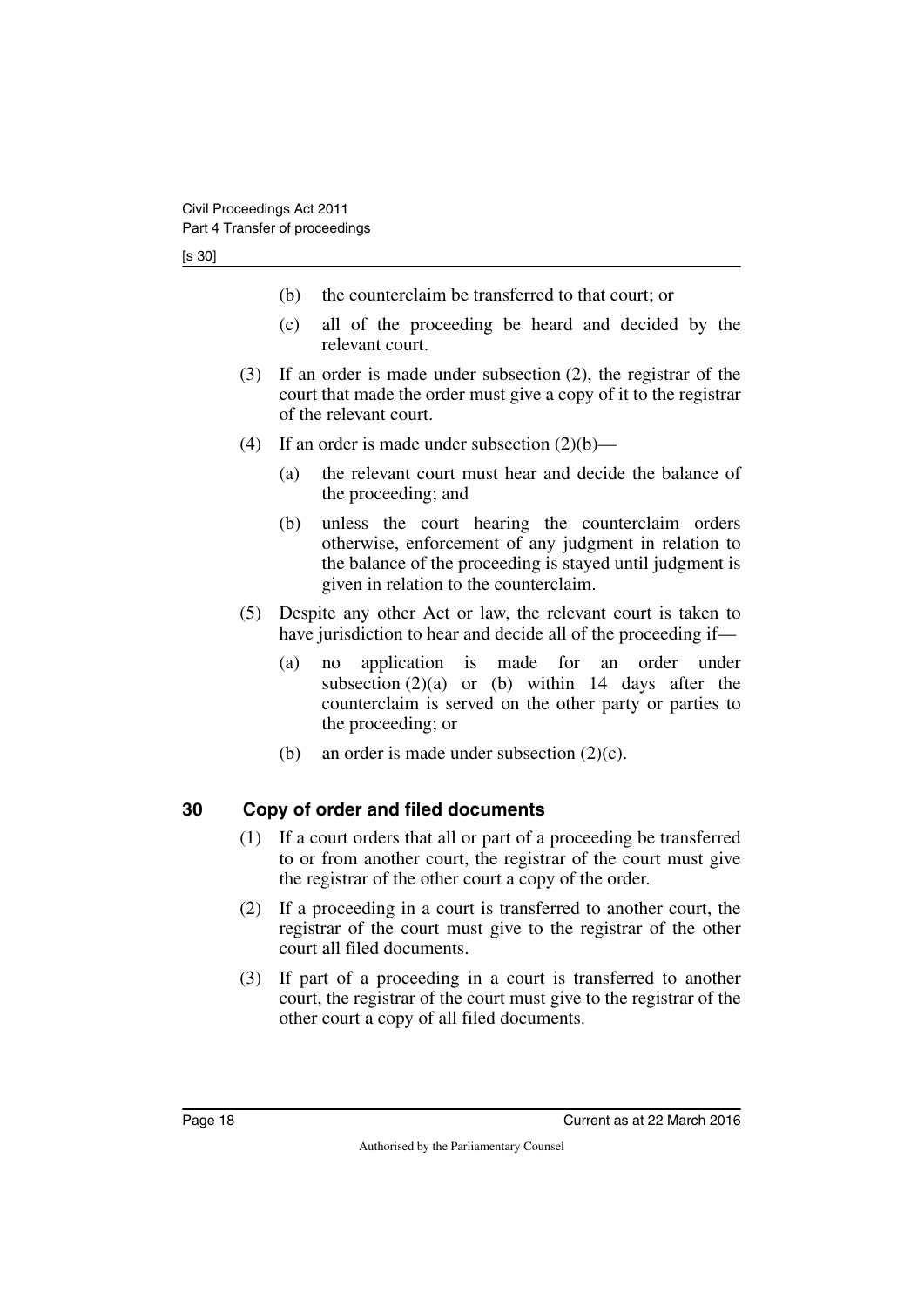#### <span id="page-20-0"></span>**31 Power of court to which proceeding transferred**

<span id="page-20-1"></span>The court to which a proceeding is transferred may hear and decide the proceeding as if it had been started in that court.

#### <span id="page-20-2"></span>**32 Limitation periods**

<span id="page-20-3"></span>To remove any doubt, it is declared that for any relevant period of limitation—

- (a) a proceeding transferred to another court is taken to have been started when the proceeding was originally started; and
- (b) a counterclaim transferred to another court is taken to have been started when the counterclaim was originally started.

#### <span id="page-20-4"></span>**33 Costs**

- <span id="page-20-5"></span>(1) This section applies if a proceeding is transferred under this part.
- (2) Unless the court orders otherwise, costs are in accordance with the scale of costs for the court in which the proceeding was pending when the costs were incurred.
- (3) A court to which all or part of a proceeding is transferred may make an order about costs before the transfer if those costs are not dealt with by an order made before the transfer.

# <span id="page-20-6"></span>**Part 5 Conferences**

#### <span id="page-20-8"></span>**34 Definition for pt 5**

<span id="page-20-9"></span><span id="page-20-7"></span>In this part—

*relevant conference* means—

(a) a conference held at the court's direction; or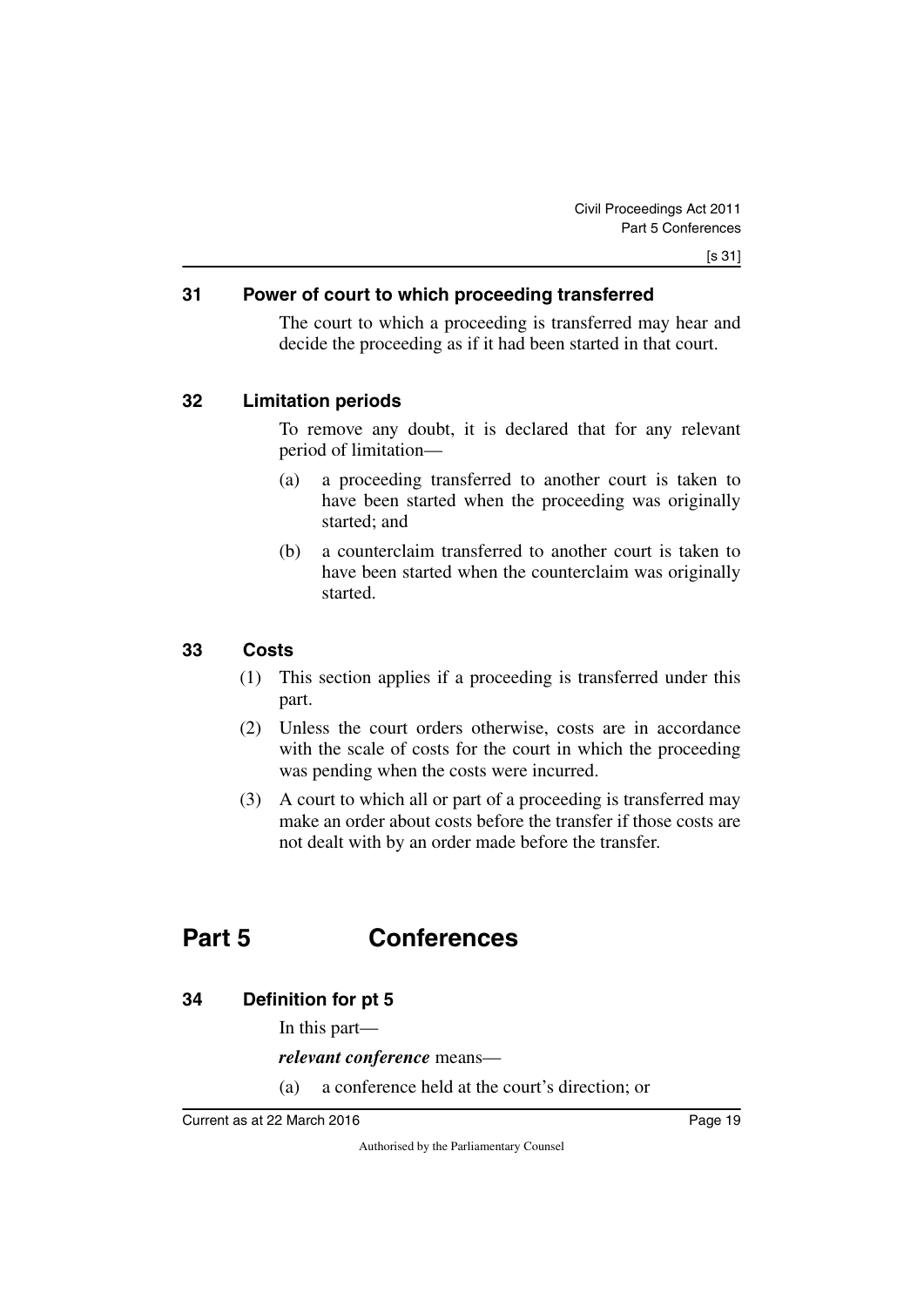#### [s 35]

(b) a conference required under the rules because there is a claim for damages for personal injury or death.

#### <span id="page-21-0"></span>**35 Resolution agreement**

- <span id="page-21-1"></span>(1) If, at a relevant conference, the parties agree on a resolution of their dispute or part of it, the agreement must be written down and signed by or for each party.
- <span id="page-21-3"></span>(2) The agreement has effect as a compromise.

#### <span id="page-21-2"></span>**36 Evidence from relevant conference**

- (1) Evidence of anything done or said, an admission made, or a document tendered, at a relevant conference about a dispute is admissible at the trial of the dispute or in another civil proceeding in the court or elsewhere only if—
	- (a) all the parties to the dispute agree; or
	- (b) the evidence is an agreement under section 35.
- (2) In this section—

<span id="page-21-5"></span>*civil proceeding* does not include a civil proceeding founded on fraud alleged to be connected with, or to have happened during, a relevant conference.

# <span id="page-21-4"></span>**Part 6 ADR processes**

### <span id="page-21-6"></span>**Division 1 Preliminary**

#### <span id="page-21-8"></span>**37 Objects of pt 6**

<span id="page-21-9"></span><span id="page-21-7"></span>The objects of this part are—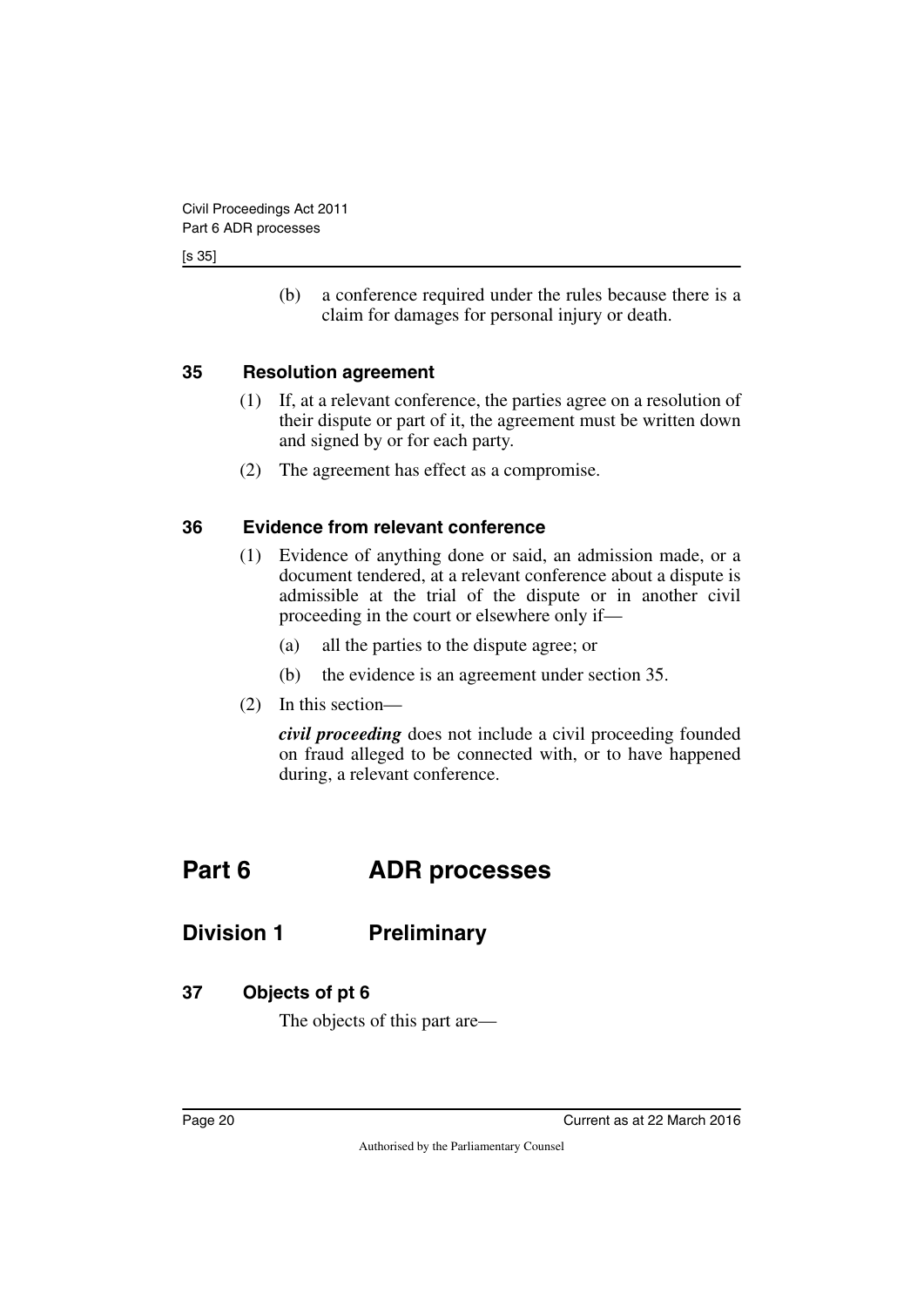- (a) to provide an opportunity for litigants to participate in ADR processes in order to achieve negotiated settlements and satisfactory resolution of disputes; and
- (b) to improve access to justice for litigants and to reduce cost and delay; and
- (c) to provide a legislative framework allowing ADR processes to be conducted as quickly, and with as little formality and technicality, as possible; and
- (d) to safeguard ADR processes—
	- (i) by extending the same protection to participants in an ADR process as they would have if the dispute were before a court; and
	- (ii) by ensuring they remain confidential.

#### <span id="page-22-0"></span>**38 Application of pt 6**

<span id="page-22-3"></span><span id="page-22-1"></span>This part does not apply to a dispute that is the subject of an employment claim under the *Magistrates Courts Act 1921*.

# <span id="page-22-2"></span>**Division 2 Interpretation**

#### <span id="page-22-4"></span>**39 ADR process**

- <span id="page-22-5"></span>(1) An *ADR process* is a process of mediation or case appraisal under which the parties are helped to achieve an early, inexpensive settlement or resolution of their dispute.
- (2) In this part, an *ADR process* includes all the steps involved in an ADR process, including—
	- (a) pre-mediation and post-mediation sessions; and
	- (b) a case appraisal session; and
	- (c) joint sessions; and
	- (d) private sessions; and
	- (e) another step prescribed under the rules.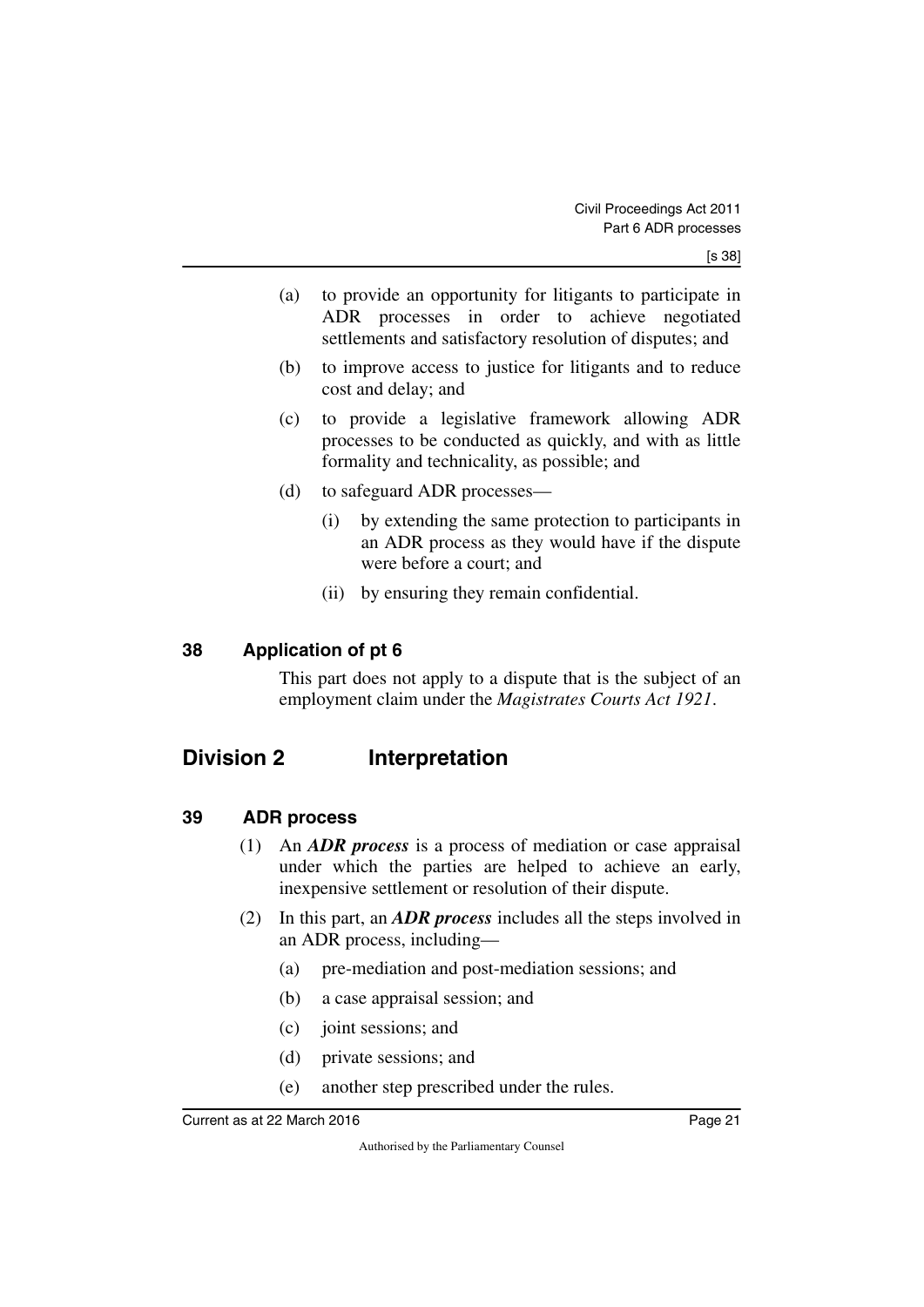[s 40]

#### <span id="page-23-0"></span>**40 Mediation**

<span id="page-23-1"></span>*Mediation* is a process under the rules in which the parties use a mediator to help them resolve their dispute by negotiated agreement without adjudication.

### <span id="page-23-2"></span>**41 Case appraisal**

- <span id="page-23-3"></span>(1) *Case appraisal* is a process under the rules in which a case appraiser provisionally decides a dispute.
- (2) A case appraiser's decision is not binding on the parties until—
	- (a) the time prescribed under the rules for filing an election to go to trial has passed; and
	- (b) a court, by order, gives effect to the decision.

# <span id="page-23-4"></span>**Division 3 ADR process**

### <span id="page-23-6"></span>**42 Parties may agree to ADR process**

- <span id="page-23-7"></span><span id="page-23-5"></span>(1) The parties to a dispute may agree to refer their dispute to an ADR process.
- (2) If the parties agree to the referral, they must file a consent order in the approved form.
- (3) A consent order filed under this section is taken to be a referring order.

### <span id="page-23-8"></span>**43 Court may refer dispute to ADR process**

- <span id="page-23-9"></span>(1) A court may require the parties or their representatives to attend before it to enable it to decide whether the parties' dispute should be referred to an ADR process.
- (2) This section also applies if—
	- (a) a party applies to the court for an order referring a dispute to an ADR process; or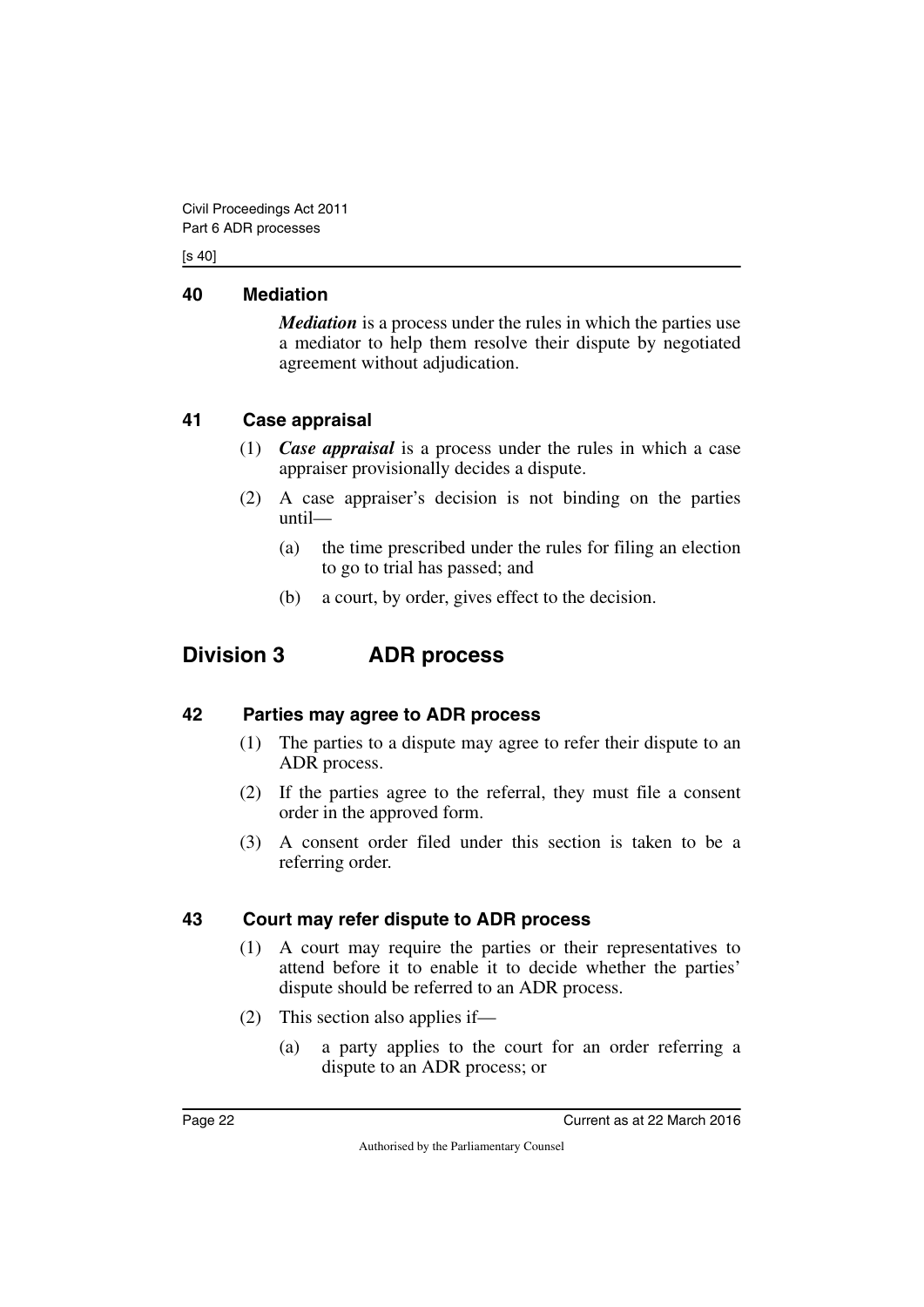- (b) the parties are otherwise before the court.
- (3) The court may, by order (*referring order*), refer the dispute to mediation or case appraisal.
- (4) Without limiting the court's discretion, the court may take the following matters into account when deciding whether to refer a dispute to case appraisal—
	- (a) whether the costs of litigating the dispute to the end are likely to be disproportionate to the benefit gained;
	- (b) the likelihood of an appraisal producing a compromise or an abandonment of a claim or defence.
- (5) If the court decides to refer the dispute to a mediator under the *Dispute Resolution Centres Act 1990*, it is sufficient if it appoints the director of a stated dispute resolution centre as mediator.

#### <span id="page-24-0"></span>**44 Parties must attend at ADR process if court orders**

- <span id="page-24-1"></span>(1) If a referring order is made, the parties—
	- (a) must attend before the ADR convenor appointed to conduct the ADR process; and
	- (b) must not impede the ADR convenor in conducting and finishing the ADR process within the time allowed under the referring order.
- (2) If a party impedes the ADR process, the court may impose sanctions against the party, including—
	- (a) by ordering that any claim for relief by the defaulting party is stayed until further order; and
	- (b) by taking the party's action into account when awarding costs in the proceeding or in another related proceeding between the parties.

#### <span id="page-24-2"></span>**45 Procedure at case appraisal**

<span id="page-24-3"></span>(1) At a case appraisal, the case appraiser—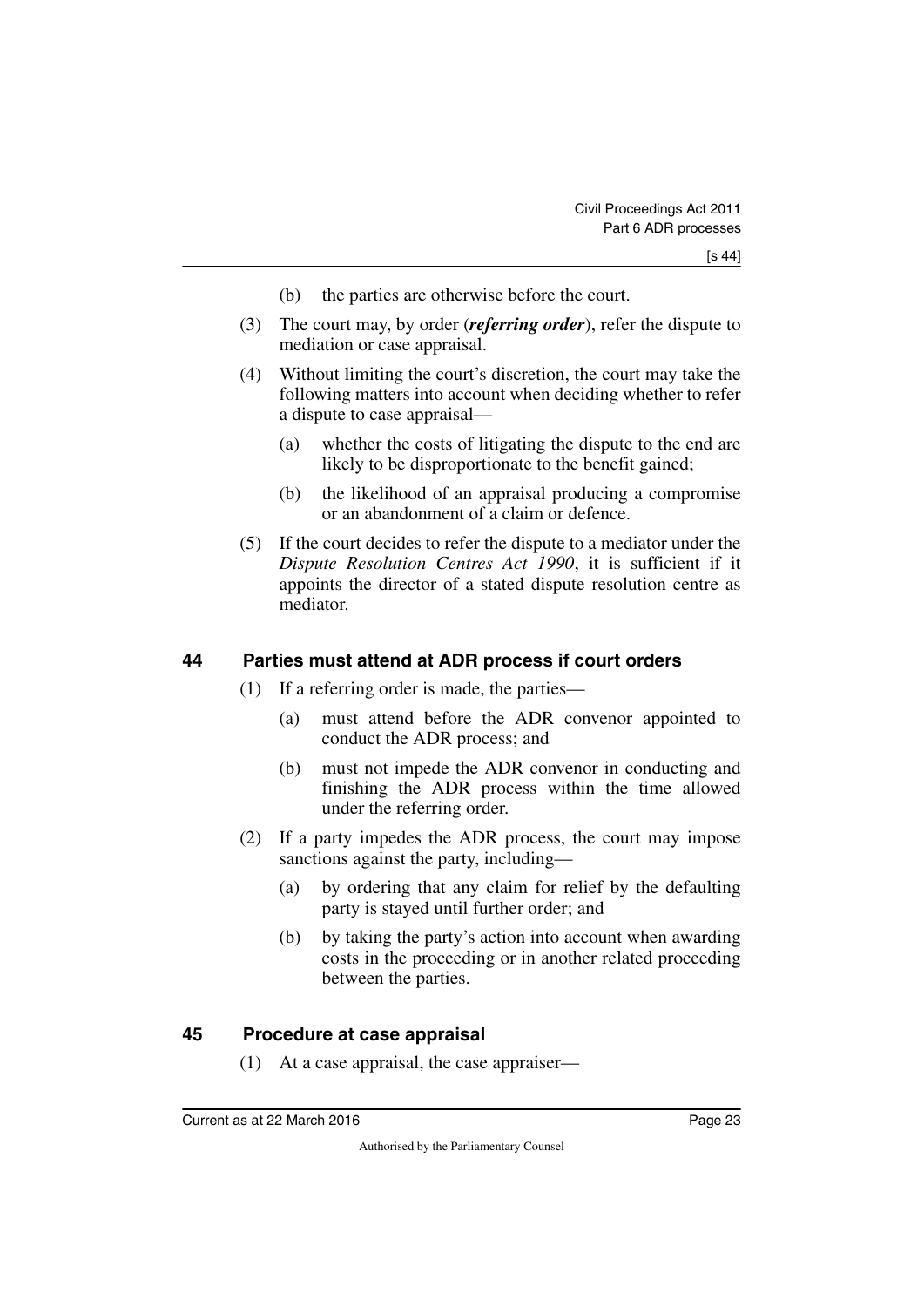- (a) must decide the procedure to be used at the case appraisal; and
- (b) may adopt any procedure that will, in the case appraiser's opinion, enable a sound opinion of the likely outcome of the dispute to be reached; and
- (c) must finish the case appraisal as quickly as possible.
- (2) However, the case appraiser may, in special circumstances—
	- (a) receive evidence; and
	- (b) examine witnesses, and administer oaths to witnesses, who have been lawfully called before the case appraiser.
- (3) The court may, at any time, give directions about procedure to be used at the case appraisal.
- <span id="page-25-1"></span>(4) This section is subject to section 46.

#### <span id="page-25-0"></span>**46 Subpoenas**

- (1) A person may not be subpoenaed to attend a mediation.
- (2) A person may be subpoenaed to attend a case appraisal only by order of the court.
- (3) A person subpoenaed to attend a case appraisal must not be compelled to answer a question, or produce a document, the person could not be compelled to answer or produce before the court.
- (4) Sections 55 and 56 apply in relation to a failure to comply with the court's order as if the case appraiser were a person having authority to take evidence for the court.

#### <span id="page-25-2"></span>**47 Party unable to pay share of costs**

<span id="page-25-3"></span>(1) If, at any time, the court is of the opinion a party to the ADR process is unable, because of the party's financial circumstances, to pay the party's percentage of the ADR costs, the court may make an order appropriate in the circumstances.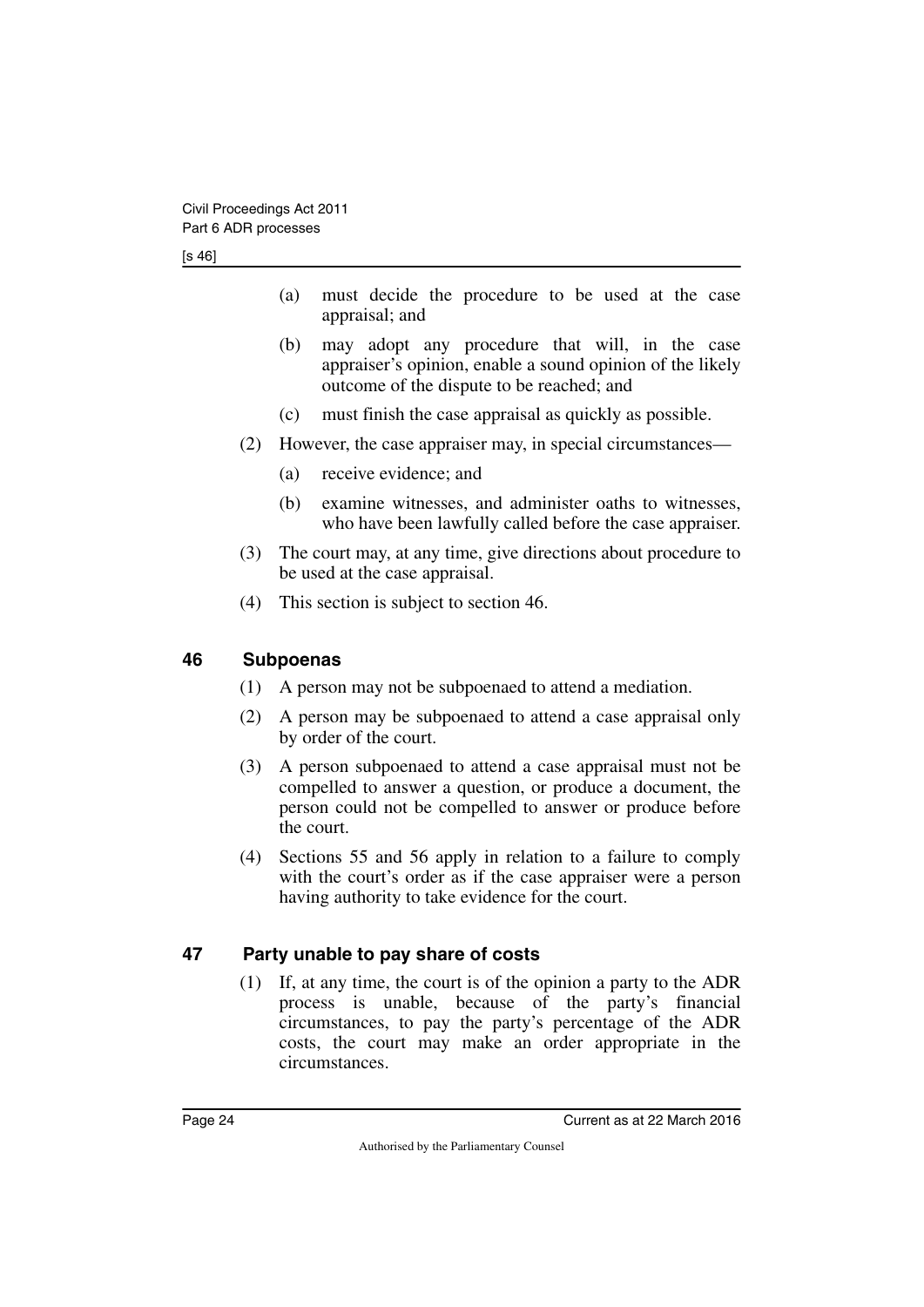- (2) Without limiting subsection (1), the order may provide—
	- (a) the reference to the ADR process be cancelled; or
	- (b) the referring order be revoked and another referring order made.

# <span id="page-26-0"></span>**Division 4 At end of ADR process**

#### <span id="page-26-2"></span>**48 Mediated resolution agreement**

- <span id="page-26-3"></span><span id="page-26-1"></span>(1) If, at a mediation, the parties agree on a resolution of their dispute or part of it, the agreement must be written down and signed by or for each party and by the mediator.
- <span id="page-26-5"></span>(2) The agreement has effect as a compromise.

#### <span id="page-26-4"></span>**49 Documents to be filed**

- (1) As soon as practicable after a mediation has finished, the mediator must file a certificate about the mediation in the approved form.
- (2) As soon as practicable after a case appraisal has finished, the case appraiser must file—
	- (a) a certificate about the case appraisal in the approved form; and
	- (b) the case appraiser's decision, if any.

#### <span id="page-26-6"></span>**50 Orders giving effect to mediation agreement**

- <span id="page-26-7"></span>(1) A party may apply to the court for an order giving effect to an agreement reached at or after a mediation.
- (2) However, a party may apply for the order only after the mediator's certificate has been filed.
- (3) The court may make any order it considers appropriate in the circumstances.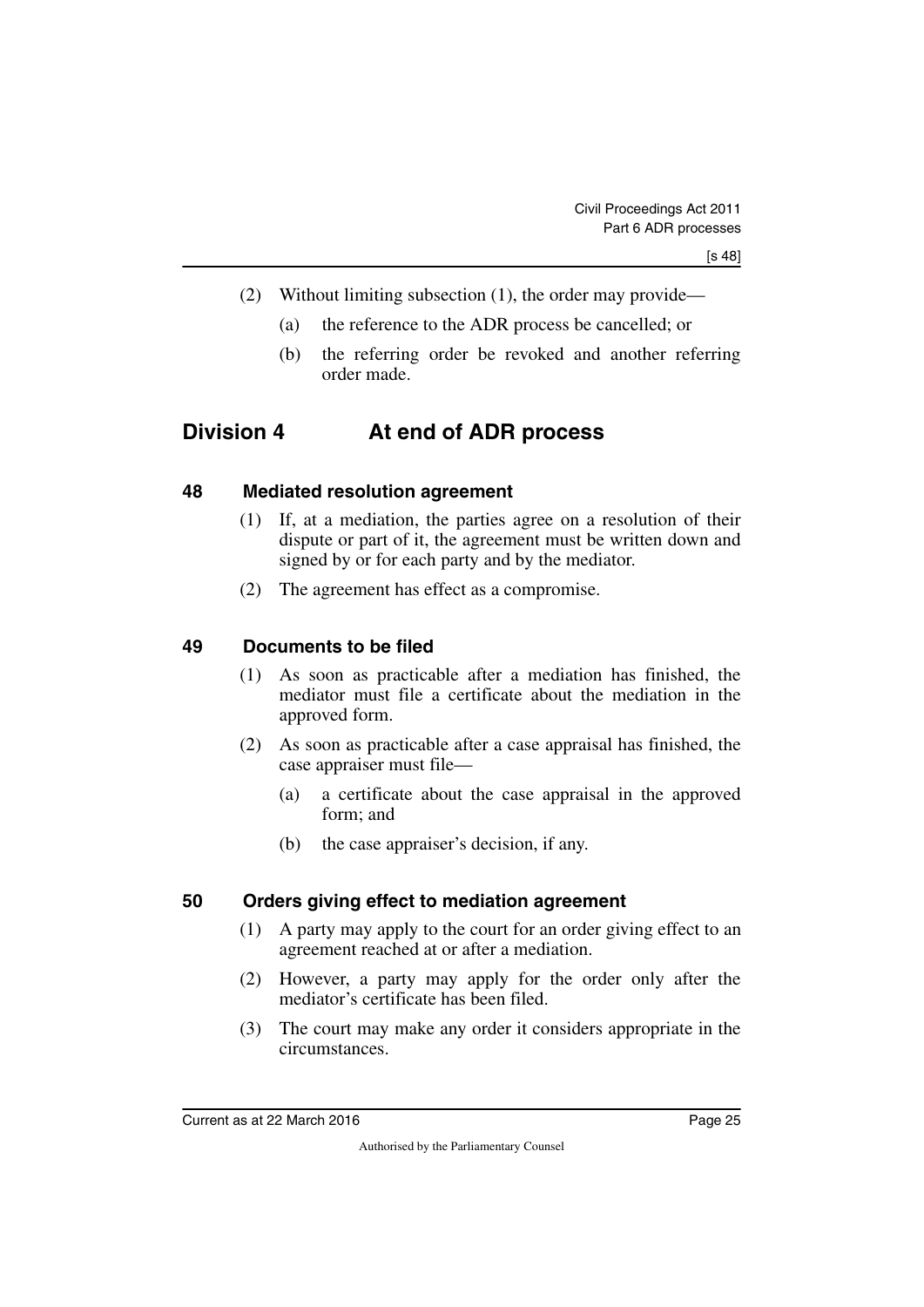[s 51]

#### <span id="page-27-0"></span>**51 Orders giving effect to case appraiser's decision**

- <span id="page-27-1"></span>(1) A party may apply to the court for an order giving effect to a case appraiser's decision after the time prescribed under the rules for electing to go to trial has passed.
- (2) However, a party may apply for the order before the time mentioned in subsection (1) has passed if all parties agree.
- <span id="page-27-3"></span>(3) The court may make any order it considers appropriate in the circumstances.

### <span id="page-27-2"></span>**Division 5 Protection, immunity and confidentiality**

### <span id="page-27-4"></span>**52 Ordinary protection and immunity allowed**

- <span id="page-27-5"></span>(1) In performing the functions of an ADR convenor under a referring order, the ADR convenor has the same protection and immunity as a Supreme Court judge performing a judicial function.
- (2) A party attending an ADR process has the same protection and immunity the party would have if the ADR process were a proceeding being heard before the court.
- (3) A witness attending an ADR process has the same protection and immunity as a witness attending before the court.
- (4) A document produced at, or used for, an ADR process has the same protection during the ADR process it would have if produced before the court.
- $(5)$  In subsection  $(2)$ —

*party* includes a party's lawyer or agent.

### <span id="page-27-6"></span>**53 Evidence from ADR process**

<span id="page-27-7"></span>(1) Evidence of anything done or said, or an admission made, at an ADR process about the dispute is admissible at the trial of the dispute or in another civil proceeding before the court or elsewhere only if all parties to the dispute agree.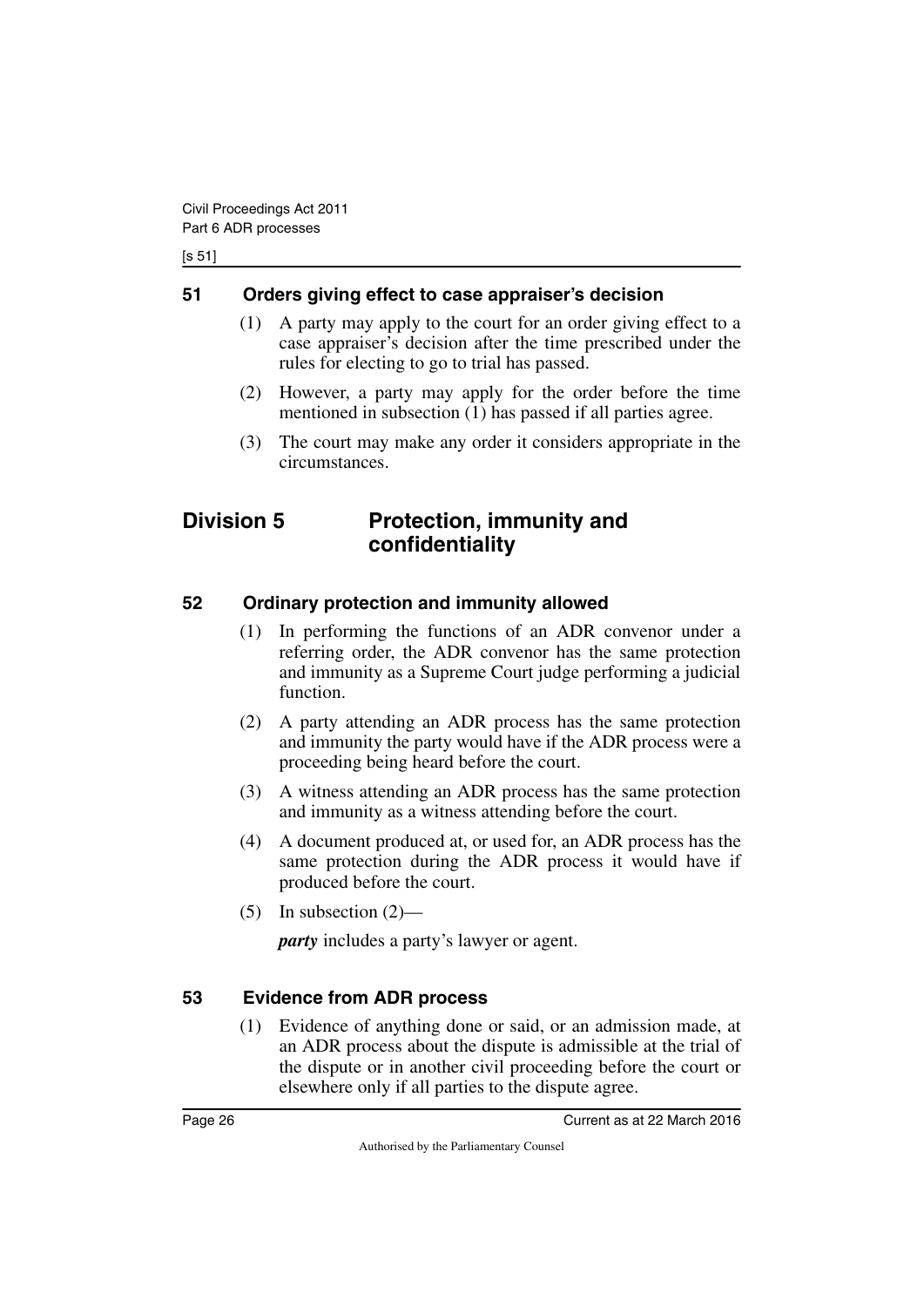(2) In subsection  $(1)$ —

*civil proceeding* does not include a civil proceeding founded on fraud alleged to be connected with, or to have happened during, the ADR process.

#### <span id="page-28-0"></span>**54 Preservation of confidentiality**

<span id="page-28-1"></span>(1) An ADR convenor must not, without reasonable excuse, disclose information coming to the ADR convenor's knowledge during an ADR process.

Maximum penalty—50 penalty units.

- (2) It is a reasonable excuse to disclose information if the disclosure is made—
	- (a) with the agreement of all the parties to the ADR process; or
	- (b) for the purpose of giving effect to this part; or
	- (c) for statistical purposes not likely to reveal the identity of a person to whom the information relates; or
	- (d) for an inquiry or proceeding about an offence happening during the ADR process; or
	- (e) for a proceeding founded on fraud alleged to be connected with, or to have happened during, the ADR process; or
	- (f) under a requirement imposed under an Act.

# <span id="page-28-2"></span>**Part 7 Compliance with subpoena etc.**

#### <span id="page-28-4"></span>**55 Non-attendance of individual witness**

<span id="page-28-5"></span><span id="page-28-3"></span>(1) This section applies if an individual fails to comply with a subpoena or order of a court requiring attendance to give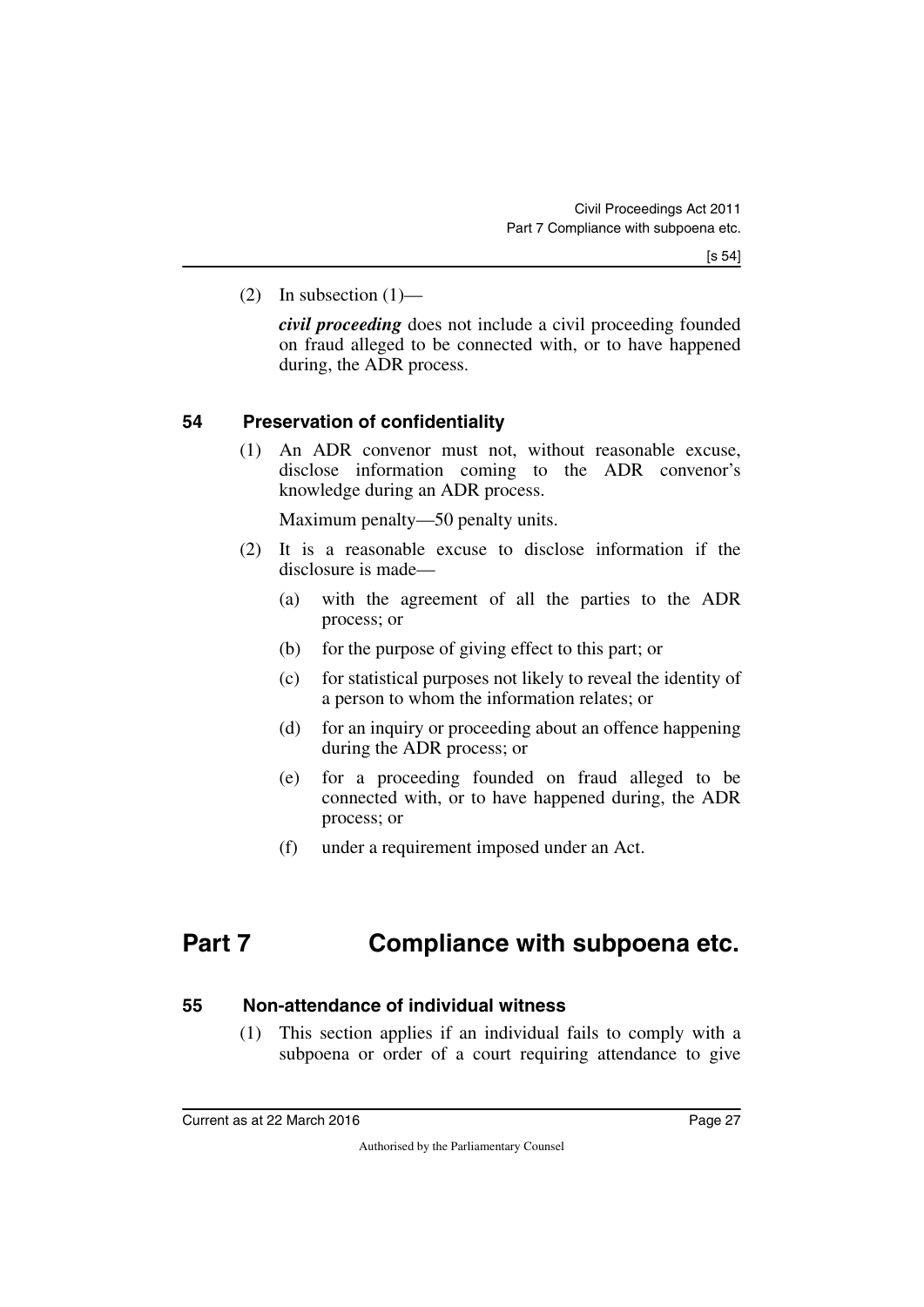[s 56]

evidence or produce a document or thing to the court or a person having authority to take evidence for the court.

- (2) The court may make an order for the issue of a warrant for—
	- (a) the arrest of the individual; and
	- (b) the production of the individual as required by the subpoena or order for the purpose of the proceeding; and
	- (c) the detention in custody of the individual until released by the court.
- (3) The court may order an individual who did not attend as required by the subpoena or order to pay the costs and expenses wasted by, or resulting from, noncompliance with the subpoena or order.

### <span id="page-29-0"></span>**56 Non-attendance of corporation**

- <span id="page-29-1"></span>(1) This section applies if a corporation or an officer of the corporation fails to comply with a subpoena or order of a court requiring attendance to give evidence or produce a document or thing to the court or a person having authority to take evidence for the court.
- (2) The court may make an order for the issue of a warrant for—
	- (a) the arrest of the officer of the corporation to whom the subpoena or order was directed; and
	- (b) the production of the officer as required by the subpoena or order for the purpose of the proceeding; and
	- (c) the detention in custody of the officer until released by the court.
- (3) However, if the subpoena or order was directed to the 'proper officer' of the corporation, the court may make an order for the issue of a warrant for the arrest of a particular officer only if it is proved the officer had received the subpoena or order, or otherwise had actual knowledge of it.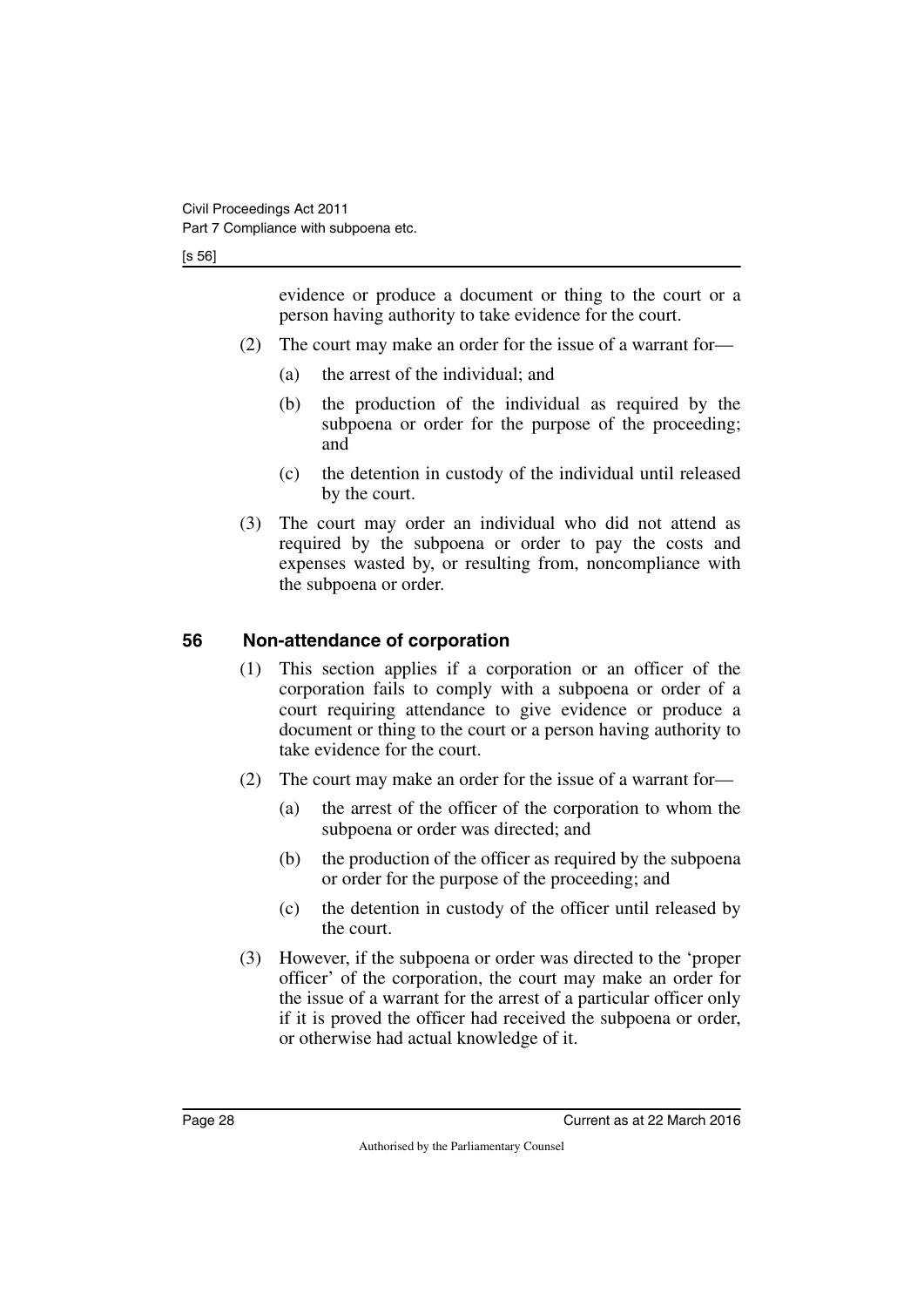(4) The court may order a corporation that did not attend as required by the subpoena or order to pay the costs and expenses wasted by, or resulting from, noncompliance with the subpoena or order.

#### <span id="page-30-0"></span>**57 Noncompliance is contempt of court**

- <span id="page-30-1"></span>(1) Failure to comply with a subpoena without lawful excuse is contempt of court and a person who fails to comply may be dealt with for contempt of court.
- <span id="page-30-3"></span>(2) Nothing in section 55 or 56 affects a court's power to punish for contempt.

# <span id="page-30-2"></span>**Part 8 Interest**

#### <span id="page-30-4"></span>**58 Interest up to judgment**

- <span id="page-30-5"></span>(1) This section applies in relation to a proceeding in a court for the payment of money, including a proceeding for debt, damages or the value of goods.
- (2) This section does not apply in relation to—
	- (a) a proceeding for a cause of action arising before 21 December 1972; or
	- (b) a proceeding for the payment of money on which interest is payable as of right whether because of an agreement or otherwise.

*Editor's note—*

The *Common Law Practice Act Amendment Act 1972* commenced on 21 December 1972.

(3) The court may order that there be included in the amount for which judgment is given interest at the rate the court considers appropriate for all or part of the amount and for all or part of the period between the date when the cause of action arose and the date of judgment.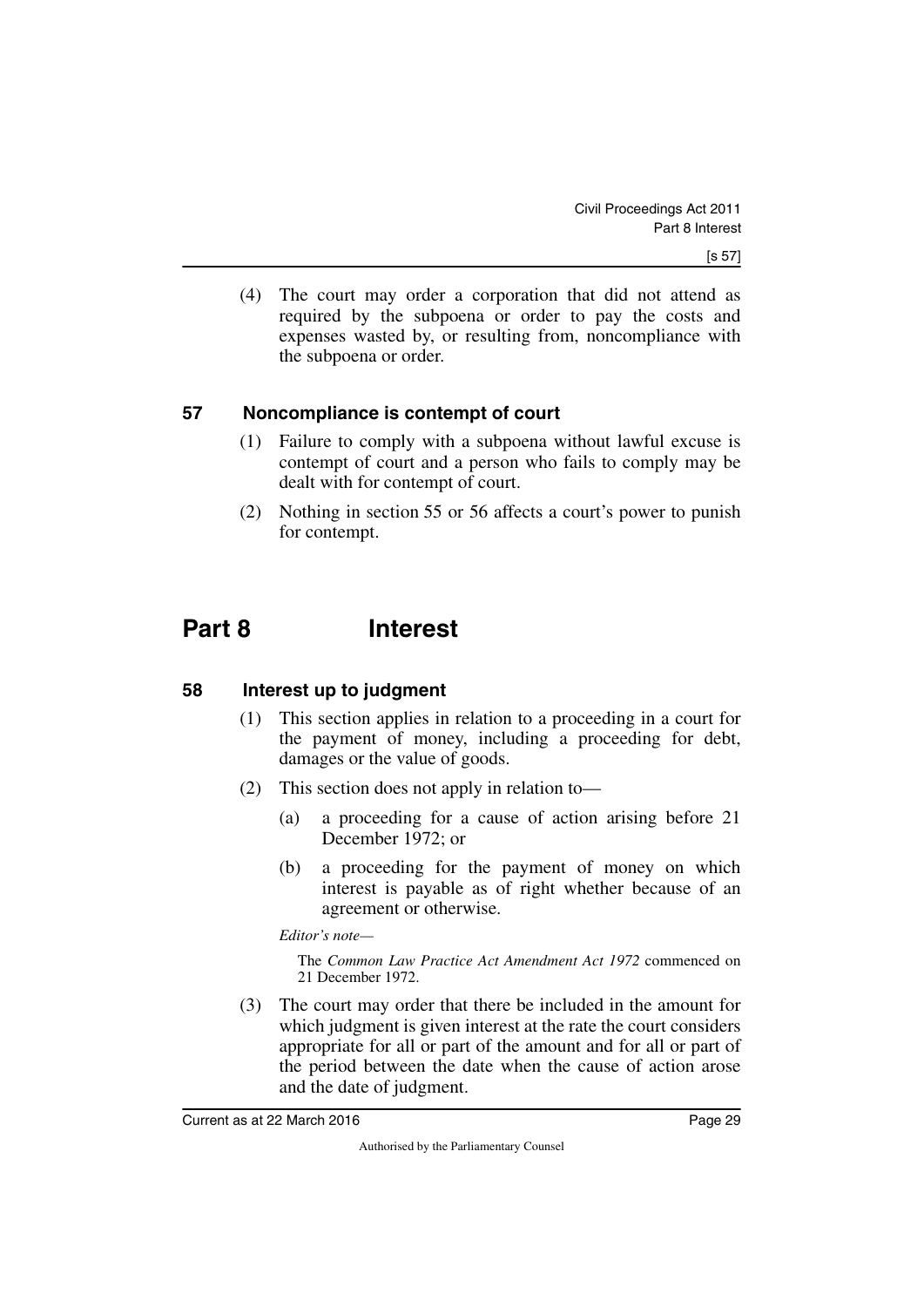[s 59]

- (4) This section does not—
	- (a) authorise the giving of interest on interest; or
	- (b) affect damages recoverable for the dishonour of a bill of exchange.

#### <span id="page-31-0"></span>**59 Interest after money order**

- <span id="page-31-1"></span>(1) This section does not apply in relation to a proceeding for a cause of action arising before 21 December 1972.
- (2) Interest is payable from the date of a money order on the money order debt unless the court otherwise orders.
- (3) The interest is payable at the rate prescribed under a practice direction made under the *Supreme Court of Queensland Act 1991* unless the court otherwise orders.
- (4) However—
	- (a) if the money order includes an amount for damages and the damages are paid within 21 days of the date of the order, interest on the damages is not payable unless the court otherwise orders; and
	- (b) if the money order includes an amount for costs and the costs are paid within 21 days after assessment, interest on the costs is not payable unless the court otherwise orders.

# <span id="page-31-2"></span>**Part 9 Assessment of damages**

#### <span id="page-31-4"></span>**60 Income tax reduction for loss of earnings award**

- <span id="page-31-5"></span><span id="page-31-3"></span>(1) This section applies to claims for damages for any of the following—
	- (a) personal injury;
	- (b) loss of dependency;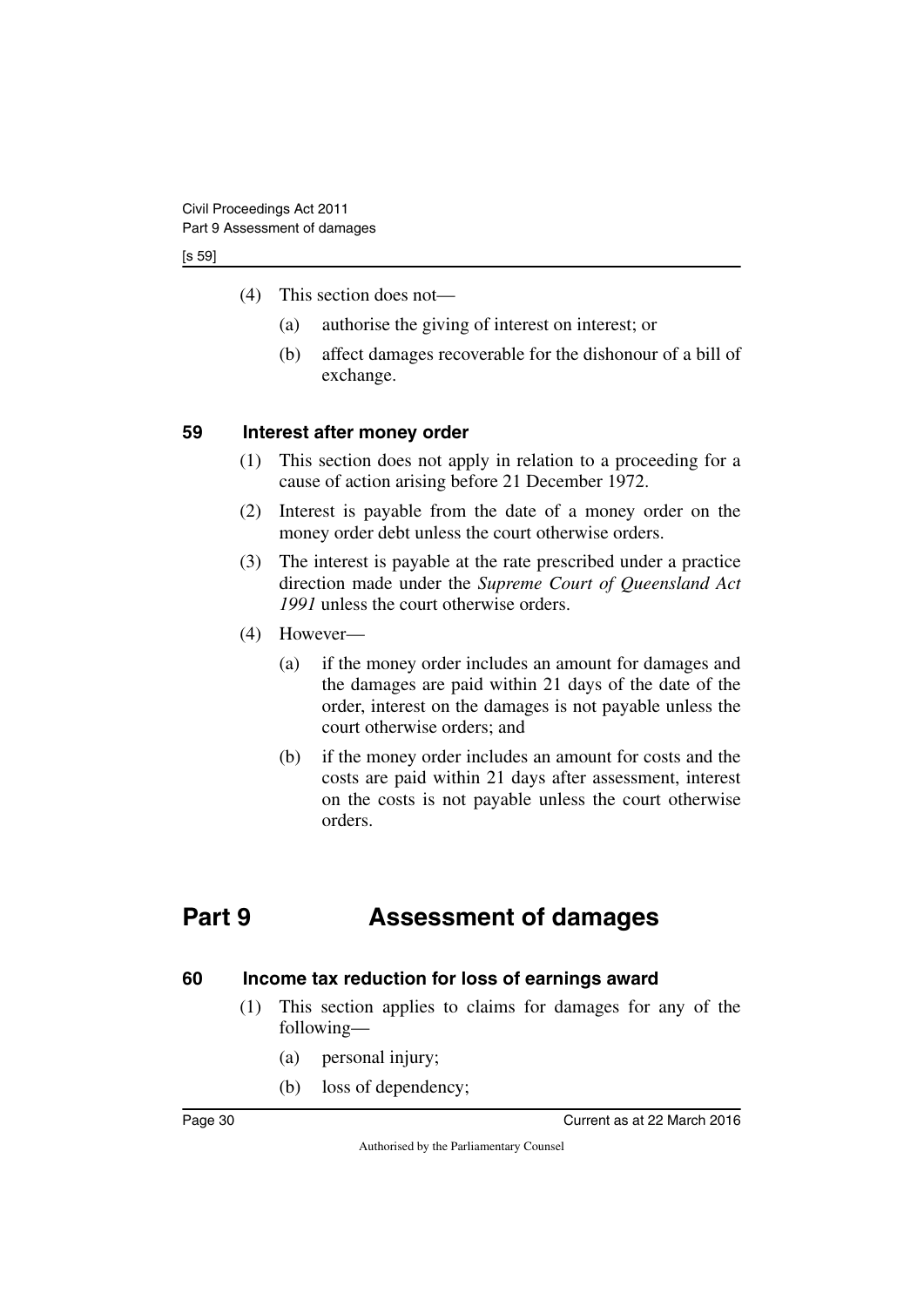- (c) wrongful dismissal.
- (2) Damages based on any of the following—
	- (a) deprivation or impairment of earning capacity;
	- (b) loss of earnings;
	- (c) loss of future probable earnings;

must be reduced by the amount the court considers would have been paid on the relevant earnings as income tax had they been received.

#### <span id="page-32-0"></span>**61 Discount rate for lump sum award**

- <span id="page-32-1"></span>(1) This section applies to an award of damages for deprivation or impairment of earning capacity, or for a liability to incur expenditure in the future.
- (2) However, this section does not apply to an award of damages to which the *Civil Liability Act 2003*, chapter 3 applies.
- (3) When assessing an amount of damages as a lump sum for a future loss or expense, the amount must be the present value, calculated using the prescribed discount rate, of the future loss or expense.
- (4) In this section—

*prescribed discount rate*, for an award, means—

- (a) the discount rate prescribed under a regulation as in force when the award is made; or
- (b) if a discount rate is not prescribed under a regulation when the award is made—5%.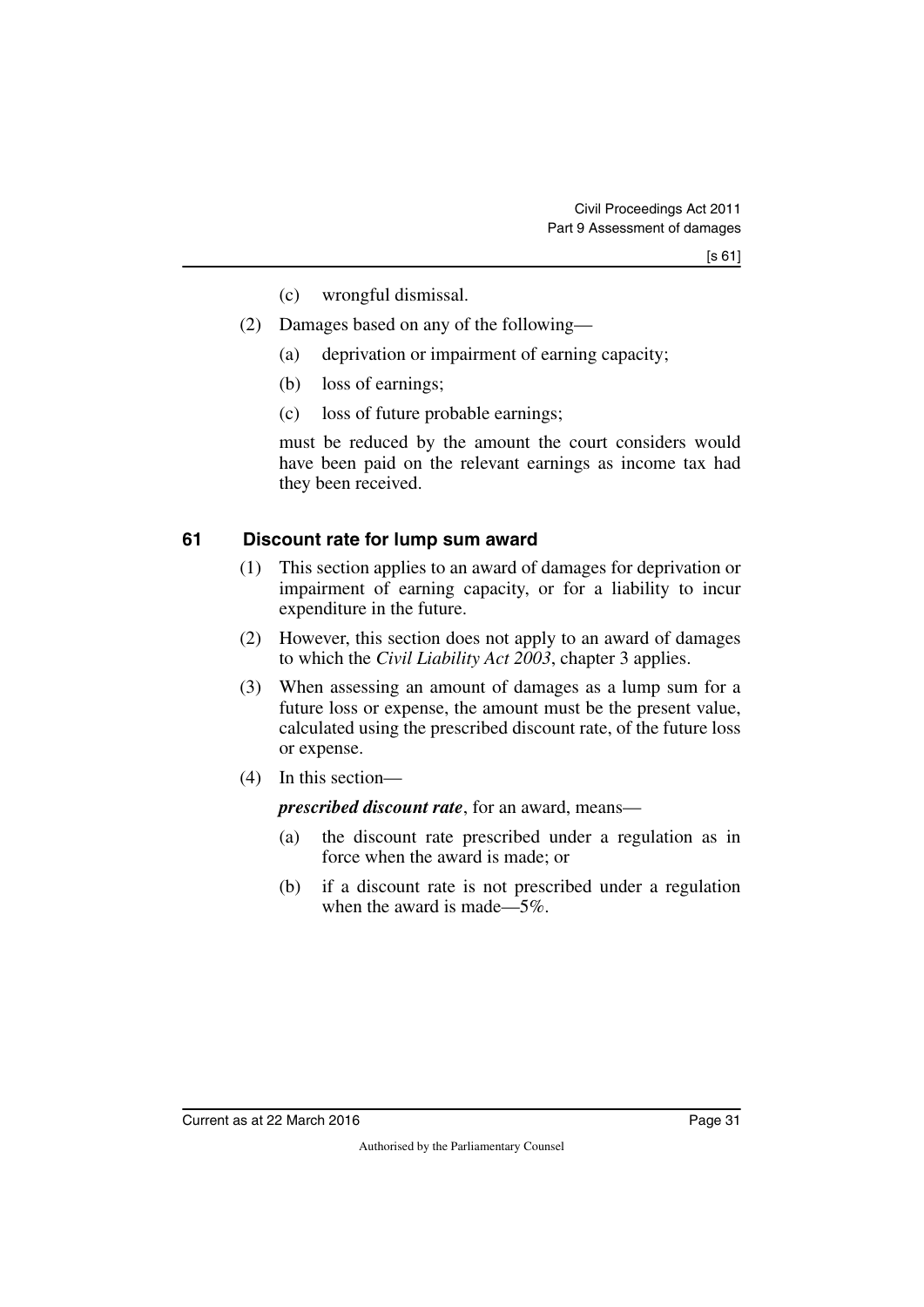<span id="page-33-0"></span>[s 62]

# **Part 10 Wrongful death proceedings**

### <span id="page-33-2"></span>**62 Definitions for pt 10**

<span id="page-33-3"></span><span id="page-33-1"></span>In this part—

*child* includes a grandchild and a stepchild.

*member of the deceased's family* means—

- (a) a child of the deceased, including a child born alive after the death of the deceased; or
- (b) a person to whom the deceased acted, immediately before his or her death, in place of a parent; or
- (c) a parent of the deceased; or
- (d) a person who acted, immediately before the death of the deceased, in place of a parent to the deceased; or
- (e) a spouse of the deceased.

*parent* includes a step-parent and a grandparent.

*personal representative*, for a deceased person, means an executor or administrator of the deceased's estate.

*spouse* see section 63.

#### <span id="page-33-4"></span>**63 Meaning of** *spouse*

- <span id="page-33-5"></span>(1) For this part, the *spouse* of a deceased person includes a de facto partner of the deceased only if the deceased and the de facto partner lived together as a couple on a genuine domestic basis within the meaning of the *Acts Interpretation Act 1954*, section 32DA—
	- (a) generally—
		- (i) for a continuous period of at least 2 years ending on the deceased's death; or
		- (ii) for a shorter period ending on the deceased's death, if the circumstances of the de facto relationship of the deceased and the de facto partner evidenced a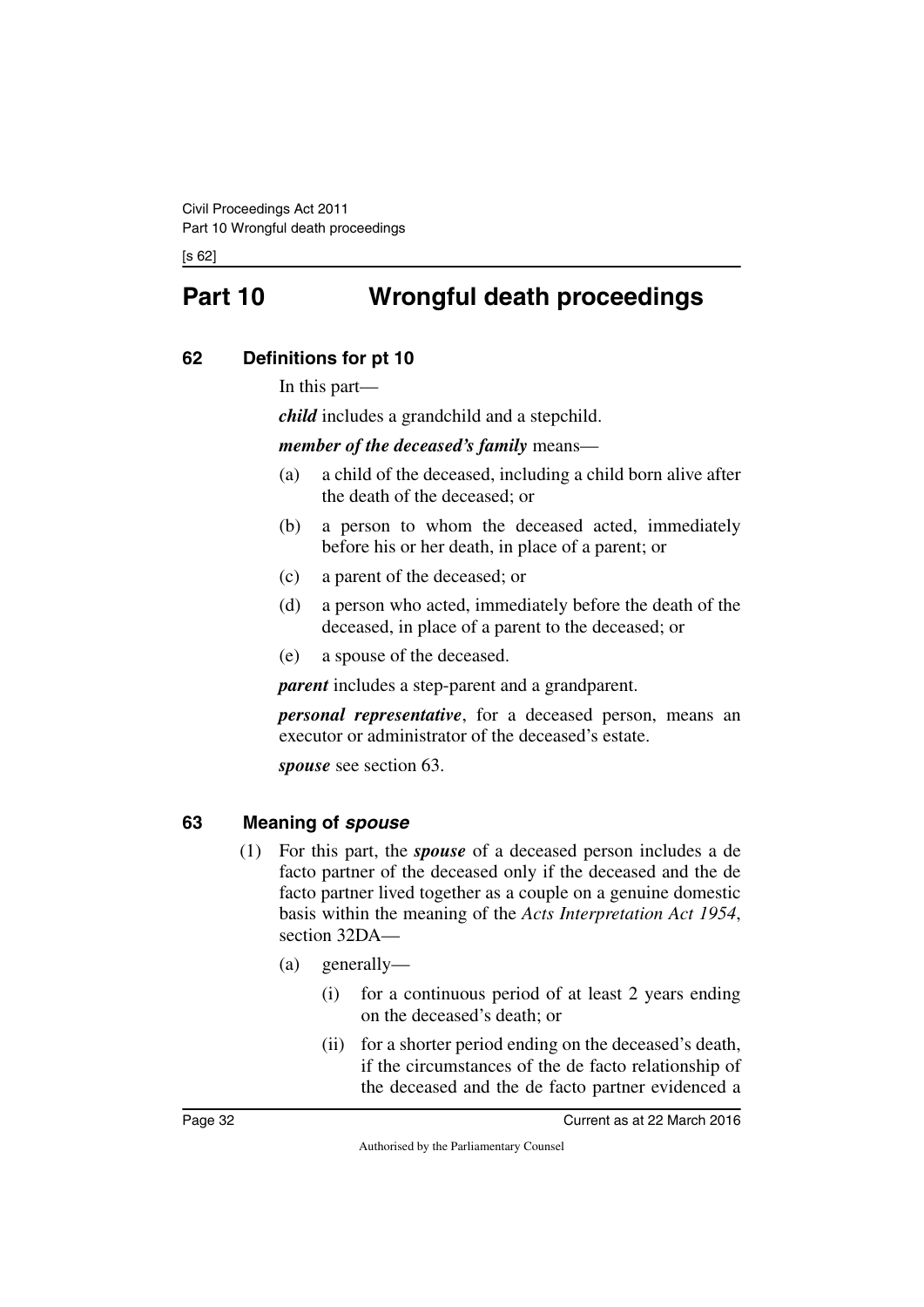clear intention that the relationship be a long-term, committed relationship; or

- (b) if the deceased left a dependant who is a child of the relationship—immediately before the deceased's death.
- (2) In this section—

*child of the relationship* means a child of the deceased person and the de facto partner, and includes a child born after the deceased's death.

*dependant*, of a deceased person, includes a child born after the deceased's death who would have been wholly or partially dependent on the deceased's earnings after the child's birth if the deceased had not died.

### <span id="page-34-0"></span>**64 Liability for a death**

- <span id="page-34-1"></span>(1) This section applies if—
	- (a) a death is caused by a wrongful act or omission, whether or not an offence; and
	- (b) the act or omission would, if death had not resulted, have entitled the deceased person to recover damages in a proceeding for personal injury.
- (2) The person who would have been liable if the death had not resulted is liable for damages despite the death and whether or not the death was caused by circumstances that were an offence.
- (3) In a proceeding under this part, a court may award to the members of the deceased person's family the damages it considers to be proportional to the damage to them resulting from the death.

#### <span id="page-34-2"></span>**65 One proceeding for benefit of members of deceased person's family**

<span id="page-34-3"></span>(1) Not more than 1 proceeding under this part may be brought against a person in relation to a death.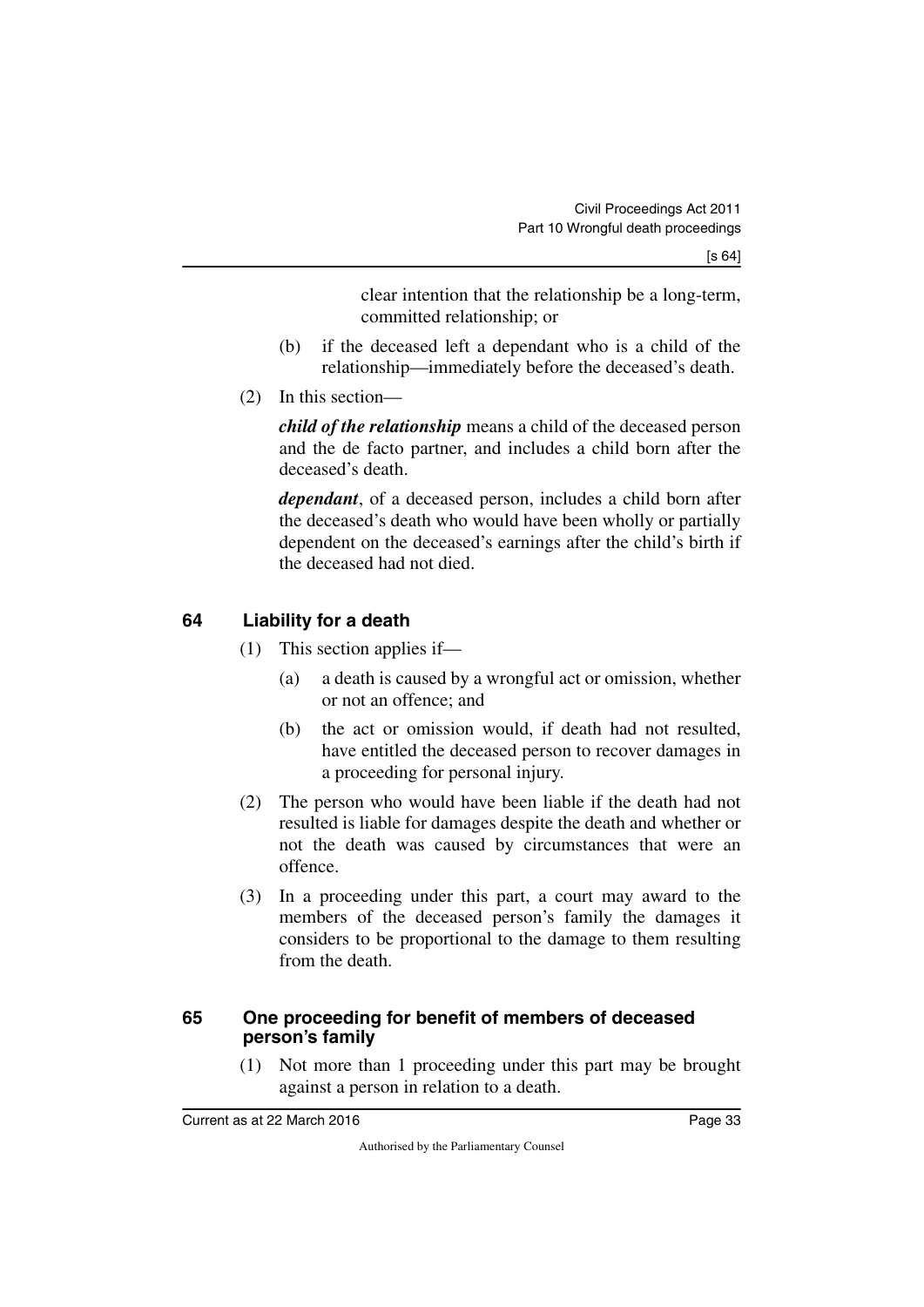[s 66]

- (2) The proceeding may be brought by the personal representative of the deceased person, or by any 1 or more of the members of the deceased's family who suffered damage because of the death, for the benefit of the members of the deceased's family who suffered damage because of the death.
- (3) A notice given under an Act by a person able to bring a proceeding is taken to have been given on behalf of all members of the deceased's family who suffered damage because of the death.
- (4) A person able to bring a proceeding may apply to the Supreme Court for directions relating to the steps required to be taken to comply with a requirement under an Act or relating to a proceeding under this part before starting the proceeding.
- (5) The amount of damages awarded must, after deducting any costs not recovered from the defendant, be divided in the shares the court decides among the members of the deceased's family who suffered damage because of the death.

#### <span id="page-35-1"></span><span id="page-35-0"></span>**66 Surviving proceeding other than by personal representative**

If a person, other than the personal representative of the deceased person, brings a proceeding under this part, the person—

- (a) may also, on behalf of the estate of the deceased person, pursue any cause of action that survives under the *Succession Act 1981*, section 66; and
- (b) must account to the personal representative for any amount the person recovers under paragraph (a).

### <span id="page-35-2"></span>**67 Damages for spouse's benefit**

<span id="page-35-3"></span>(1) This section applies if, in a proceeding under this part, a court is assessing damages in relation to financial benefits lost by a spouse of the deceased person as a result of the deceased's death.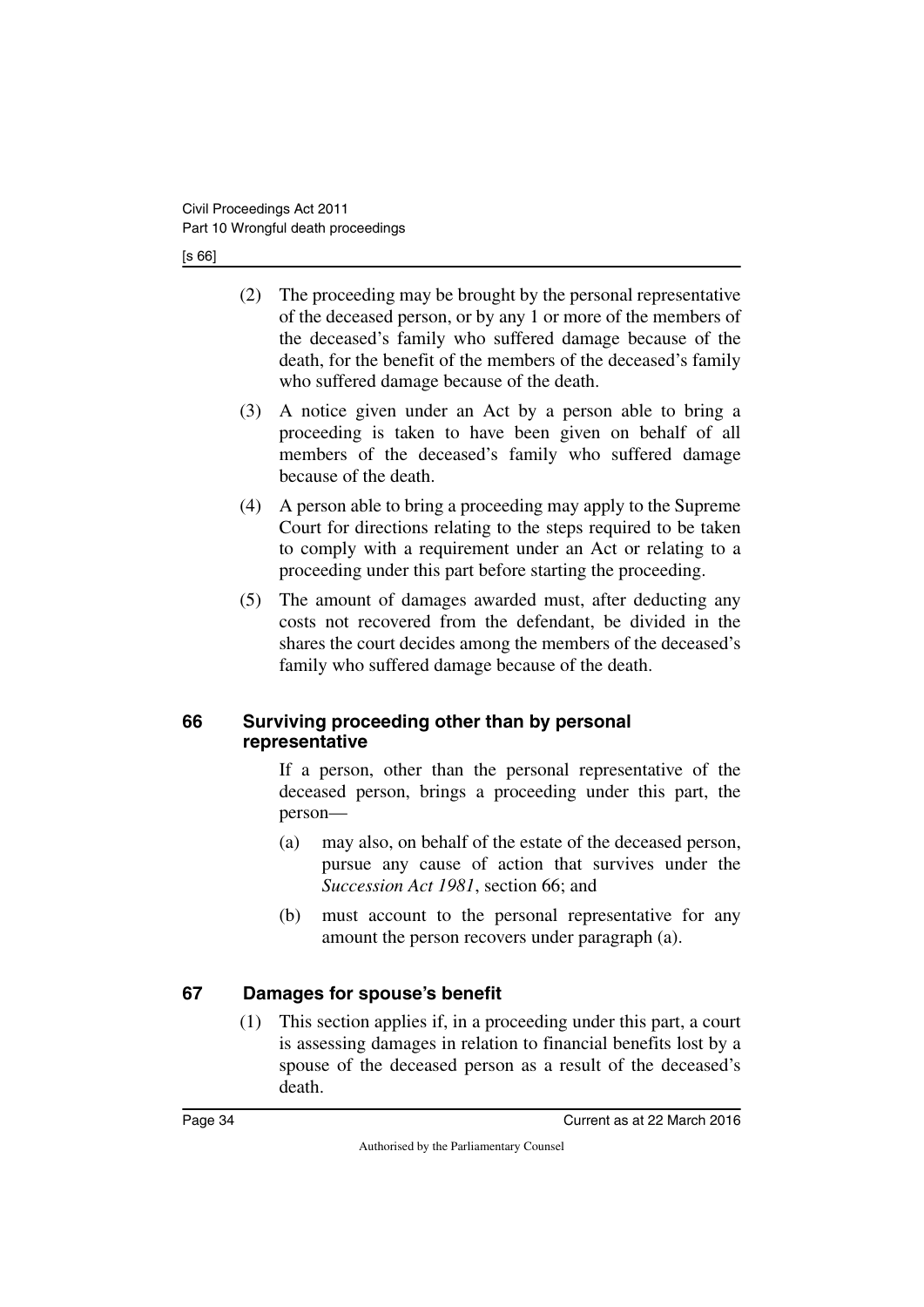- (2) The court must not take into account any financial benefits that the spouse may receive as a result of a new relationship that the spouse may enter into after the assessment.
- (3) Subsection (2) applies even if the spouse intends to enter into a new relationship.
- (4) However, if the spouse has entered into a new relationship since the deceased person's death, the court may take into account any financial benefits that the spouse has received, and any financial benefits that the spouse is likely to receive, as a result of the new relationship.
- (5) Subsection (4) applies even if the new relationship ends before the assessment.
- (6) In considering what financial benefits the spouse is likely to receive as a result of the new relationship, the court must not assume—
	- (a) that the new relationship will necessarily continue; or
	- (b) that the spouse will necessarily continue to receive the same financial benefits as a result of the new relationship as the spouse has already received as a result of the new relationship.
- (7) In this section—

*financial benefits* means either or both of the following—

- (a) monetary benefits;
- (b) other material benefits having a monetary value, including, for example, domestic services.

*relationship* means—

- (a) a marriage; or
- (b) a de facto relationship within the meaning of the *Acts Interpretation Act 1954*, schedule 1; or
- (c) a civil partnership within the meaning of the *Acts Interpretation Act 1954*, schedule 1.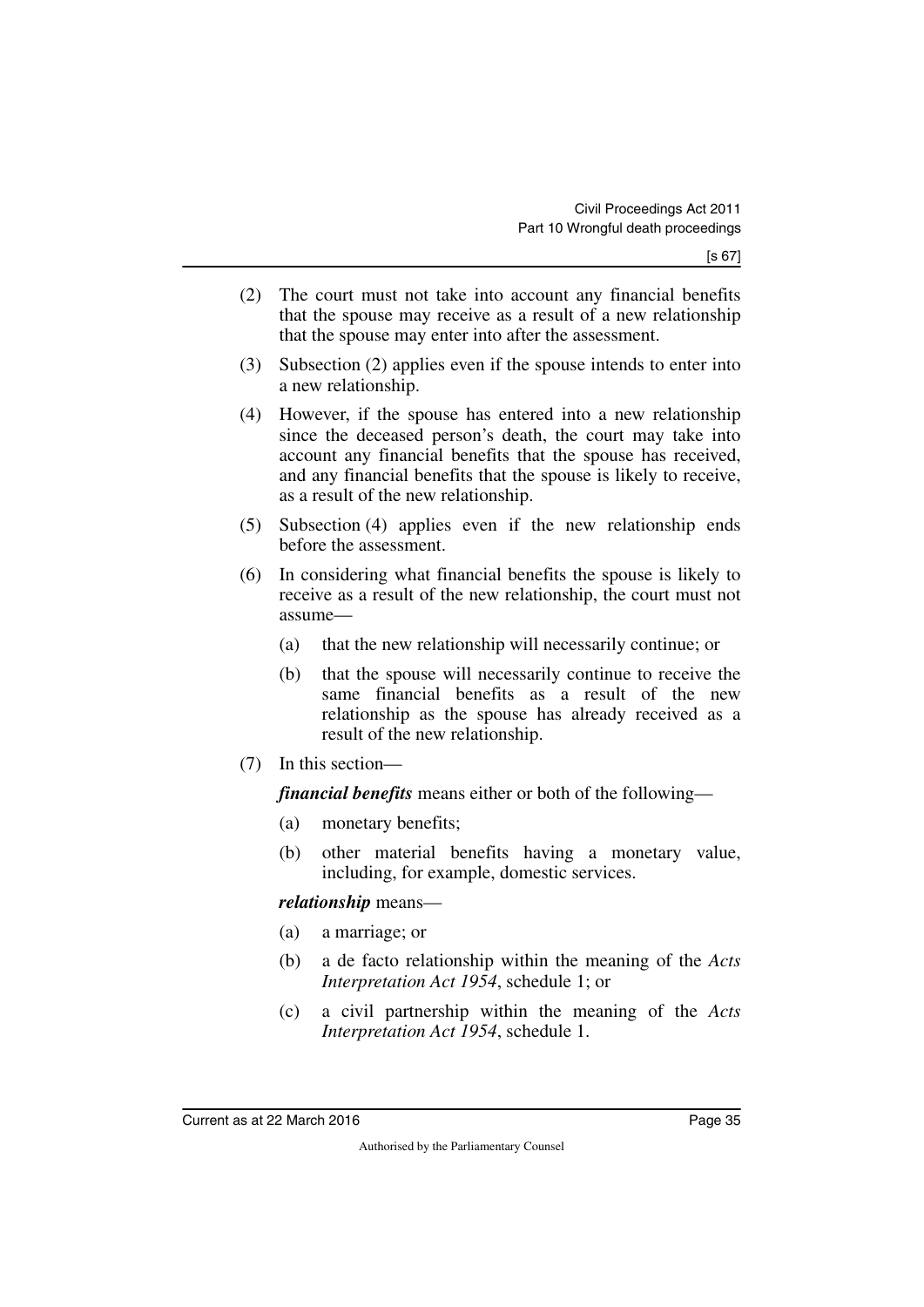[s 68]

#### <span id="page-37-0"></span>**68 Damages for child's benefit**

- <span id="page-37-1"></span>(1) This section applies if—
	- (a) in a proceeding under this part, a court is assessing damages in relation to financial benefits lost by a child of the deceased person as a result of the deceased's death; and
	- (b) the deceased predeceases another parent of the child (the *surviving parent*).
- (2) If there was a relationship between the deceased person and the surviving parent immediately before the deceased's death, it is irrelevant to the assessment whether or not the relationship would have continued apart from the death.
- (3) If there was a relationship between the deceased person and the surviving parent that ended before the deceased's death, any damages assessed must not be reduced because the relationship ended before the death.
- (4) In assessing damages, the court must not take into account any financial benefits that the child has received, or may receive, from any person other than the deceased person, including any financial benefits that the child has received, or may receive, as a result of—
	- (a) a new relationship that the surviving parent may enter into after the assessment; or
	- (b) a new relationship entered into by the surviving parent since the death of the deceased.
- (5) In this section—

*financial benefits* see section 67. *relationship* see section 67.

### <span id="page-37-2"></span>**69 Transitional application of assessment provisions**

<span id="page-37-3"></span>Sections 67 and 68 apply in relation to any assessment made in a proceeding under this part regardless of when the death occurred.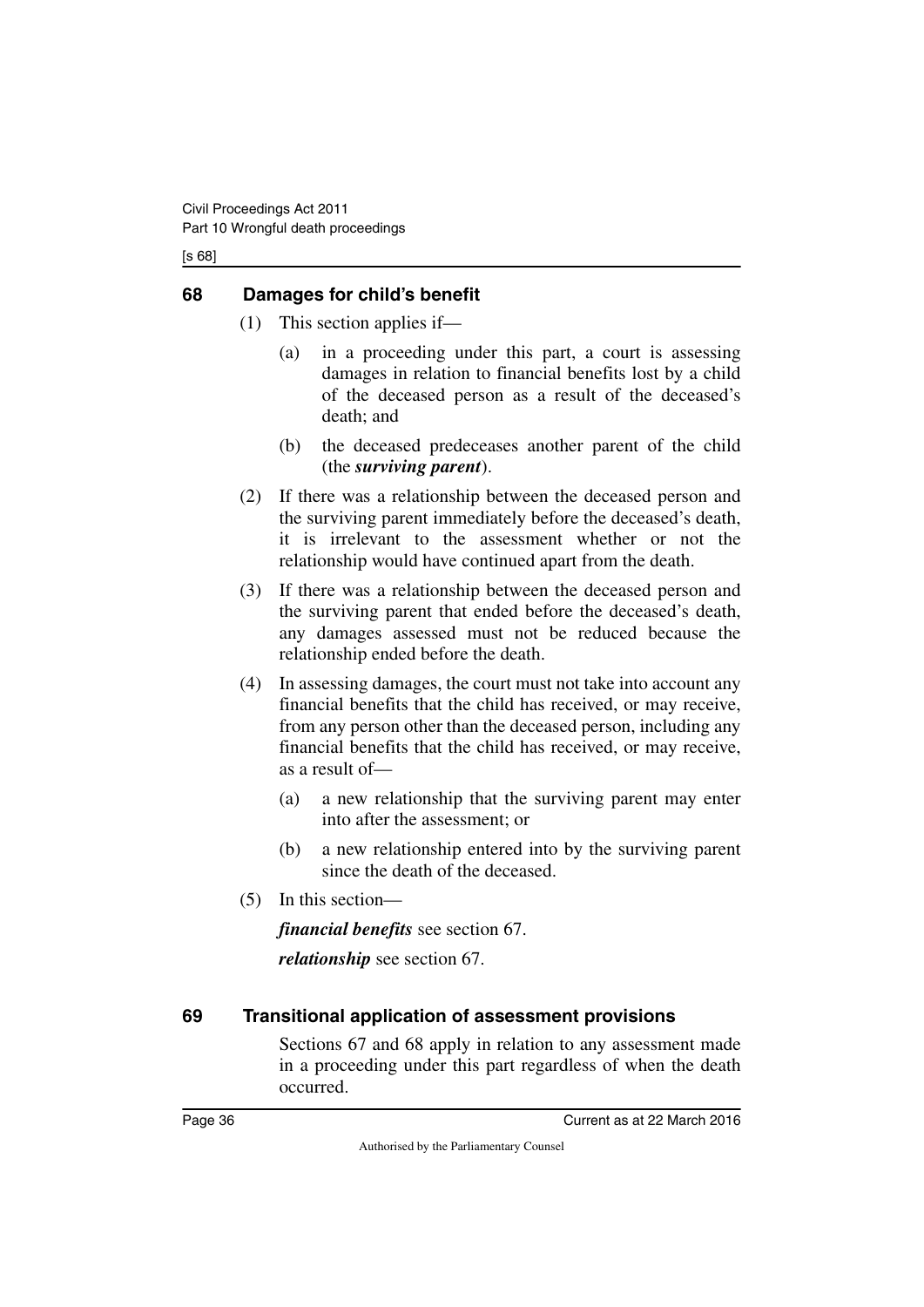#### <span id="page-38-0"></span>**70 Amounts not to be taken into account in assessing damages**

- <span id="page-38-1"></span>(1) In assessing damages in relation to liability under this part, the following must not be taken into account to reduce the damages—
	- (a) an amount paid or payable on the death of the deceased person under a contract of insurance;
	- (b) an amount paid or payable on the deceased's death under a contract, other than a contract of insurance, made with a friendly society or other benefit society, or association or trade union;
	- (c) an amount paid or payable on the deceased's death out of a superannuation, provident or similar fund;
	- (d) an amount paid or payable on the deceased's death by way of pension, benefit or allowance under a law of—
		- (i) the Commonwealth; or
		- (ii) any State; or
		- (iii) another country;
	- (e) a gratuity in whatever form received or receivable on the deceased's death.
- (2) Subsection (1) applies regardless of whether the amount is paid or payable to or the gratuity is received or receivable by the deceased person's estate or any person for whose benefit a proceeding may be brought under this part.

# <span id="page-38-2"></span>**Part 11 Provisions about ships**

<span id="page-38-4"></span>**71 Definitions for pt 11**

<span id="page-38-5"></span><span id="page-38-3"></span>In this part—

*owner*, for a ship—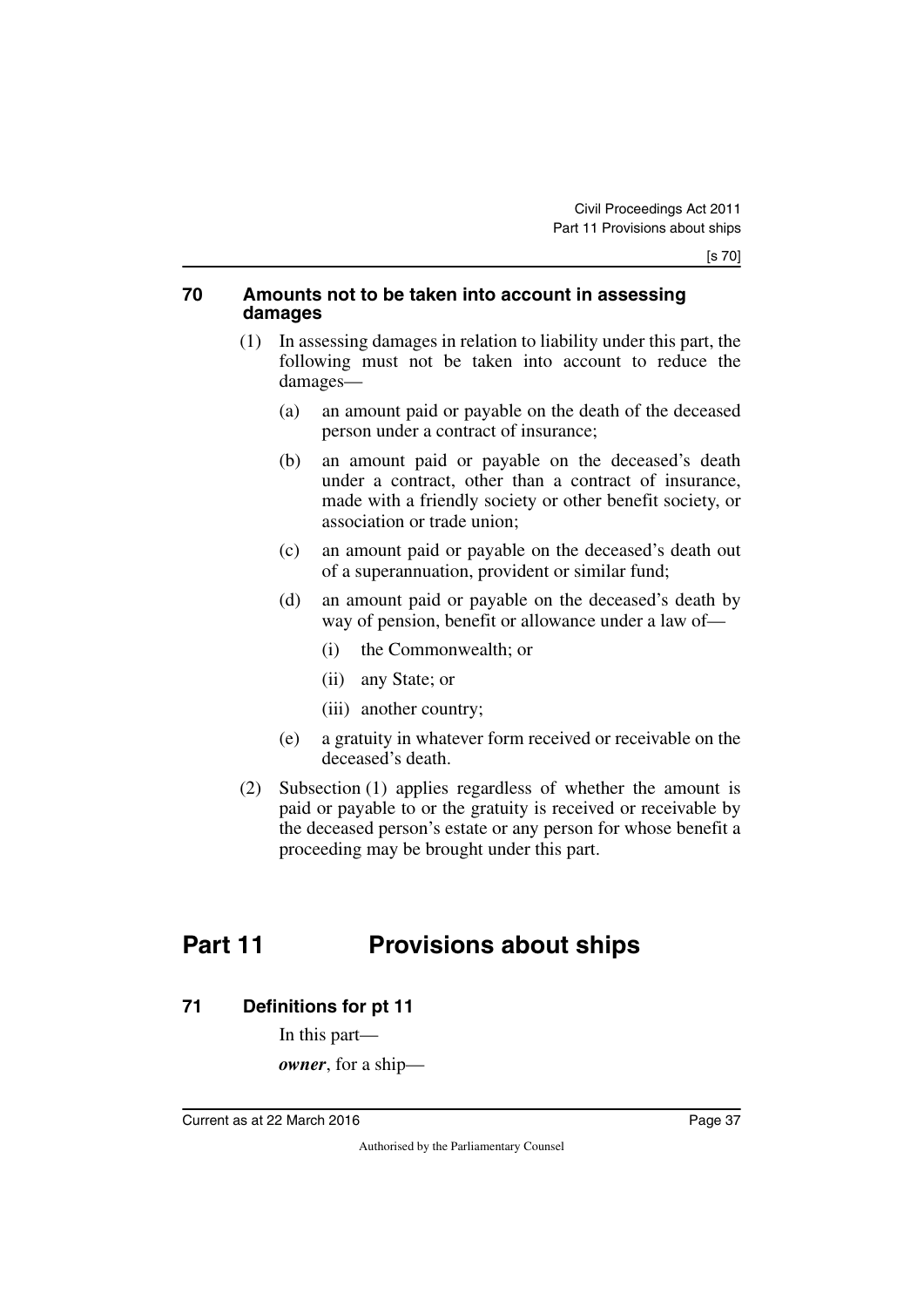[s 72]

- (a) includes a person responsible for the fault of the ship; and
- (b) means the charterer or other person responsible for the navigation and management of the ship if the owner is not responsible for the navigation and management of the ship because of a charter or for any other reason.

*Note—*

For circumstances within the scope of the *Navigation Act 1912* (Cwlth), see section 265A of that Act.

*ship* see the *Transport Operations (Marine Safety) Act 1994*, section 10.

### <span id="page-39-0"></span>**72 Damages for personal injury**

- <span id="page-39-1"></span>(1) This section applies if loss of life or personal injury is suffered by a person on board a ship because of the fault of the ship and 1 or more other ships.
- (2) The liability of the owners of the ships is joint and several.
- (3) Nothing in this section—
	- (a) deprives a person of any right of defence that the person has apart from this section; or
	- (b) affects a person's right to limit the person's liability; or
	- (c) affects the operation of the *Law Reform Act 1995*, section 10.

*Notes—*

- 1 For circumstances within the scope of the *Navigation Act 1912* (Cwlth), see section 260 of that Act.
- 2 The *Law Reform Act 1995*, section 10 deals with the apportionment of liability if there was contributory negligence by the injured or deceased person.

### <span id="page-39-2"></span>**73 Right of contribution**

<span id="page-39-3"></span>(1) This section applies if—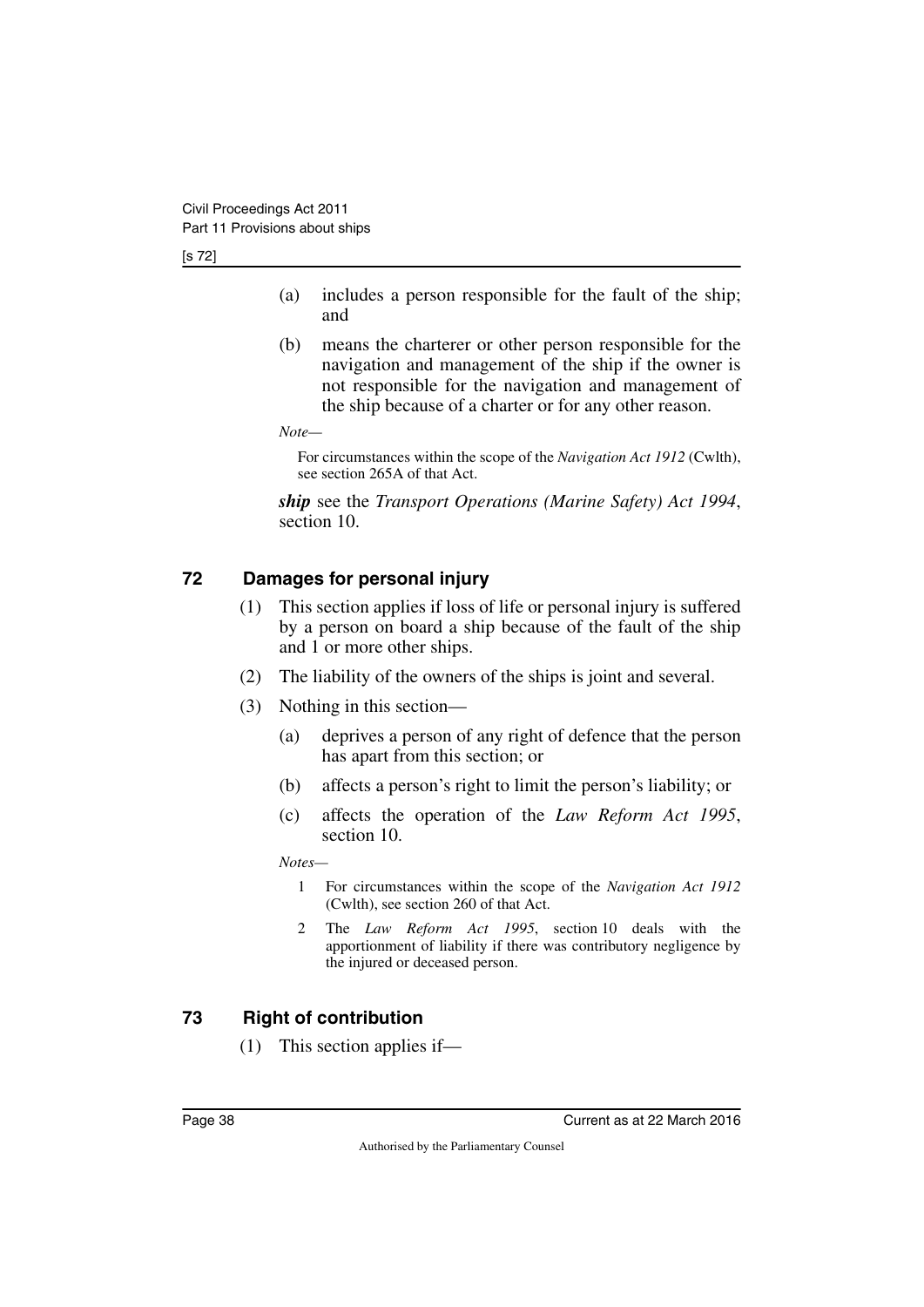- (a) loss of life or personal injury is suffered by a person on board a ship because of the fault of the ship and 1 or more other ships; and
- (b) a proportion of the damages is recovered from 1 ship owner that is more than the proportion in which the ship was at fault.
- (2) The ship owner may recover by way of contribution the amount of the excess from the owners of the other ships in proportion to the degree to which each ship was at fault.
- (3) However, an amount may not be recovered by way of contribution if, for any reason, it could not have been recovered in the first instance as damages by the person entitled to sue for them.
- (4) In addition to any other remedy provided by law and subject to this Act, a ship owner entitled to recover an amount under subsection (2) has, for the purposes of recovering the amount, the same rights and powers as the person entitled to sue for damages in the first instance.

*Note—*

For circumstances within the scope of the *Navigation Act 1912* (Cwlth), see section 261 of that Act.

#### <span id="page-40-0"></span>**74 Other damages**

- <span id="page-40-1"></span>(1) This section applies if, because of the fault of 2 or more ships, damage or loss is caused to 1 or more ships.
- (2) The *Civil Liability Act 2003*, chapter 2, part 2 does not apply to a claim for the damage or loss.

*Note—*

The *Civil Liability Act 2003*, chapter 2, part 2 deals with proportionate liability.

- (3) Each ship is liable for the damage or loss in proportion to the degree to which it was at fault.
- (4) If it is not possible to establish different degrees of fault, each ship at fault is equally liable for the damage or loss.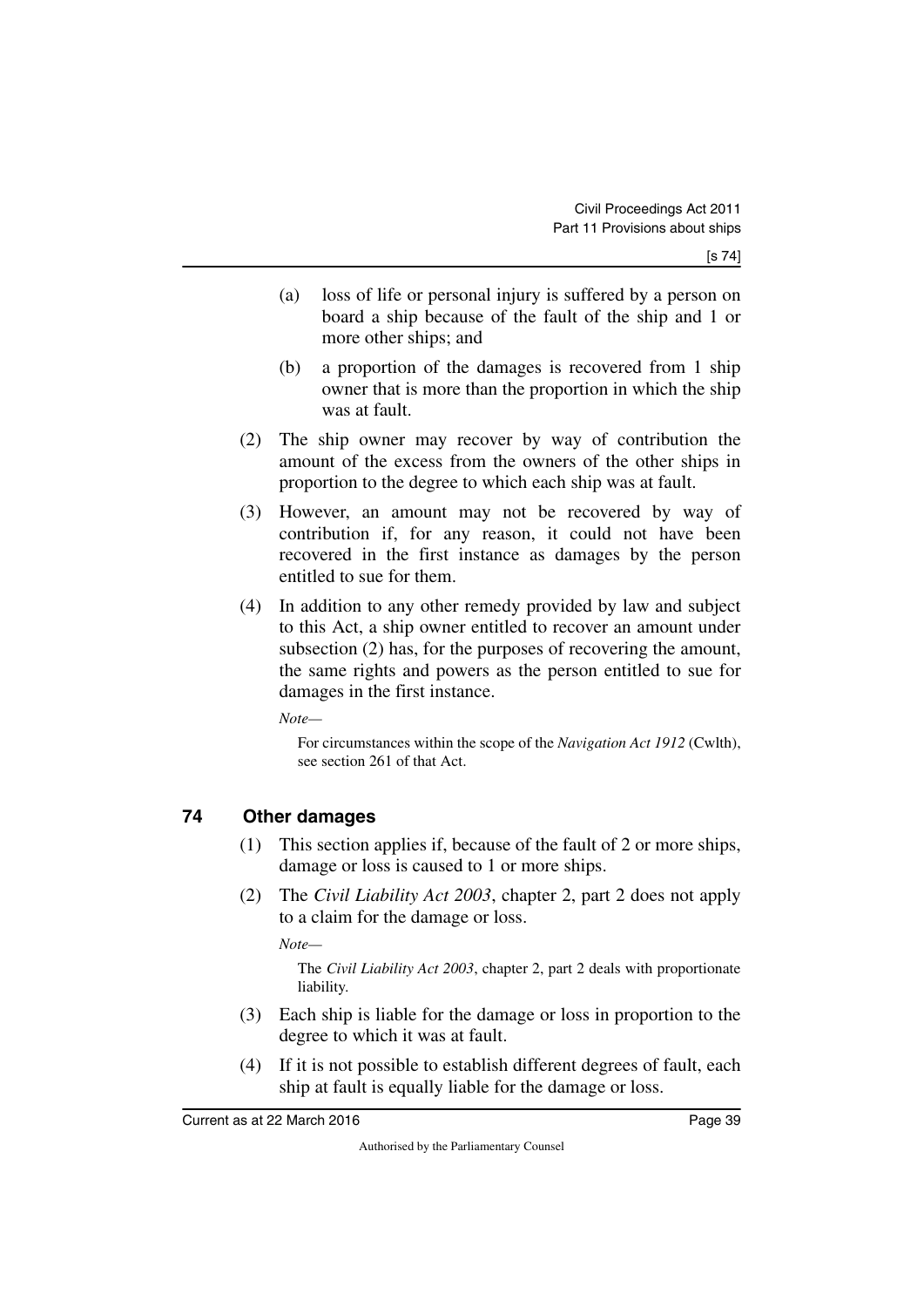[s 75]

- (5) Nothing in this section makes a ship liable for damage or loss to which the ship's fault has not contributed.
- (6) Also, nothing in this section—
	- (a) affects a person's liability under any contract; or
	- (b) imposes a liability on a person from which the person is exempted by any contract or law; or
	- (c) affects a person's right to limit the person's liability.
- (7) For this section—
	- (a) damage or loss is caused to a ship if damage or loss is caused to—
		- (i) the ship; or
		- (ii) the ship's cargo or freight, including passage money and hire; or
		- (iii) any property on board the ship; and
	- (b) damage or loss caused by the fault of a ship includes any salvage or other expenses resulting from that fault that are recoverable at law by way of damages.

*Note—*

For circumstances within the scope of the *Navigation Act 1912* (Cwlth), see section 259 of that Act.

#### <span id="page-41-0"></span>**75 No statutory presumption of fault**

<span id="page-41-1"></span>If there is a collision, a ship is not taken to be at fault solely because it infringed any regulation for the prevention of collisions at sea made under the *Transport Operations (Marine Safety) Act 1994*.

*Note—*

For circumstances within the scope of the *Navigation Act 1912* (Cwlth), see section 263 of that Act.

*Editor's note—*

The International Regulations for Preventing Collisions at Sea have effect as if they were part of the *Transport Operations (Marine Safety) Regulation 2004* under section 125 of that regulation.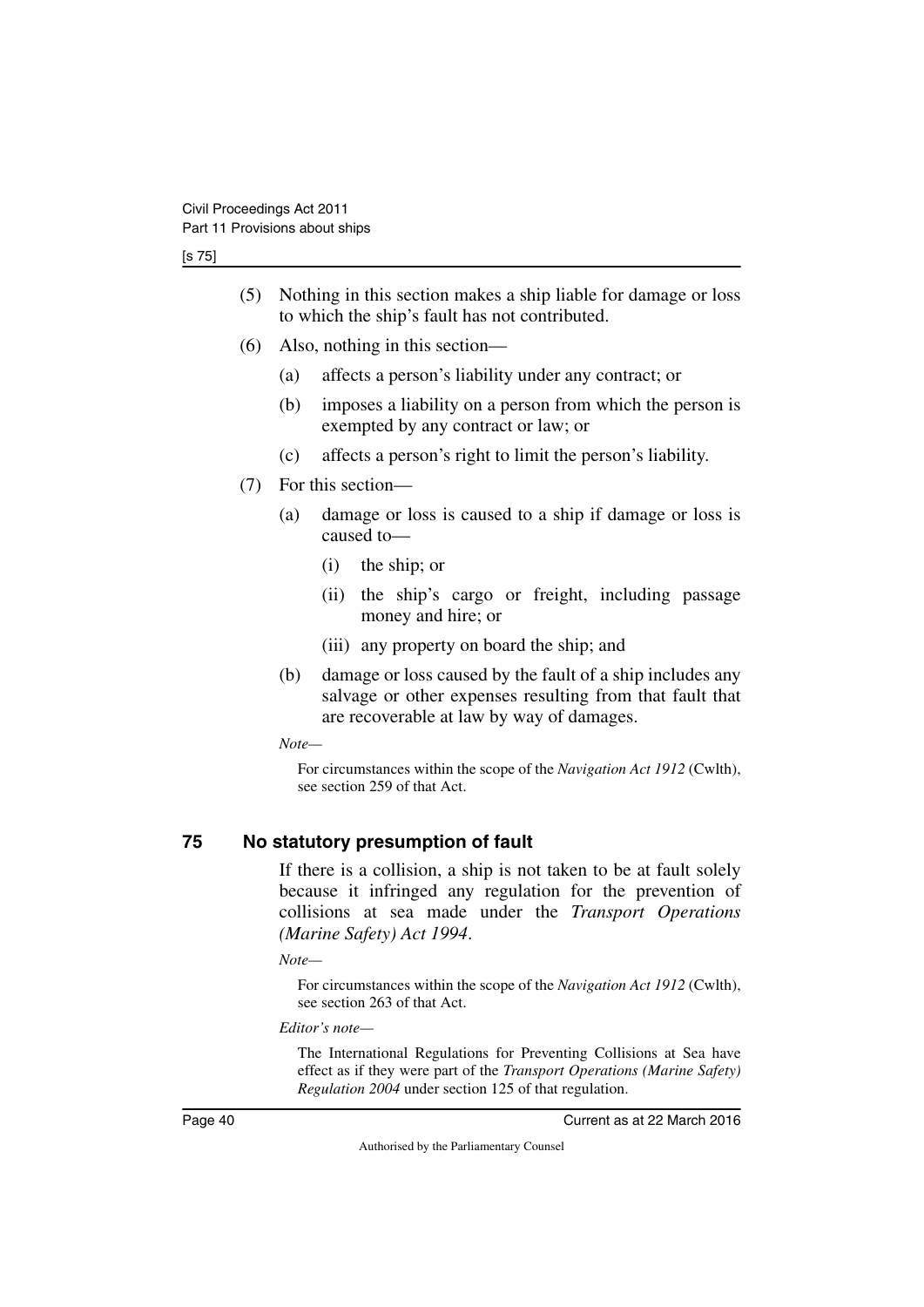# <span id="page-42-0"></span>**Part 12 Assessors**

### <span id="page-42-2"></span>**76 Definitions for pt 12**

<span id="page-42-3"></span><span id="page-42-1"></span>In this part—

*assessment* means—

- (a) a costs assessment; or
- (b) an account assessment.

*assessor* means a costs assessor, or an account assessor, appointed under the rules.

*costs assessment* means assessment of a costs statement or itemised bill under the rules, chapter 17A.

#### <span id="page-42-4"></span>**77 Protection and immunity**

- <span id="page-42-5"></span>(1) In performing the functions of assessor, an assessor has the same protection and immunity as a Supreme Court judge performing a judicial function.
- (2) A party appearing in an assessment has the same protection and immunity as the party would have if the assessment were a proceeding being heard before the Supreme Court.
- (3) A witness attending in an assessment has the same protection and immunity as a witness attending before the Supreme Court.
- (4) A document produced at, or used for, an assessment has the same protection during the assessment as it would have if produced before the Supreme Court.
- (5) In this section—

*party* includes a party's lawyer or agent.

#### <span id="page-42-6"></span>**78 Preservation of confidentiality**

<span id="page-42-7"></span>(1) A person who gains confidential information through being an assessor must not—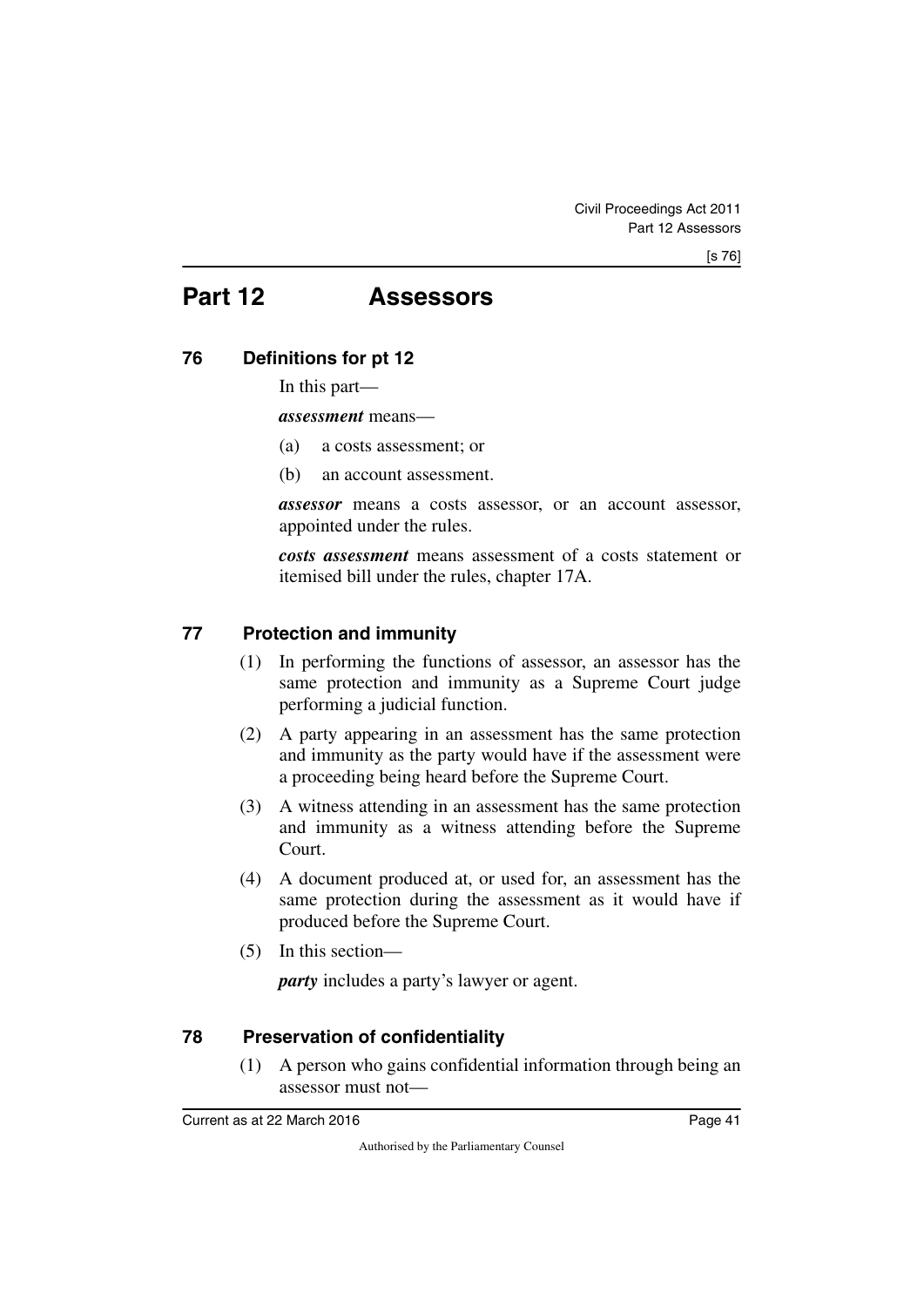- (a) make a record of the information other than—
	- (i) for the purpose of carrying out the assessment; or
	- (ii) to discharge another function under a law; or
- (b) disclose the information other than—
	- (i) under an order of a court or tribunal; or
	- (ii) as authorised by the person to whom the confidential information relates.
- (2) In this section—

*confidential information* includes information about a person's affairs, but does not include—

- (a) information already publicly disclosed unless further disclosure of the information is prohibited by law; or
- (b) statistical information not likely to result in the identification of the person to whom the information relates.

#### <span id="page-43-0"></span>**79 Preservation of privilege**

<span id="page-43-5"></span><span id="page-43-3"></span><span id="page-43-1"></span>Privilege continues despite disclosure to an assessor.

# <span id="page-43-2"></span>**Part 13 Enforcement**

# <span id="page-43-4"></span>**Division 1 Judgments**

#### <span id="page-43-6"></span>**80 Judgment for detention of goods**

- <span id="page-43-7"></span>(1) This section applies to a proceeding for detention of goods.
- (2) Judgment for detention of goods must be that—
	- (a) the defendant return specific goods to the plaintiff; or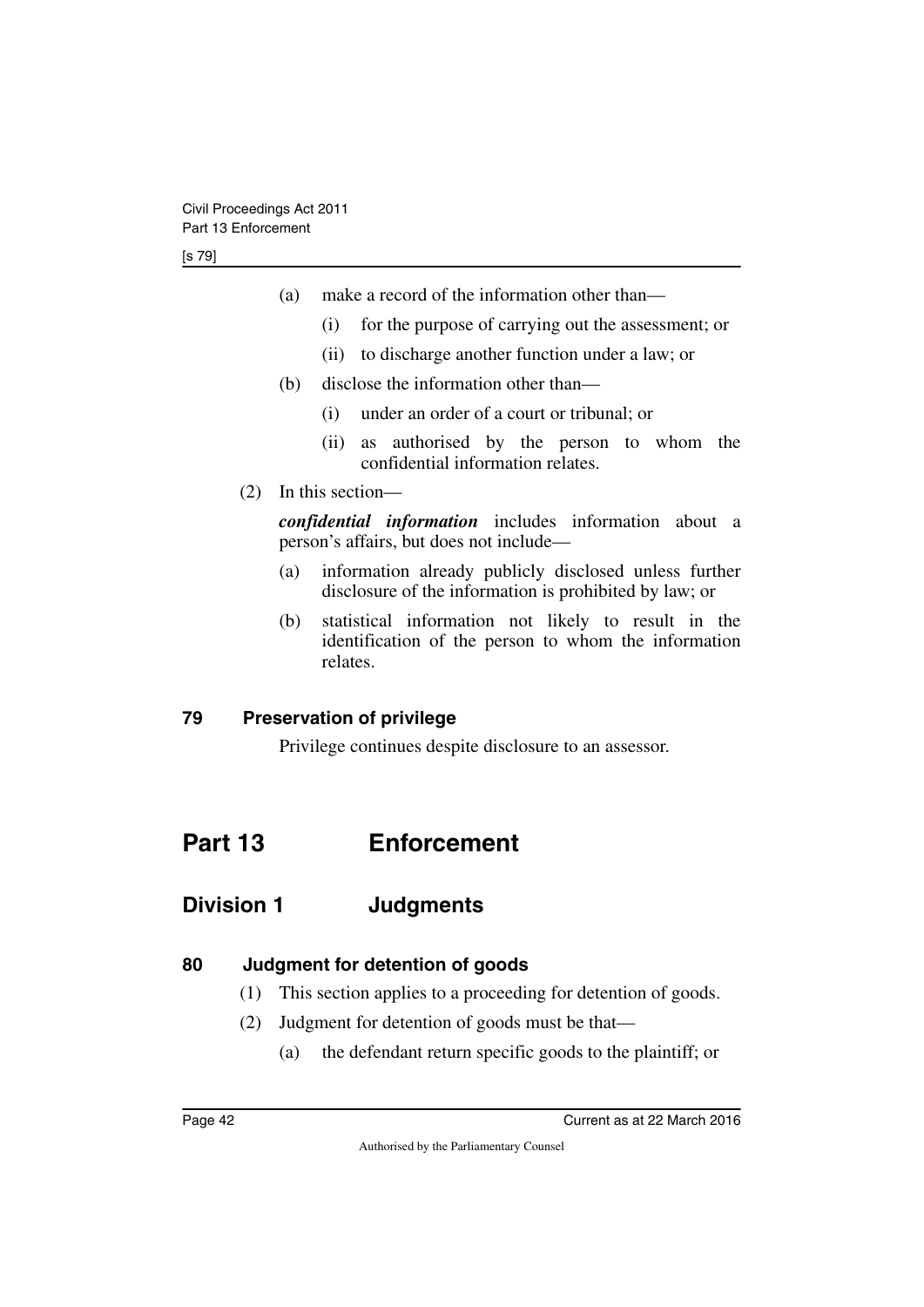- (b) the defendant return specific goods, or pay their value, to the plaintiff; or
- (c) the defendant pay the value of the goods, whether with or without a condition that the value is not payable if specific goods are returned within a stated time.
- (3) A judgment for detention of goods may also provide for damages for detention of the goods.

#### <span id="page-44-0"></span>**81 Judgment for return of goods**

- <span id="page-44-1"></span>(1) A judgment under section  $80(2)(a)$  that the defendant return specific goods to the plaintiff may be enforced by an enforcement warrant to seize and deliver the goods.
- (2) If the judgment states a time within which the goods are to be returned and the goods are not returned within the stated time, the judgment may also be enforced by—
	- (a) punishment of the defendant for contempt; and
	- (b) an enforcement warrant to seize and deliver property.
- (3) If an enforcement warrant mentioned in subsection (1) can not be enforced, the plaintiff may apply to the court and the court may make any order it considers appropriate.

#### <span id="page-44-2"></span>**82 Judgment for return of goods or payment of their value**

- <span id="page-44-3"></span>(1) This section applies if judgment is given under section 80(2)(b) that the defendant return specific goods, or pay their value, to the plaintiff.
- (2) If the value of the goods has been assessed—
	- (a) the judgment must provide for payment of the amount assessed; and
	- (b) the plaintiff may enforce the judgment as a money order for the amount assessed if the defendant does not return the goods.
- (3) If the value of the goods has not been assessed—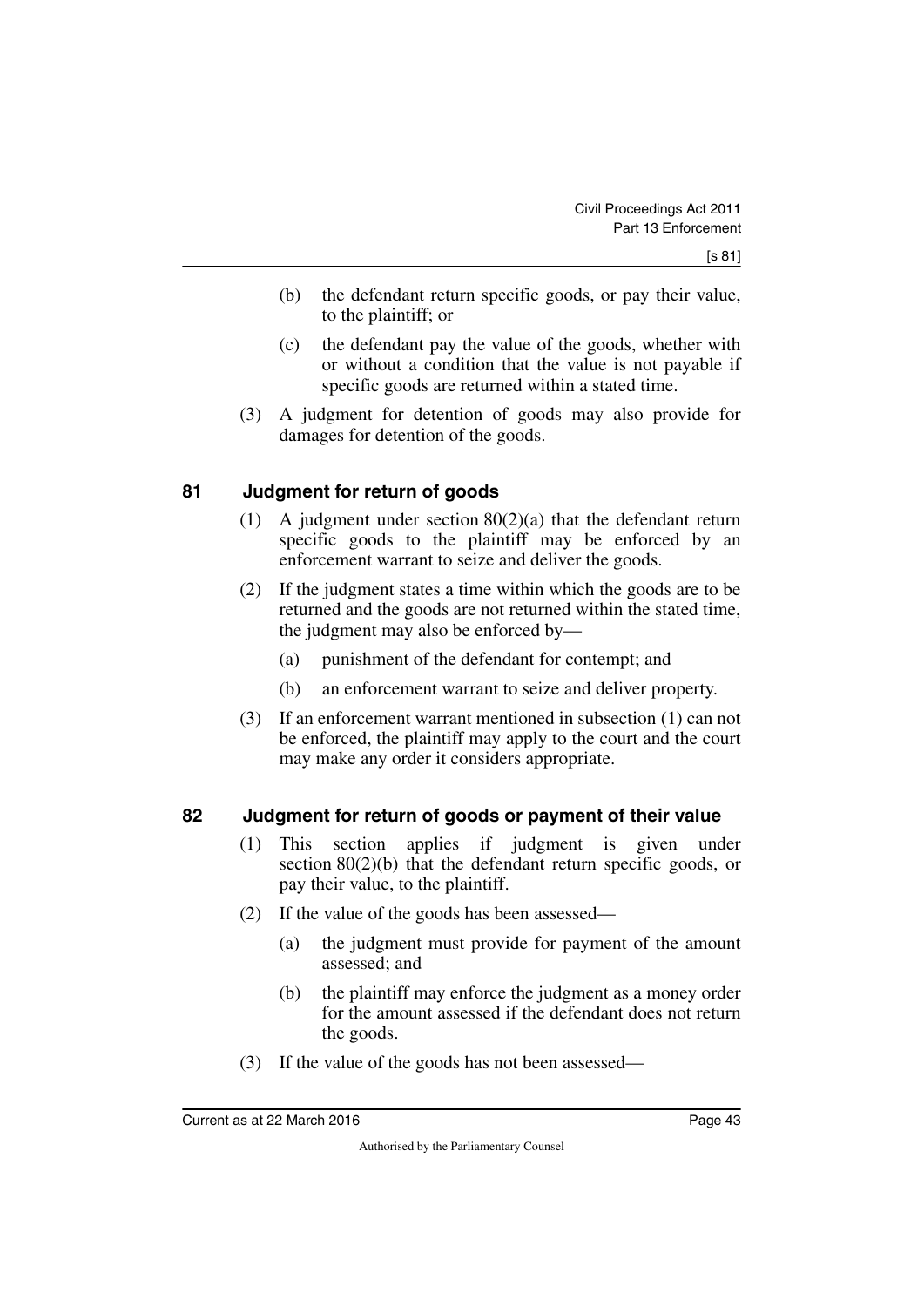[s 83]

- (a) the judgment must provide for the value to be assessed; and
- (b) the plaintiff may have the value assessed and may enforce the judgment as a money order for the amount assessed if the defendant does not return the goods.

### <span id="page-45-0"></span>**83 Effect of money order**

- <span id="page-45-1"></span>(1) A money order has the effect of a judgment at law.
- (2) A money order may be enforced only under this part regardless of whether the order was made in a court's common law jurisdiction or its equitable jurisdiction.
- <span id="page-45-3"></span>(3) If a court has jurisdiction to order a party to do an act, the court may make a special order for the payment of money enforceable as an order to do an act.

# <span id="page-45-2"></span>**Division 2 Enforcement generally**

#### <span id="page-45-4"></span>**84 Demand for compliance unnecessary**

- <span id="page-45-5"></span>(1) It is not necessary to demand compliance with an order before starting enforcement proceedings for the order.
- (2) If, under an Act, the rules or an order of a court, an order must be served on a person before the order may be enforced against the person, the order may be served without a demand for compliance.

#### <span id="page-45-6"></span>**85 Interest recoverable on enforcement**

<span id="page-45-7"></span>An enforcement warrant for the enforcement of a money order authorises, without the need for any further order, the levying of interest on the amount payable at the rate applying under section 59.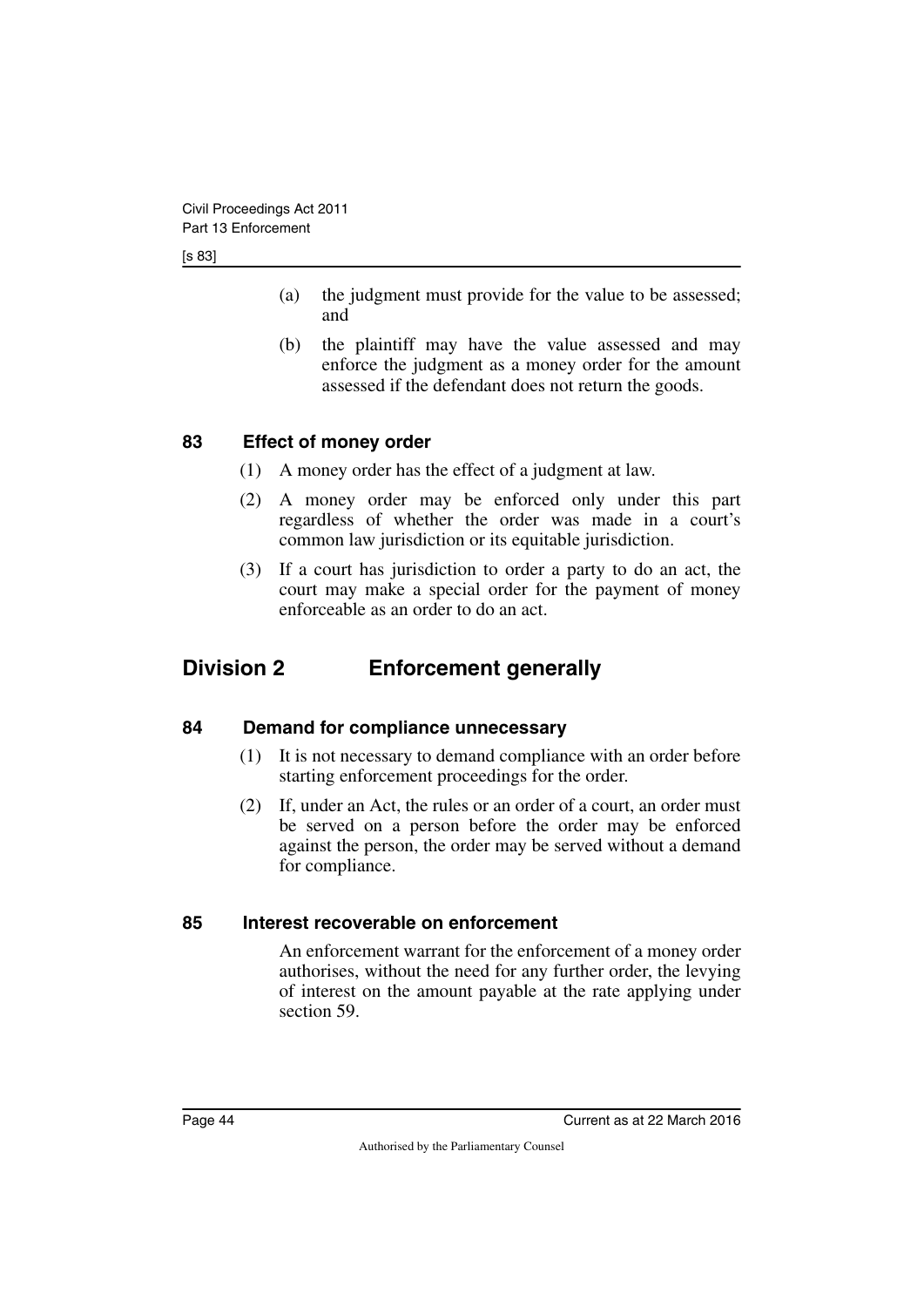#### <span id="page-46-0"></span>**86 Enforcement against partnership**

- <span id="page-46-1"></span>(1) An order against partners suing or sued in the name of the partnership may be enforced against any 1 or more of the following—
	- (a) partnership property;
	- (b) a partner who filed a notice of intention to defend;
	- (c) a person who has admitted being a partner;
	- (d) a person who the court has decided is a partner;
	- (e) a person who has been individually served as a partner with the originating process and who has not filed a notice of intention to defend.
- (2) This section has effect subject to the *Partnership Act 1891*, section 65.

*Editor's note—*

*Partnership Act 1891*, section 65 (Legal proceedings)

#### <span id="page-46-2"></span>**87 Variation of order in partnership name**

<span id="page-46-3"></span>Despite section 86, the court may vary an order against a partnership in the partnership name to make it an order against the persons who were partners when the cause of action arose.

#### <span id="page-46-4"></span>**88 Enforcement against property of a business**

- <span id="page-46-5"></span>(1) This section applies if—
	- (a) a proceeding is brought against a person in relation to a business carried on by the person under a name or style other than the person's own name (whether or not the name is registered on the Business Names Register or held under business names legislation); and
	- (b) the proceeding is started in the name or style under which the person carries on business; and
	- (c) the proceeding is continued by leave of the court.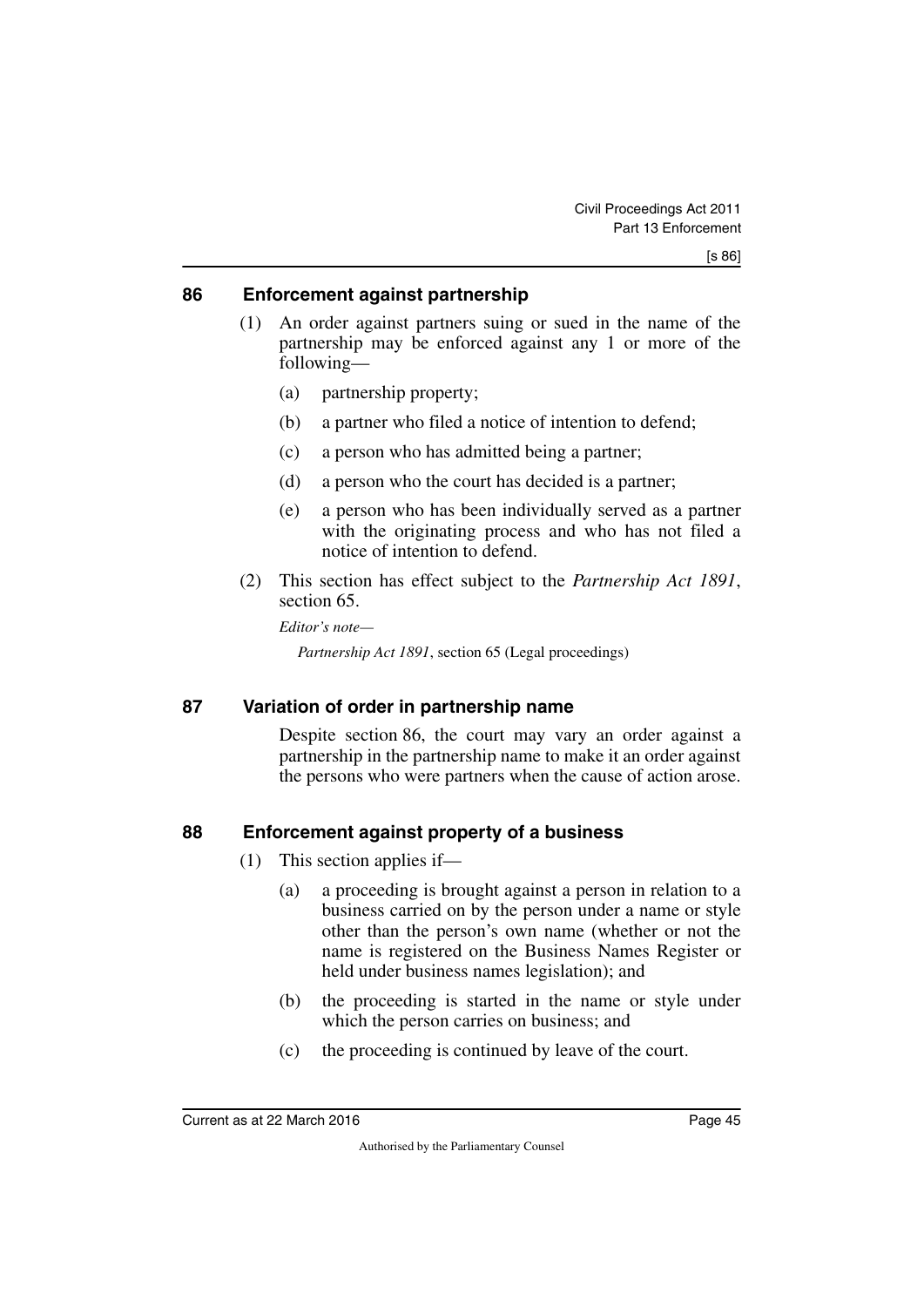#### [s 89]

- (2) An order in the proceeding may be enforced against any property of the person carrying on the business.
- (3) For subsection  $(1)(a)$ , a name is held under business names legislation only if it is held under—
	- (a) the *Business Names Registration Act 2011* (Cwlth), section 54; or
	- (b) the *Business Names Registration (Transitional and Consequential Provisions) Act 2011* (Cwlth), schedule 1, item 5.

#### <span id="page-47-0"></span>**89 Variation of order in relation to a business name**

- <span id="page-47-1"></span>(1) Despite section 88, a court may vary its order, in relation to a business, made in the name or style under which 1 or more persons carry on the business (whether or not the name is registered on the Business Names Register or held under business names legislation), to make it an order against a person carrying on the business.
- (2) For subsection (1), a name is held under business names legislation only if it is held under—
	- (a) the *Business Names Registration Act 2011* (Cwlth), section 54; or
	- (b) the *Business Names Registration (Transitional and Consequential Provisions) Act 2011* (Cwlth), schedule 1, item 5.

### <span id="page-47-2"></span>**Division 3 Enforcement warrants**

#### <span id="page-47-4"></span>**90 Enforcement warrant**

<span id="page-47-5"></span><span id="page-47-3"></span>(1) To enforce an order (the *original order*) other than an order for the payment of money into court, a person entitled to enforce the original order may obtain an enforcement warrant from the court.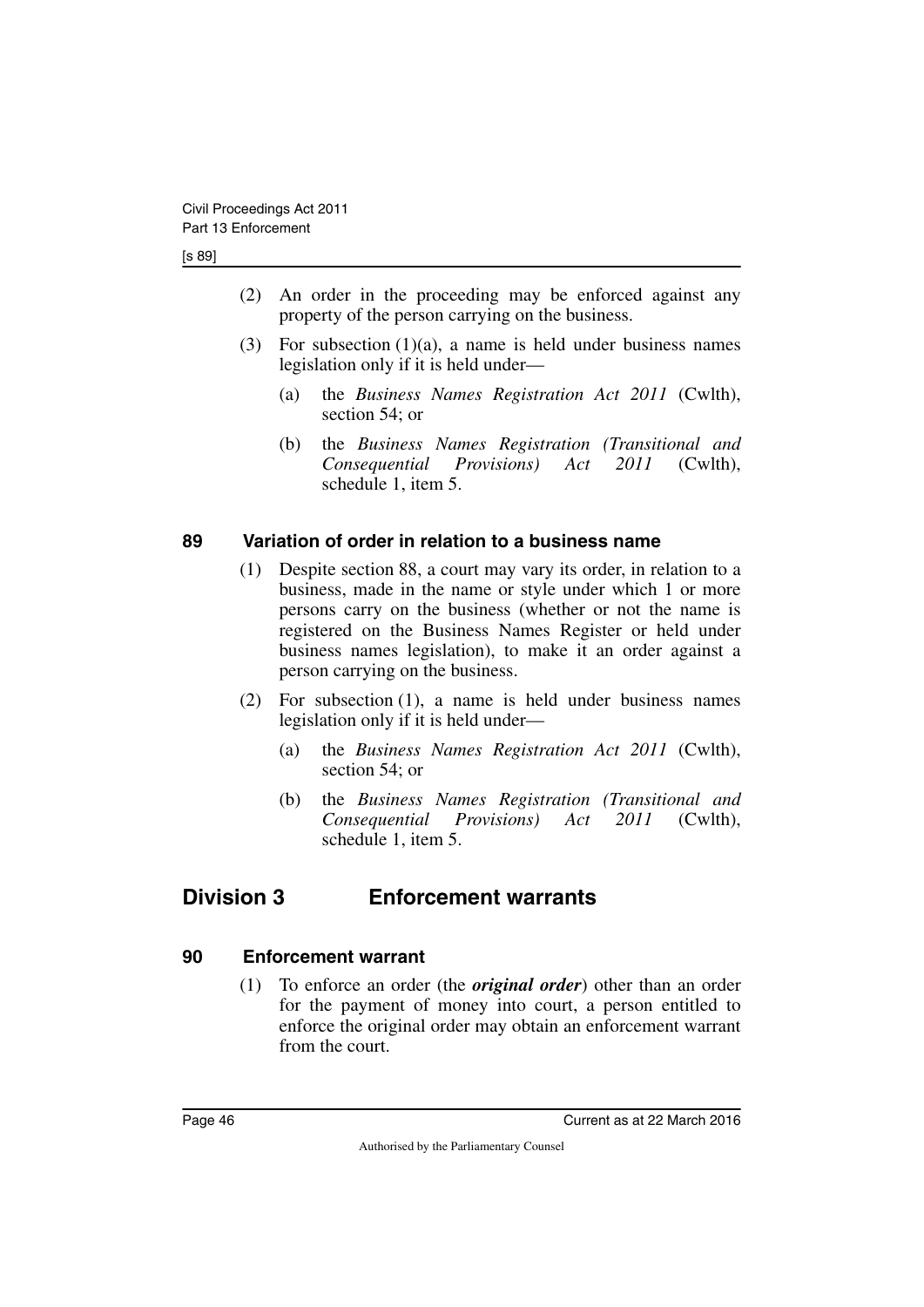- (2) An enforcement warrant may contain any order directed to enforcing the original order, including an order authorising—
	- (a) an enforcement officer to seize and sell, in satisfaction of a money order debt, all real and personal property (other than exempt property) in which an enforcement debtor has a legal or beneficial interest; or
	- (b) redirection to an enforcement creditor of particular debts, belonging to an enforcement debtor, from a third person; or
	- (c) redirection to an enforcement creditor of particular earnings, of an enforcement debtor, from a third person; or
	- (d) an enforcement officer to enter and deliver possession of land; or
	- (e) an enforcement officer to seize and deliver specific goods; or
	- (f) an enforcement officer to seize and detain property.
- (3) An enforcement warrant may contain more than 1 order directed to enforcing the original order and may be issued to enforce an original order that is a money order and a non-money order.
- (4) However, only the Supreme Court may issue an enforcement warrant containing a charging order.
- (5) In this section—

*charging order* includes an order charging all or part of an enforcement debtor's legal or equitable interest in 1 or more of the following—

- (a) annuities;
- (b) debentures;
- (c) stocks;
- (d) bonds;
- (e) shares;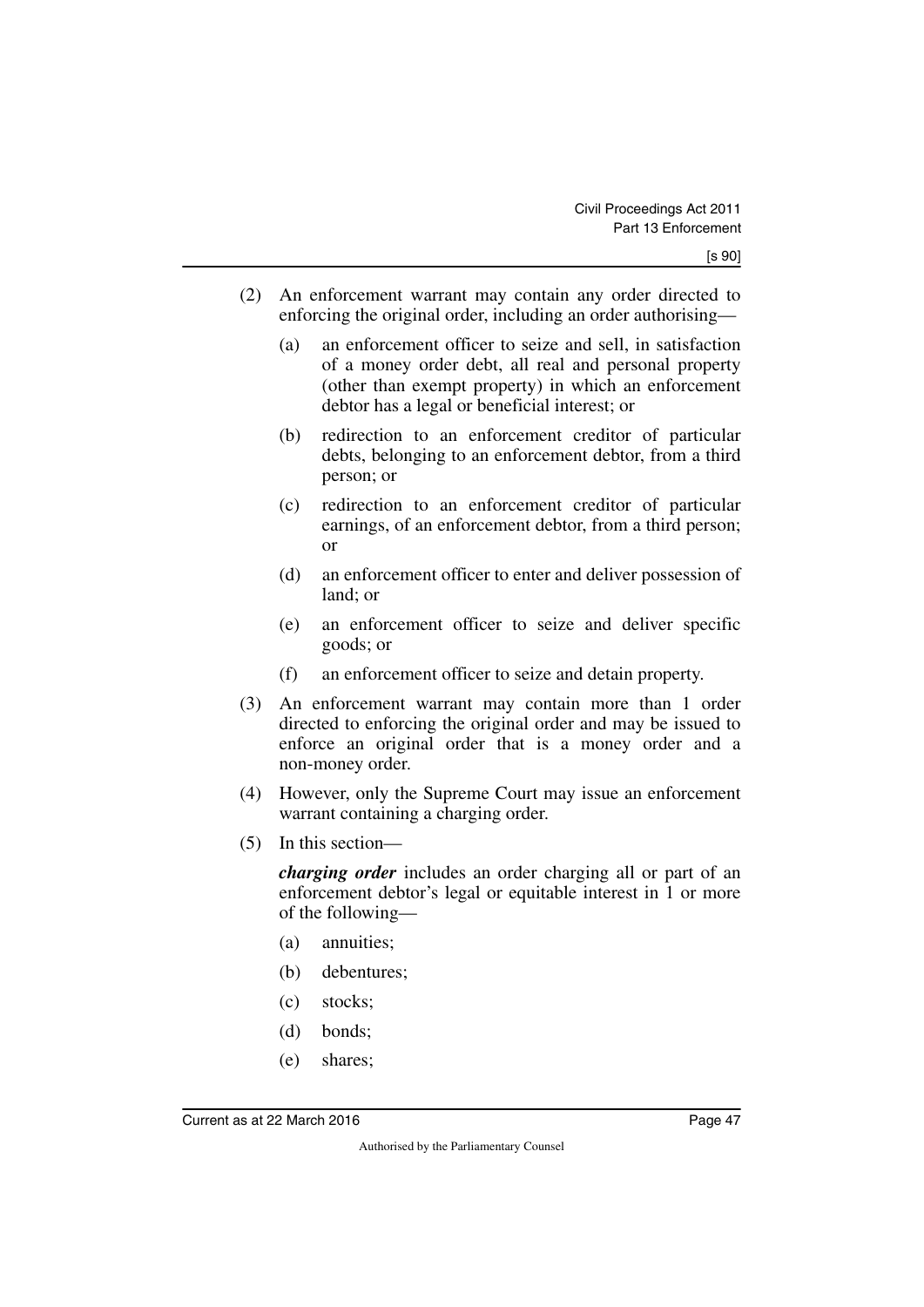- (f) marketable securities;
- (g) prescribed interests;
- (h) units of shares, marketable securities or prescribed interests.

#### <span id="page-49-0"></span>**91 Period of enforcement warrant**

<span id="page-49-1"></span>An enforcement warrant ends 1 year after it issues unless the warrant states that it ends at an earlier time.

#### <span id="page-49-2"></span>**92 Payment under enforcement warrant**

<span id="page-49-3"></span>A payment under an enforcement warrant discharges the person making the payment to the extent of the payment.

#### <span id="page-49-4"></span>**93 Securities held by enforcement officer**

- <span id="page-49-5"></span>(1) This section applies if an enforcement officer seizes cheques, bills of exchange, promissory notes, specialties or other securities for money (the *seized documents*) under an enforcement warrant to enforce a money order.
- (2) The enforcement officer holds the seized documents as security for the amount to be recovered under the enforcement warrant for the benefit of the enforcement creditor.
- (3) The enforcement officer may receive an amount payable under a seized document from the person liable under it.
- (4) The rules may make provision about proceedings to recover amounts under a seized document, including who may start a proceeding.

#### <span id="page-49-6"></span>**94 Redirection of joint funds**

<span id="page-49-7"></span>(1) This section applies if the debt belonging to the enforcement debtor is a fund of money owned by the enforcement debtor and others (a *joint fund*).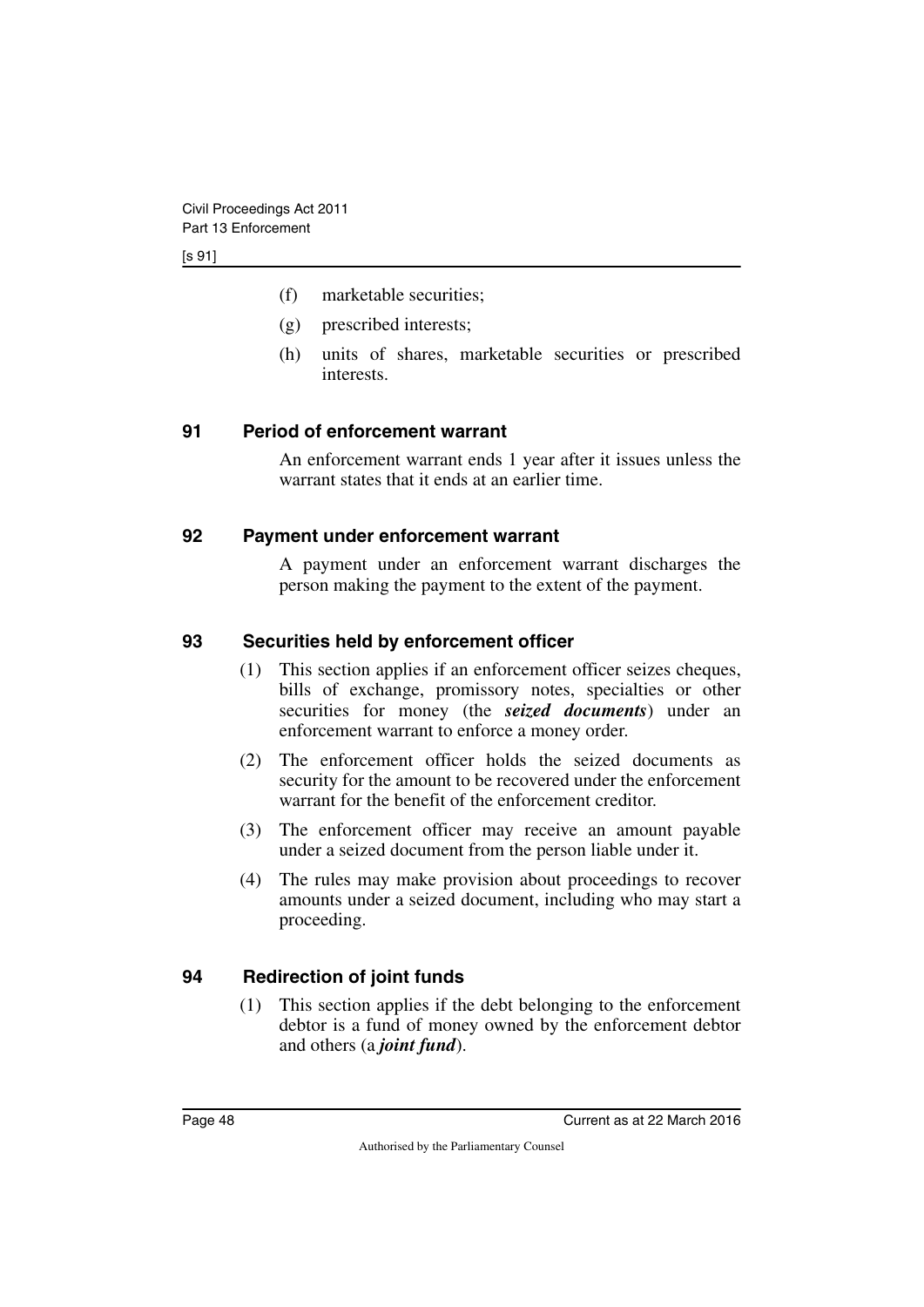- (2) An enforcement warrant may authorise redirection to an enforcement creditor of a joint fund to the extent of the enforcement debtor's entitlement.
- (3) It is presumed a joint fund is owned by the fund owners in equal shares unless, on application of a fund owner or enforcement creditor, the court decides the actual beneficial entitlement of each fund owner.

#### <span id="page-50-0"></span>**95 State debts**

- <span id="page-50-1"></span>(1) If the debt belonging to an enforcement debtor is from a public sector unit and payable out of the consolidated fund or money controlled by a public sector unit (a *State debt*), an application for an enforcement warrant and the enforcement warrant must name the chief executive, by title, of the public sector unit as the third person in whose hands the State debt is redirected.
- (2) Subsection (1) applies despite the *Crown Proceedings Act 1980*, section 8.

*Editor's note—*

*Crown Proceedings Act 1980*, section 8(1)—

#### **'8 Mode of proceeding**

- (1) Subject to this Act and any other Act or law, a claim by or against the Crown may be made and enforced by a proceeding by or against the Crown under the title the 'State of Queensland'.'
- (3) In this section—

*public sector unit* means any of the following—

- (a) a department;
- (b) a public service office;
- (c) an agency, authority, commission, corporation, instrumentality, office, or other entity, established under an Act or under State authorisation for a public or State purpose;
- (d) a part of an entity mentioned in paragraph (a), (b) or (c).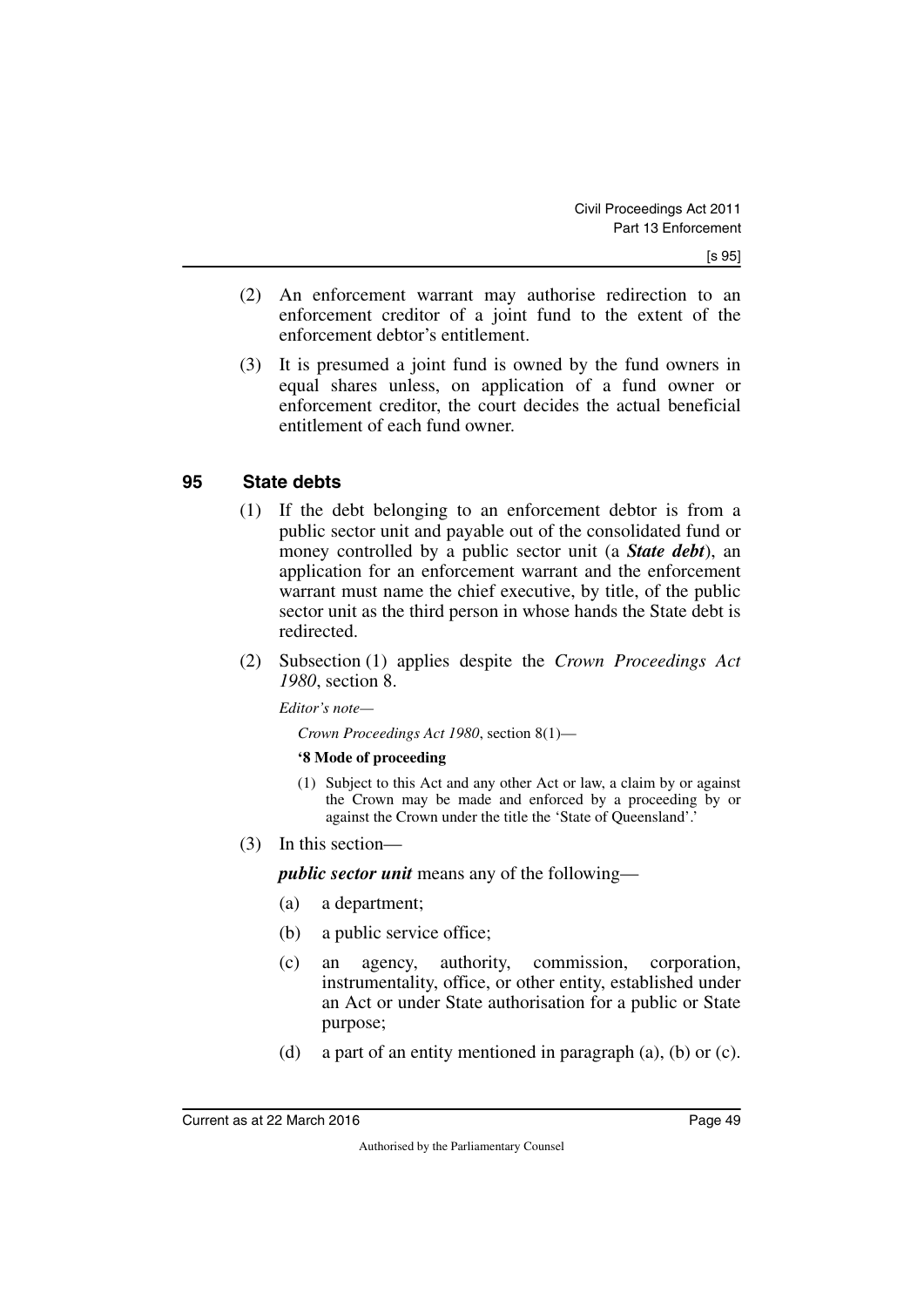#### [s 96]

#### <span id="page-51-0"></span>**96 Redirection of partnership debts**

<span id="page-51-1"></span>A court may issue an enforcement warrant authorising redirection to an enforcement creditor of particular debts, belonging to an enforcement debtor, from a partnership carrying on business in Queensland even if a partner resides outside Queensland.

### <span id="page-51-2"></span>**97 Account with financial institution**

- <span id="page-51-3"></span>(1) An amount standing to the credit of an enforcement debtor in an account in a financial institution is, for enforcing a money order, a debt payable to the enforcement debtor, even if any of the following conditions applicable to the account have not been satisfied—
	- (a) a condition requiring a demand or notice to be made before an amount is withdrawn;
	- (b) a condition requiring a personal application to be made before an amount is withdrawn;
	- (c) a condition requiring the production of a deposit book or a receipt for an amount deposited in the account before an amount is withdrawn;
	- (d) a similar condition.
- (2) Subsection (1) applies, with any changes necessary, to an amount placed to the credit of an enforcement debtor in an account in a financial institution between the date of the enforcement warrant ordering the redirection and any hearing deciding the validity of the warrant.

### <span id="page-51-4"></span>**98 Enforcement against a third person**

- <span id="page-51-5"></span>(1) If a third person—
	- (a) does not comply with an enforcement warrant authorising redirection of a debt from the third person; and
	- (b) does not file a notice of objection; and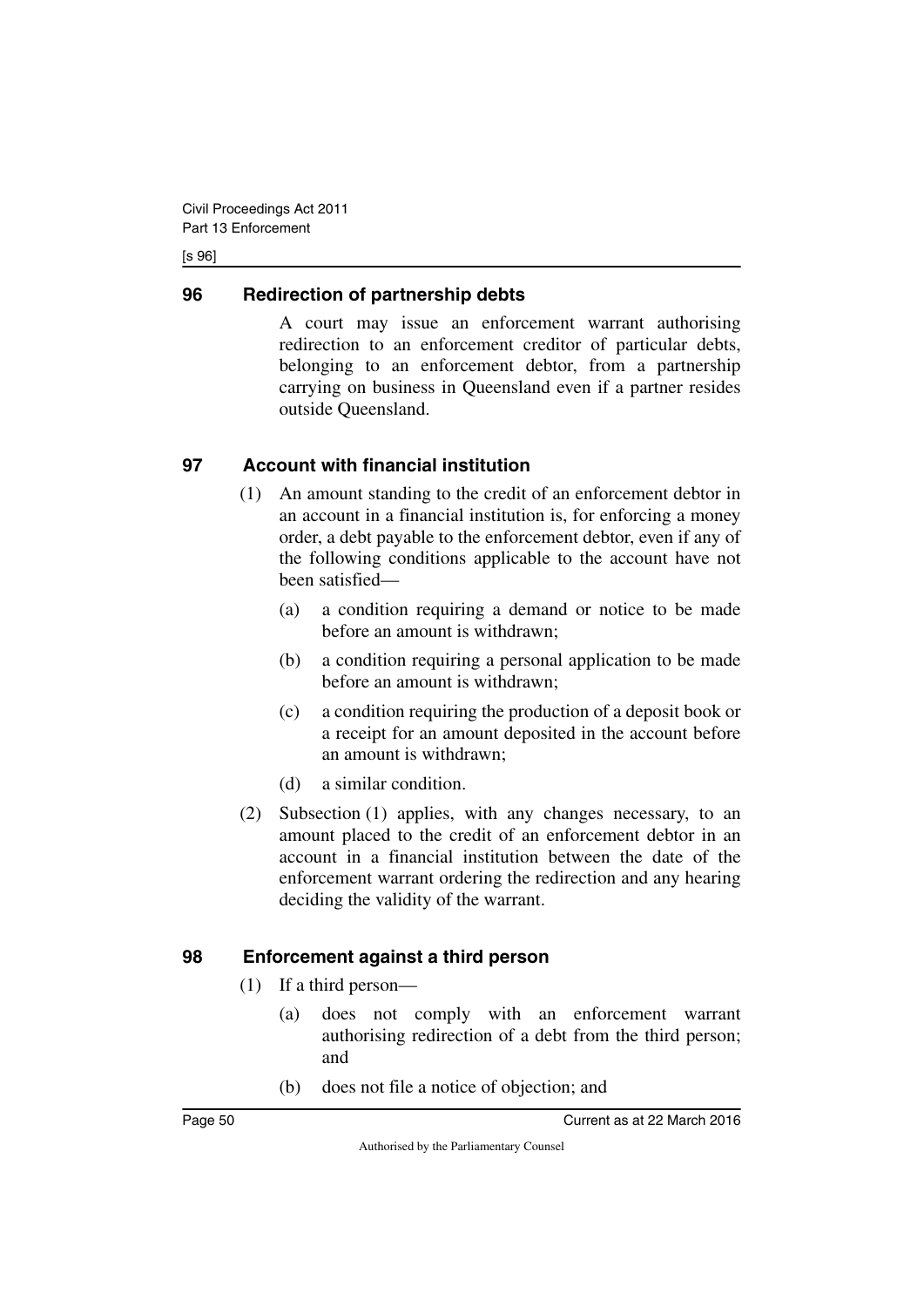(c) fails to dispute the third person's liability to pay the debt;

the enforcement creditor has the same entitlement to enforce the debt as the enforcement debtor had.

(2) To remove any doubt, it is declared that if the debt is a State debt under section 95, the *Crown Proceedings Act 1980*, section 11 applies.

*Editor's note—*

*Crown Proceedings Act 1980*, section 11 (Satisfaction of judgment)

#### <span id="page-52-0"></span>**99 Redirection of earnings—protection of employee**

<span id="page-52-1"></span>An employer must not dismiss an employee, or otherwise prejudice an employee, because an enforcement warrant authorising redirection of the employee's earnings has been made.

<span id="page-52-3"></span>Maximum penalty—100 penalty units.

### <span id="page-52-2"></span>**Division 4 Warrant for defendant's arrest**

#### <span id="page-52-4"></span>**100 Issue of warrant for defendant's arrest**

- <span id="page-52-5"></span>(1) Despite the *District Court of Queensland Act 1967*, section 69, only the Supreme Court may issue a warrant under this section.
- (2) The court may issue a warrant for the arrest of a defendant to a claim in any court if the court is satisfied—
	- (a) the defendant has absconded or is about to abscond; and
	- (b) the absence of the defendant would materially prejudice the plaintiff in prosecuting the proceeding or enforcing any judgment that may be given.
- (3) The warrant must be in the approved form for the arrest of a defendant.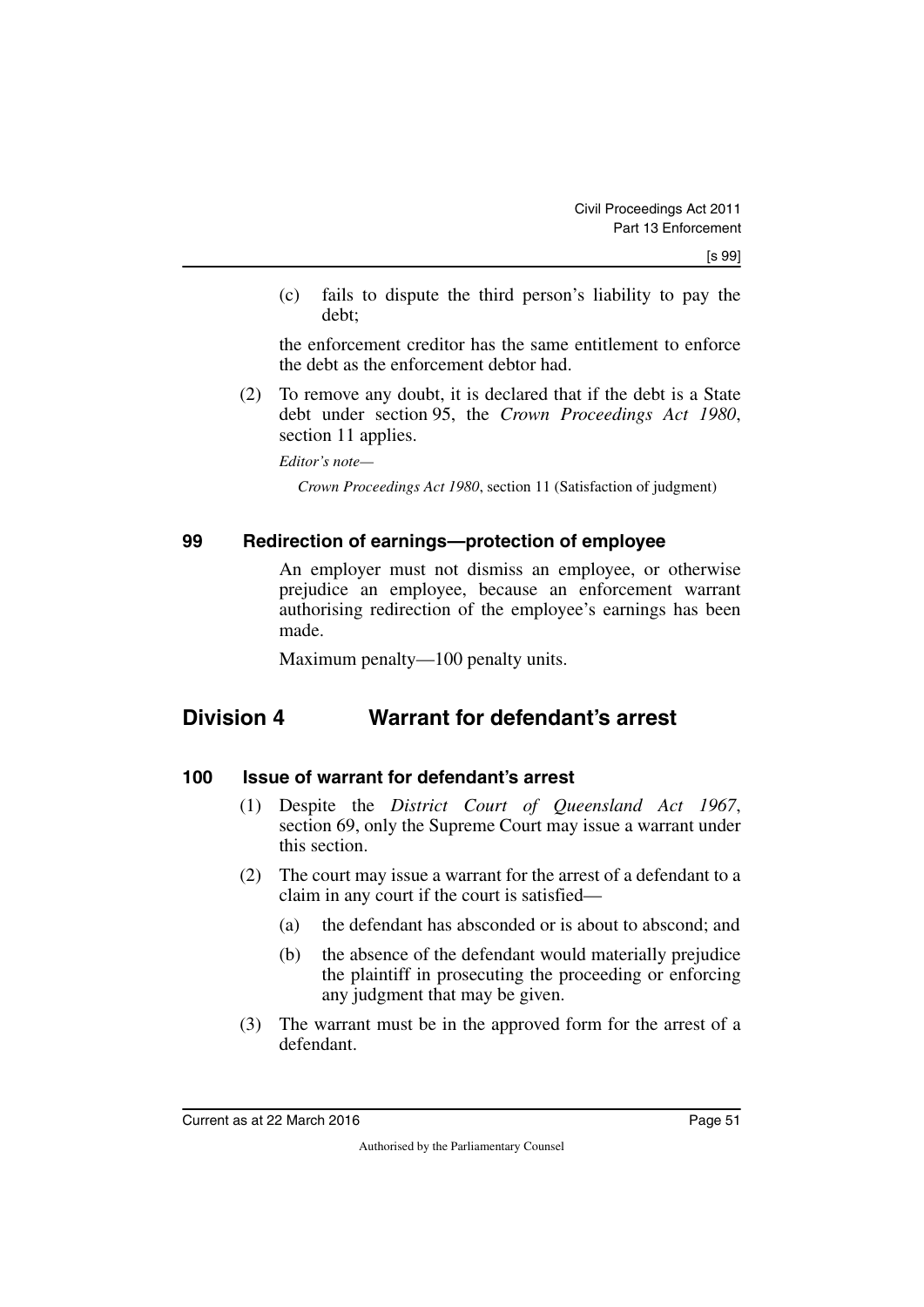- (4) The court may issue the warrant at any time, for example, before the defendant has been served with a claim or before judgment.
- (5) The warrant must state—
	- (a) the name of the defendant; and
	- (b) the date, within 2 months after the warrant's issue, the warrant ends.
- (6) The court may fix an amount as security to be stated in the warrant.
- (7) On payment of the security, the defendant is entitled not to be arrested or, if arrested, to be released.
- (8) In fixing the amount, the court may have regard to any matter it considers relevant, including the following matters—
	- (a) the amount, if any, of the plaintiff's claim;
	- (b) the costs of issuing the warrant;
	- (c) an estimate of the costs of executing the warrant.

# <span id="page-53-0"></span>**Division 5 Enforcement officers**

#### <span id="page-53-2"></span>**101 Powers not impaired**

<span id="page-53-3"></span><span id="page-53-1"></span>Except as provided in this Act, this Act does not take away, lessen or impair any power that was, immediately before the commencement of this section, capable of being exercised by an enforcement officer for a court.

#### <span id="page-53-4"></span>**102 No licence necessary for auction**

<span id="page-53-5"></span>An enforcement officer for a court may, in the course of enforcement, sell property by auction without a licence.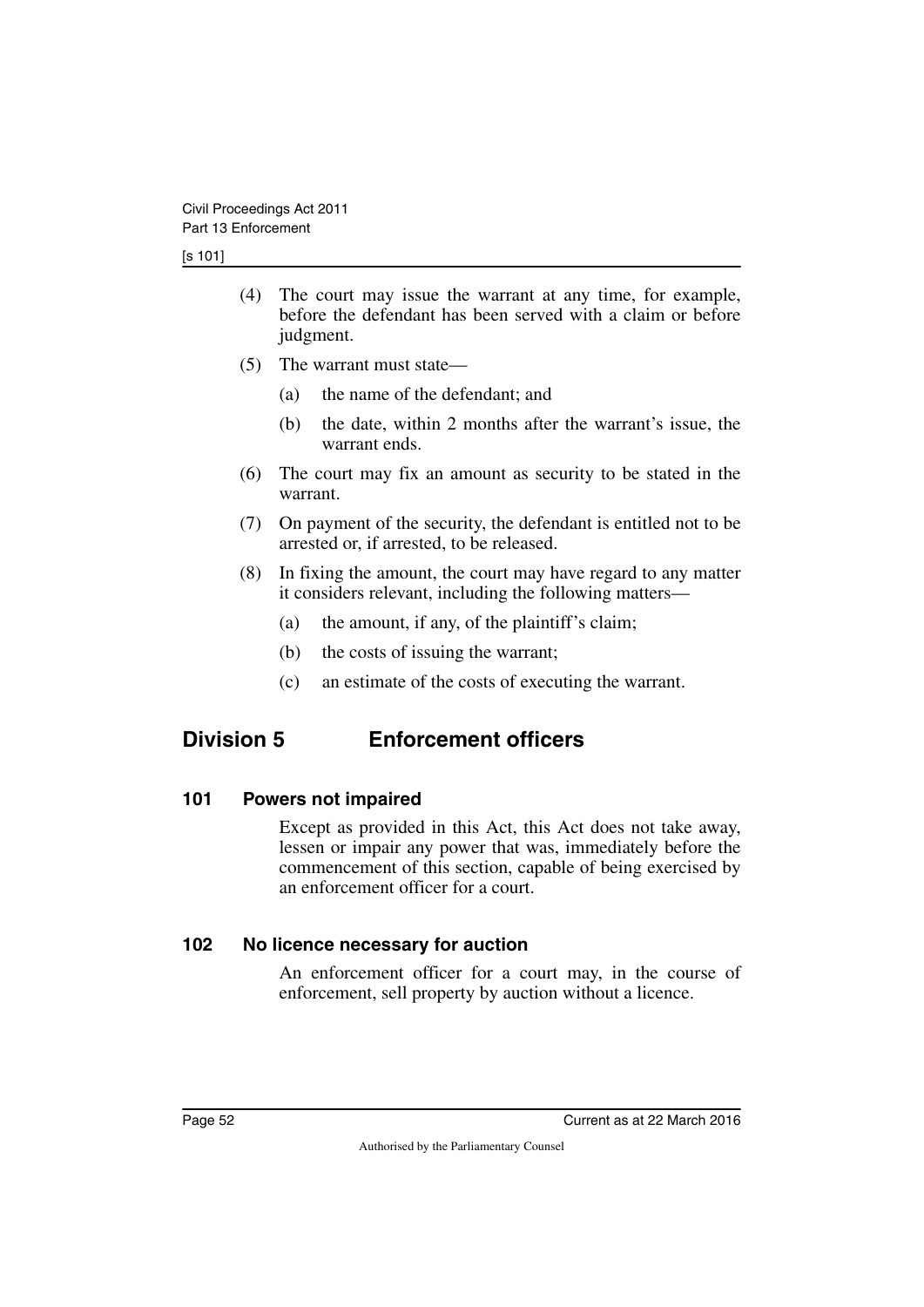#### <span id="page-54-0"></span>**103 Transfer to be executed**

- <span id="page-54-1"></span>(1) This section applies if an enforcement officer for a court sells the right, title and interest of another person in relation to land.
- (2) The sheriff, registrar or clerk of the court must execute the appropriate transfer of the right, title and interest to the purchaser.
- (3) A transfer executed under subsection (2) is evidence that the enforcement officer had power to sell the right, title and interest mentioned in the transfer.

# <span id="page-54-2"></span>**Part 14 Miscellaneous provisions**

#### <span id="page-54-4"></span>**104 Grant of representation before proceeding**

- <span id="page-54-5"></span><span id="page-54-3"></span>(1) This section applies if—
	- (a) an originating process names as a defendant or respondent a person who is dead when the originating process issues; and
	- (b) the cause of action survives the person's death; and
	- (c) a grant of representation has been made when the originating process issues.
- (2) Unless the court orders otherwise, the proceeding is taken to be against the person's personal representative in the personal representative's capacity as personal representative of the person's estate.

#### <span id="page-54-6"></span>**105 No grant of representation before proceeding**

- <span id="page-54-7"></span> $(1)$  If—
	- (a) an originating process names as a defendant or respondent a person who is dead when the originating process issues; and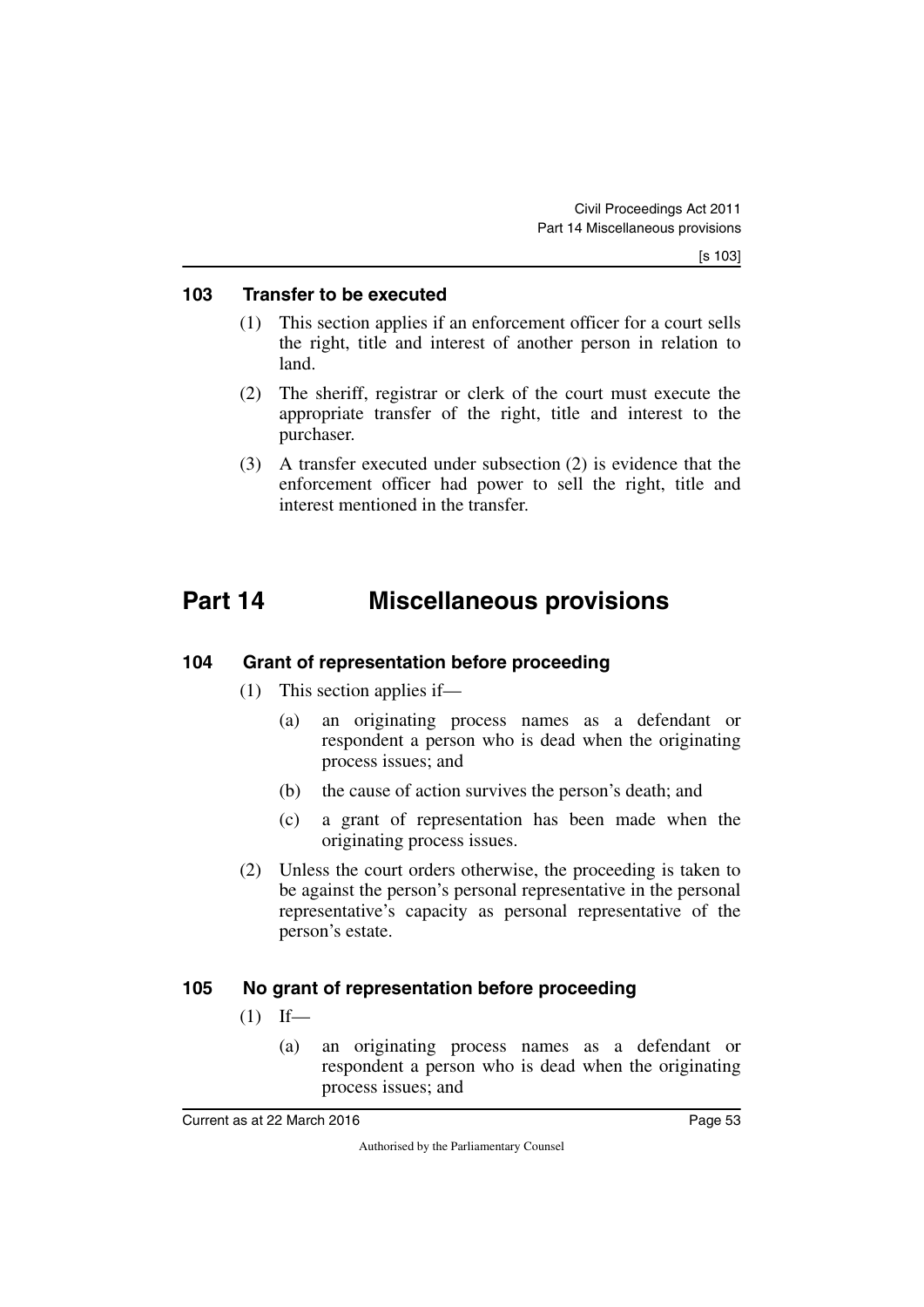[s 106]

- (b) the cause of action survives the person's death; and
- (c) a grant of representation has not been made when the originating process issues;

the proceeding is taken to have been brought against the person's estate.

- (2) However, if a grant of representation is made after the originating process issues, then, unless the court orders otherwise, the proceeding is afterwards taken to be against the person's personal representative in the personal representative's capacity as personal representative of the person's estate.
- (3) Even if a grant of representation has not been made when an order is made in the proceeding, the order binds the estate to the same extent as if a grant had been made and a personal representative of the deceased had been a party to the proceeding.

#### <span id="page-55-0"></span>**106 No new trial because of ruling about duty**

<span id="page-55-1"></span>A new trial must not be granted only because a court has ruled that—

- (a) a document or transaction is properly stamped or is not required to be stamped; or
- (b) duty has been paid or is not required to be paid on a document or transaction.

#### <span id="page-55-2"></span>**107 Regulation-making power**

- <span id="page-55-3"></span>(1) The Governor in Council may make regulations under this Act.
- (2) In making a regulation prescribing a discount rate for section 61, the Governor in Council may prescribe a positive, zero or negative rate.
- (3) In recommending the making of a regulation prescribing a discount rate for section 61, the Minister must have regard to the following factors—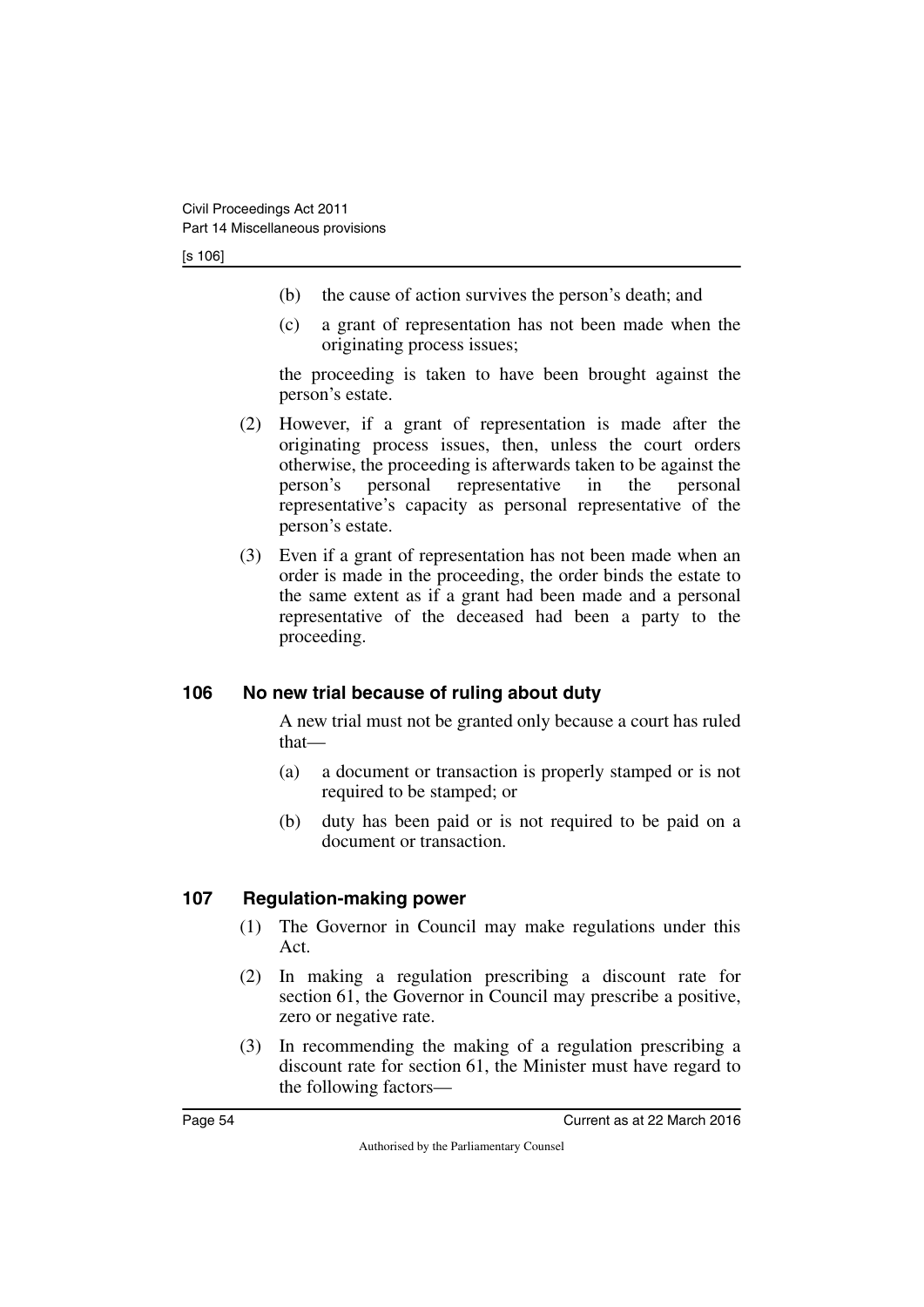- (a) the prevailing rates of inflation;
- (b) the prevailing yields on fixed term investments;
- (c) the prevailing yields on investments in equities;
- <span id="page-56-1"></span>(d) the other economic factors the Minister considers are relevant to prescribing an appropriate discount rate.

# <span id="page-56-0"></span>**Part 15 Saving and transitional provisions for Civil Proceedings Act 2011**

### <span id="page-56-2"></span>**Division 1 Transitional provisions**

<span id="page-56-4"></span>**108 Reference to s 48, Supreme Court Act 1995**

<span id="page-56-7"></span><span id="page-56-5"></span><span id="page-56-3"></span>A reference in any Act or document to section 48 of the *Supreme Court Act 1995* is, if the context permits, taken to be a reference to section 59 of this Act.

### <span id="page-56-6"></span>**Division 2 Saving provision relating to section 109**

#### <span id="page-56-8"></span>**110 Saving of operation of transitional regulation**

- <span id="page-56-9"></span>(1) A transitional regulation made under section 109 is declared to be a law to which the *Acts Interpretation Act 1954*, section 20A applies.
- (2) Subsection (1) applies to a transitional regulation made before or after the commencement of this section.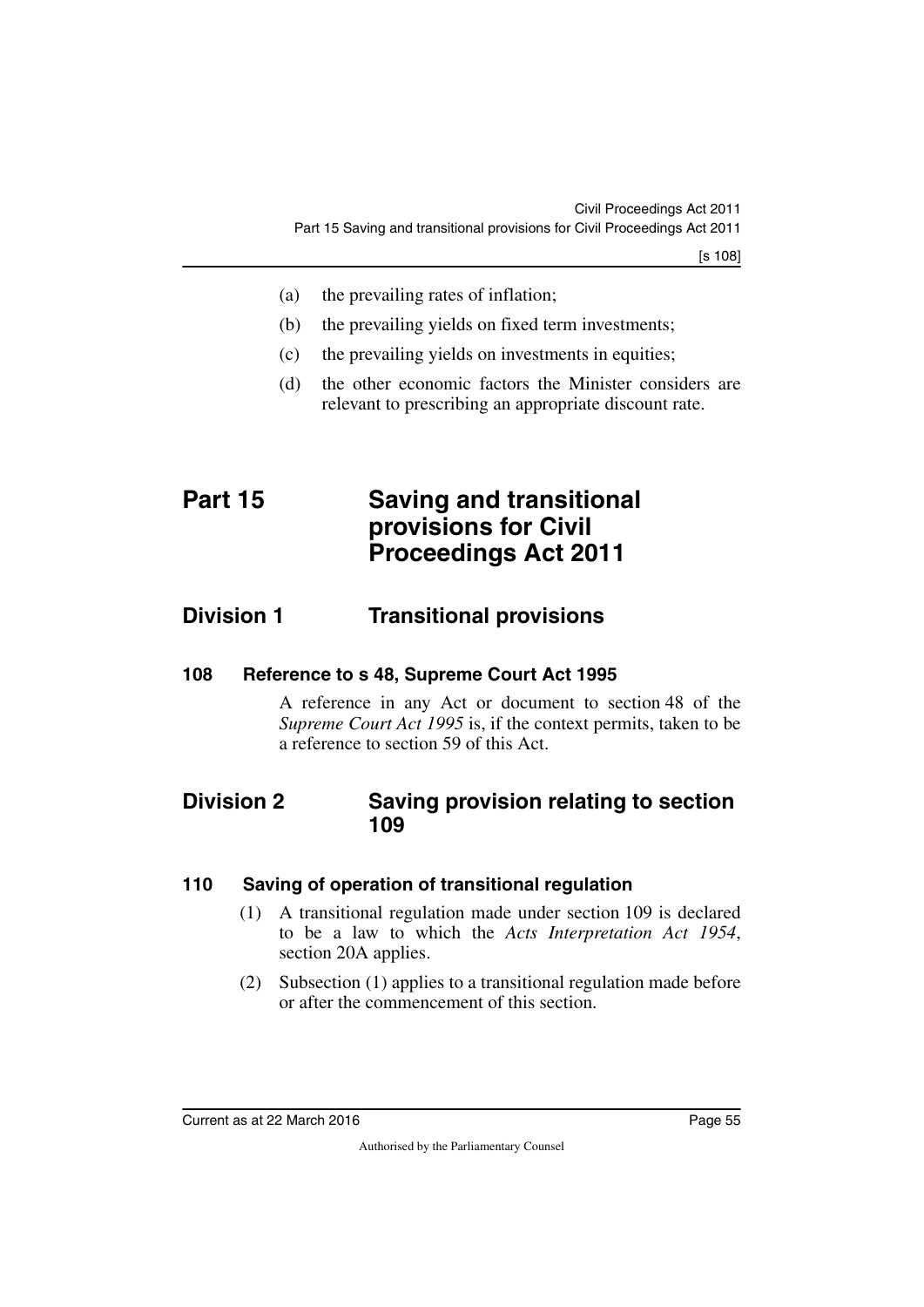<span id="page-57-1"></span><span id="page-57-0"></span>[s 211]

# **Part 29 Repeal of Supreme Court Act 1995**

#### <span id="page-57-2"></span>**211 Repeal of Supreme Court Act 1995**

- <span id="page-57-3"></span>(1) The Supreme Court Act 1995 is repealed.
- (2) The *Supreme Court Act 1995*, sections 300 and 303 are declared to be laws to which the *Acts Interpretation Act 1954*, section 20A applies.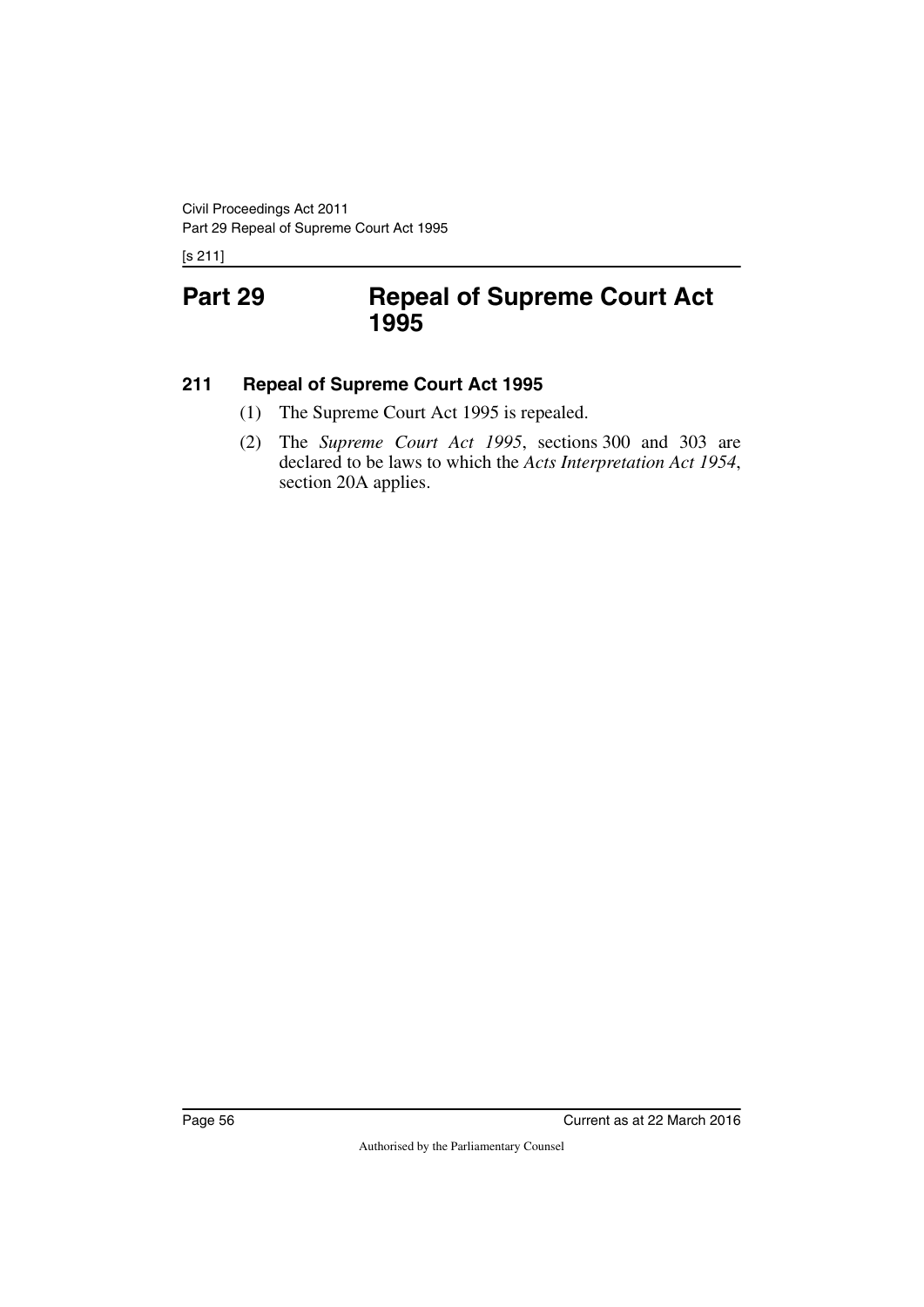# <span id="page-58-0"></span>**Schedule 1 Dictionary**

section 4

<span id="page-58-1"></span>*ADR convenor* means a mediator or case appraiser.

#### *ADR costs* means—

- (a) for a mediation—
	- (i) the mediator's fee; and
	- (ii) the venue provider's fee for providing the venue; and
	- (iii) other costs prescribed under the rules; and
- (b) for a case appraisal—
	- (i) the case appraiser's fee; and
	- (ii) the venue provider's fee for providing the venue; and
	- (iii) other costs prescribed under the rules.

*ADR process* see section 39.

*approved form* means a form approved under the *Supreme Court of Queensland Act 1991*.

*Business Names Register* means the register established and maintained under the *Business Names Registration Act 2011* (Cwlth), section 22.

*case appraisal* see section 41.

*case appraiser* means a person appointed as a case appraiser under a referring order.

*child*, for part 10, see section 62.

*court* see section 5.

*dispute*, for part 6, means—

(a) a dispute in a proceeding; or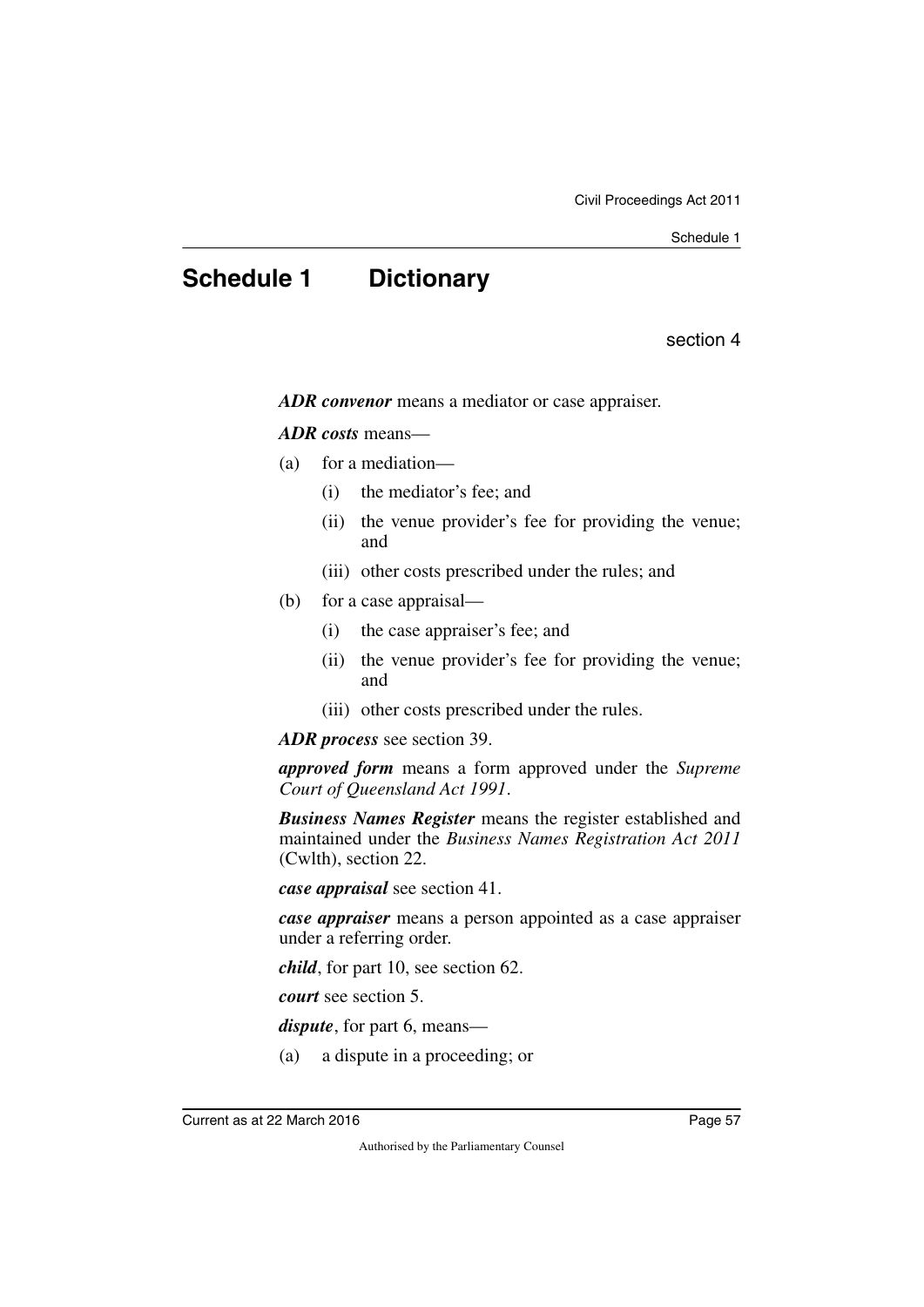#### Schedule 1

(b) something else about which the parties are in dispute that may be dealt with in a mediation at the same time.

#### *enforcement creditor* means—

- (a) a person entitled to enforce an order for the payment of money; or
- (b) a person to whom the benefit of part of the order has passed by way of assignment or in another way.

*enforcement debtor* means a person required to pay money under an order.

*enforcement officer*, for a court, means the sheriff, a deputy sheriff or a bailiff of the court.

*enforcement warrant* means a warrant to enforce an order other than an order for the payment of an amount into court.

*exempt property* means property that is not divisible among the creditors of a bankrupt under the bankruptcy law.

*mediation* see section 40.

*mediator* means a person appointed as a mediator under a referring order.

*member of the deceased's family*, for part 10, see section 62.

*money order* means an order of the court, or part of an order of the court, for the payment of money, including an amount for damages, whether or not the amount is or includes an amount for interest or costs.

*money order debt* means the amount of money payable under a money order.

*non-money order* means an order of the court, or part of an order of the court, for a form of relief other than the payment of money.

*order* includes a judgment, direction, decree, decision or determination of a court whether final or otherwise.

*owner*, for part 11, see section 71.

*parent*, for part 10, see section 62.

*personal representative*, for part 10, see section 62.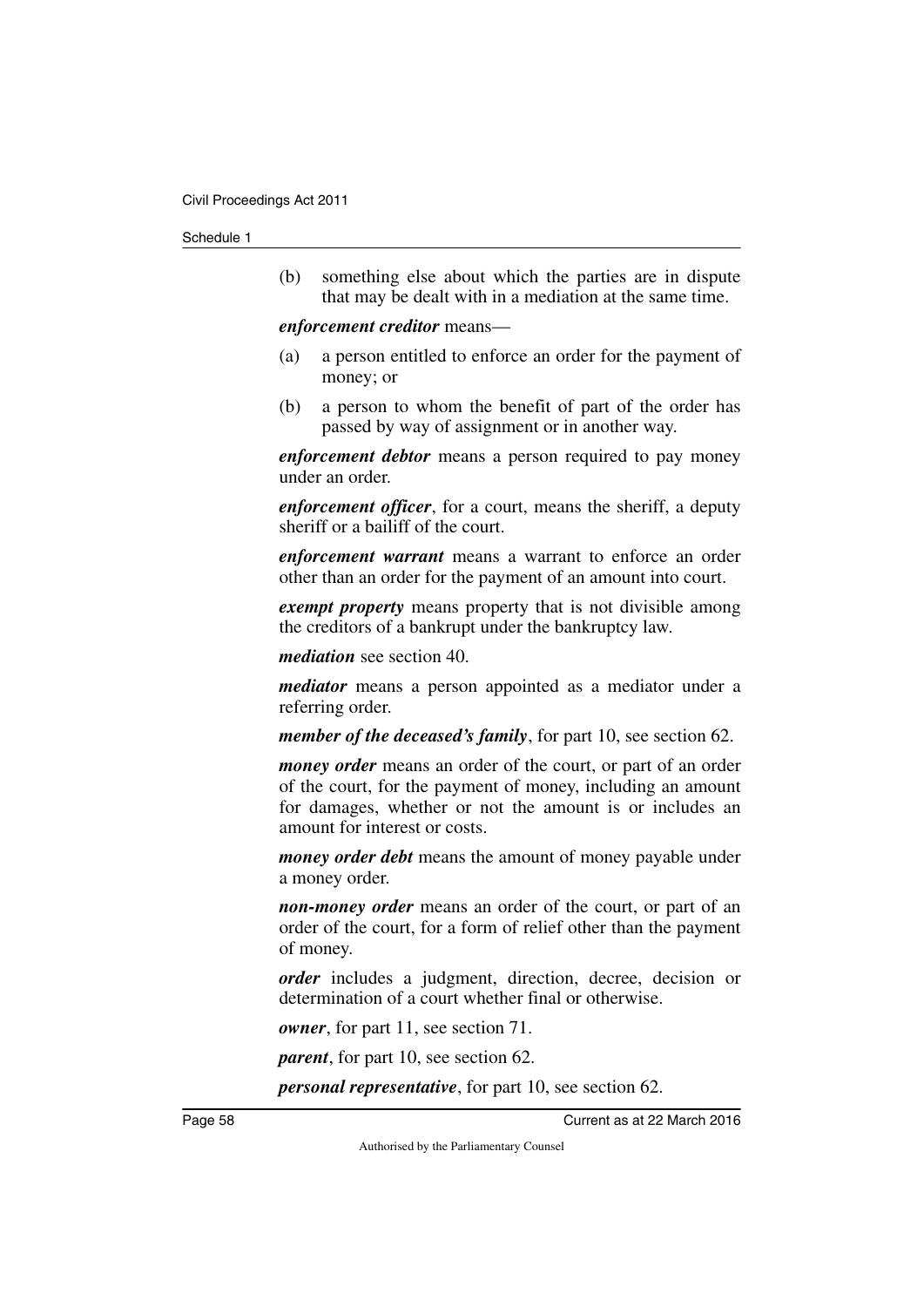Schedule 1

*proceeding* means a proceeding in a court (whether or not between parties), and includes—

- (a) an incidental proceeding in the course of, or in connection with, a proceeding; and
- (b) an appeal or stated case.

*referring order*, for part 6, see section 43(3).

*relevant conference*, for part 5, see section 34.

*rules* means the *Uniform Civil Procedure Rules 1999*.

*sheriff* means the Sheriff of Queensland appointed under the *Supreme Court of Queensland Act 1991*.

*ship*, for part 11, see section 71.

*spouse*, for part 10, see section 63.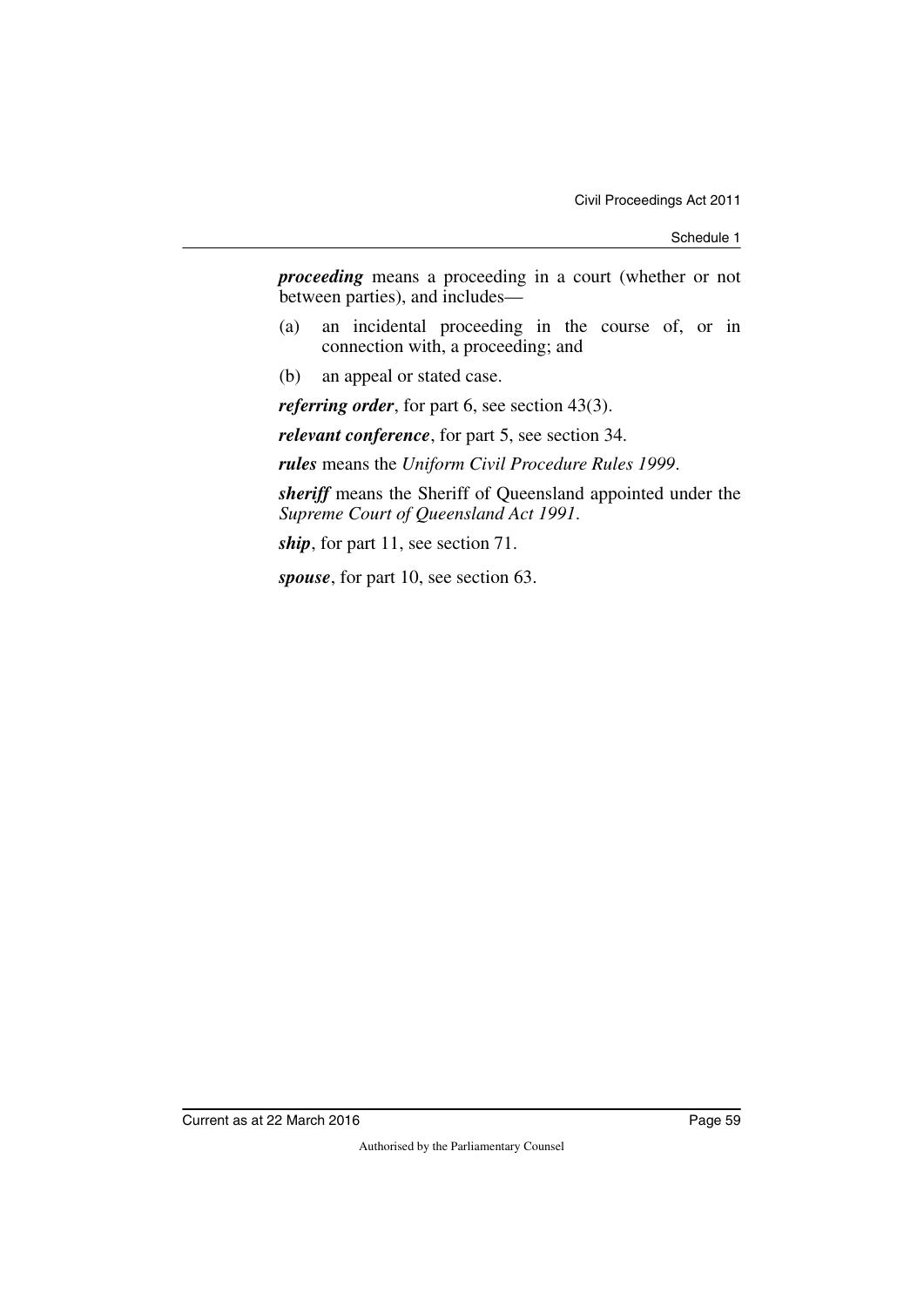Endnotes

### **1 Index to endnotes**

2 Key

- 3 Table of reprints
- 4 List of legislation
- 5 List of annotations

# **2 Key**

**Key to abbreviations in list of legislation and annotations**

| Key | <b>Explanation</b>                                          | Key          | <b>Explanation</b>              |
|-----|-------------------------------------------------------------|--------------|---------------------------------|
|     | $AIA = Acts Interpretation Act (prev) = previously$<br>1954 |              |                                 |
|     | $\text{and} = \text{amended}$                               |              | $proc = production$             |
| t   | $\mathbf{a} \mathbf{m} \mathbf{d}$ = amendment              |              | $\mathbf{prox} = \mathbf{prox}$ |
|     | $ch = chapter$                                              | $pt = part$  |                                 |
|     | $def = definition$                                          |              | $pubd = published$              |
|     | $div = division$                                            |              | $R[X] =$ Reprint No. [X]        |
|     | $exp = expires/expired$                                     |              | $RA$ = Reprints Act 1992        |
|     | $\mathbf{gaz} = \mathbf{gazette}$                           |              | reloc = relocated               |
|     | $hdg =$ heading                                             | m            | renu = renumbered               |
|     | $ins = inserted$                                            |              | $rep = rep\text{ }$             |
|     | $\mathbf{lap} = \mathbf{lapsed}$                            |              | $(retro = retrospectively)$     |
| d   | $notf = notified$                                           | $r_{V}$      | $=$ revised version             |
|     | $num = numbered$                                            | $\mathbf{s}$ | $= section$                     |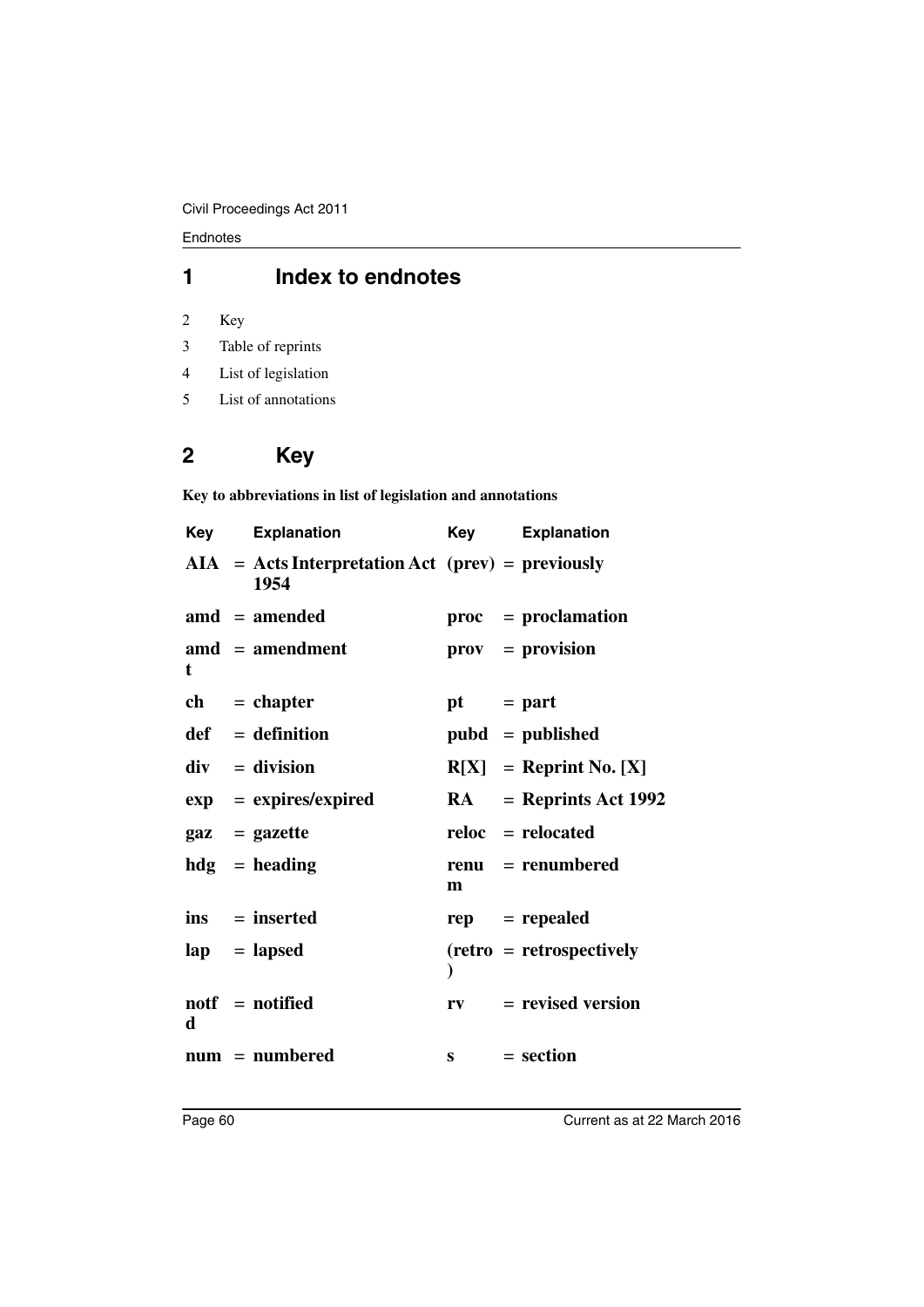| <b>Key</b> Explanation<br><b>Explanation</b><br>Key<br>$\theta$ in = order in council<br>sch<br>$=$ schedule<br>c<br>$sdiv = subdivision$<br>om = omitted<br>$orig = original$<br>SIA –<br>1992<br><b>SIR</b><br>$=$ Statutory Instruments<br>$=$ page<br>p<br><b>Regulation 2012</b><br>SL<br>$=$ subordinate legislation<br>$para = paragraph$<br>$=$ substituted<br>$prec = preceding$<br>sub<br>$unnu = unnumbered$<br>$pres = present$<br>m |  |  |                               |
|--------------------------------------------------------------------------------------------------------------------------------------------------------------------------------------------------------------------------------------------------------------------------------------------------------------------------------------------------------------------------------------------------------------------------------------------------|--|--|-------------------------------|
|                                                                                                                                                                                                                                                                                                                                                                                                                                                  |  |  |                               |
|                                                                                                                                                                                                                                                                                                                                                                                                                                                  |  |  |                               |
|                                                                                                                                                                                                                                                                                                                                                                                                                                                  |  |  |                               |
|                                                                                                                                                                                                                                                                                                                                                                                                                                                  |  |  | $=$ Statutory Instruments Act |
|                                                                                                                                                                                                                                                                                                                                                                                                                                                  |  |  |                               |
|                                                                                                                                                                                                                                                                                                                                                                                                                                                  |  |  |                               |
|                                                                                                                                                                                                                                                                                                                                                                                                                                                  |  |  |                               |
|                                                                                                                                                                                                                                                                                                                                                                                                                                                  |  |  |                               |

**prev** = **previous**

### **3 Table of reprints**

A new reprint of the legislation is prepared by the Office of the Queensland Parliamentary Counsel each time a change to the legislation takes effect.

The notes column for this reprint gives details of any discretionary editorial powers under the **Reprints Act 1992** used by the Office of the Queensland Parliamentary Counsel in preparing it. Section 5(c) and (d) of the Act are not mentioned as they contain mandatory requirements that all amendments be included and all necessary consequential amendments be incorporated, whether of punctuation, numbering or another kind. Further details of the use of any discretionary editorial power noted in the table can be obtained by contacting the Office of the Queensland Parliamentary Counsel by telephone on 3003 9601 or email legislation.queries@oqpc.qld.gov.au.

From 29 January 2013, all Queensland reprints are dated and authorised by the Parliamentary Counsel. The previous numbering system and distinctions between printed and electronic reprints is not continued with the relevant details for historical reprints included in this table.

|              | <b>Reprin Amendments</b><br>t No. included | <b>Effective</b> | <b>Notes</b> |
|--------------|--------------------------------------------|------------------|--------------|
| $\mathbf{1}$ | 2011 Act No. 45                            | 1 September 2012 |              |
|              | 2012 Act No. 17                            |                  |              |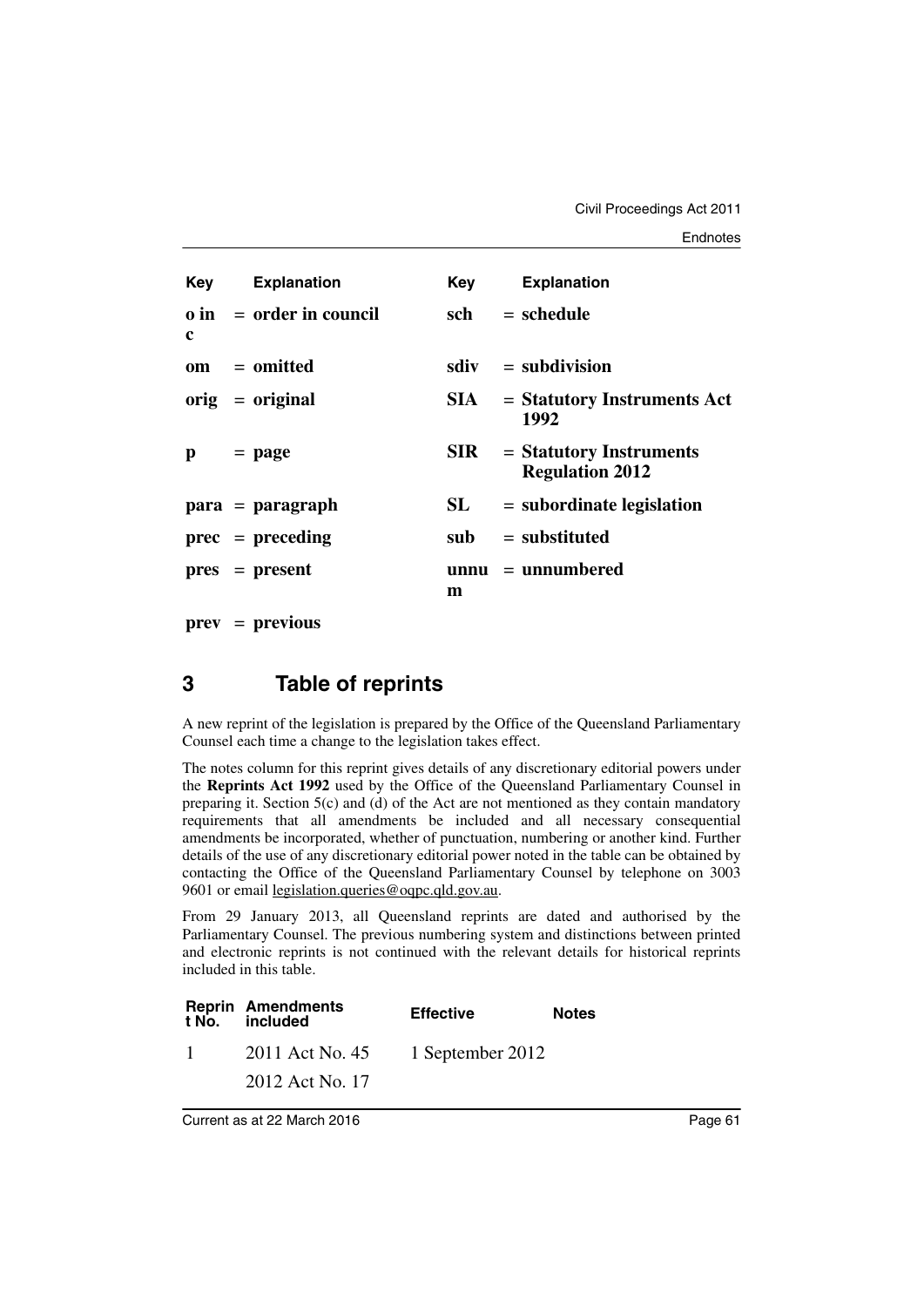Civil Proceedings Act 2011

#### **Endnotes**

| t No.            | <b>Reprin Amendments</b><br>included | <b>Effective</b>              | <b>Notes</b>                                    |
|------------------|--------------------------------------|-------------------------------|-------------------------------------------------|
| 1A               |                                      | 7 December 2012               |                                                 |
| Current as at    |                                      | <b>Amendments</b><br>included | <b>Notes</b>                                    |
|                  | 7 December 2012 rv                   |                               |                                                 |
| 3 June 2013      |                                      | 2013 Act No. 25               |                                                 |
|                  | 29 August 2013                       | 2013 Act No. 35               |                                                 |
| 2 September 2013 |                                      |                               | prov exp 1 September<br>2013                    |
|                  | 23 September 2013                    | 2013 Act No. 39               |                                                 |
| 7 December 2013  |                                      |                               | certain provs commenced<br>RA ss $7(1)(k)$ , 40 |
|                  | 22 March 2016                        | 2015 Act No. 33               |                                                 |

### **4 List of legislation**

#### **Civil Proceedings Act 2011 No. 45**

date of assent 6 December 2011 ss 1–2 commenced on date of assent pts 1–29, 31, schs 1A–1 commenced 1 September 2012 (2012 SL No. 146) pt 30 commenced 31 August 2012 (2012 SL No. 146) pt 32 div 3 commenced 10 August 2012 (2012 SL No. 125) pt 32 div 8 commenced 1 March 2012 (2012 SL No. 4) pt 32 div 2, s 229 commenced 7 December 2012 (automatic commencement under AIA s 15DA(2)) pt 32 div 6 commenced 7 December 2013 (automatic commencement under AIA s 15DA(2) (2012 SL No. 200 s 2)) remaining provisions commenced on date of assent amending legislation— **Civil Proceedings Act 2011 No. 45 ss 1–2, pt 30**

date of assent 6 December 2011 ss 1–2 commenced on date of assent remaining provisions commenced 31 August 2012 (2012 SL No. 146)

#### **Penalties and Sentences and Other Legislation Amendment Act 2012 No. 17 pts 1, 3**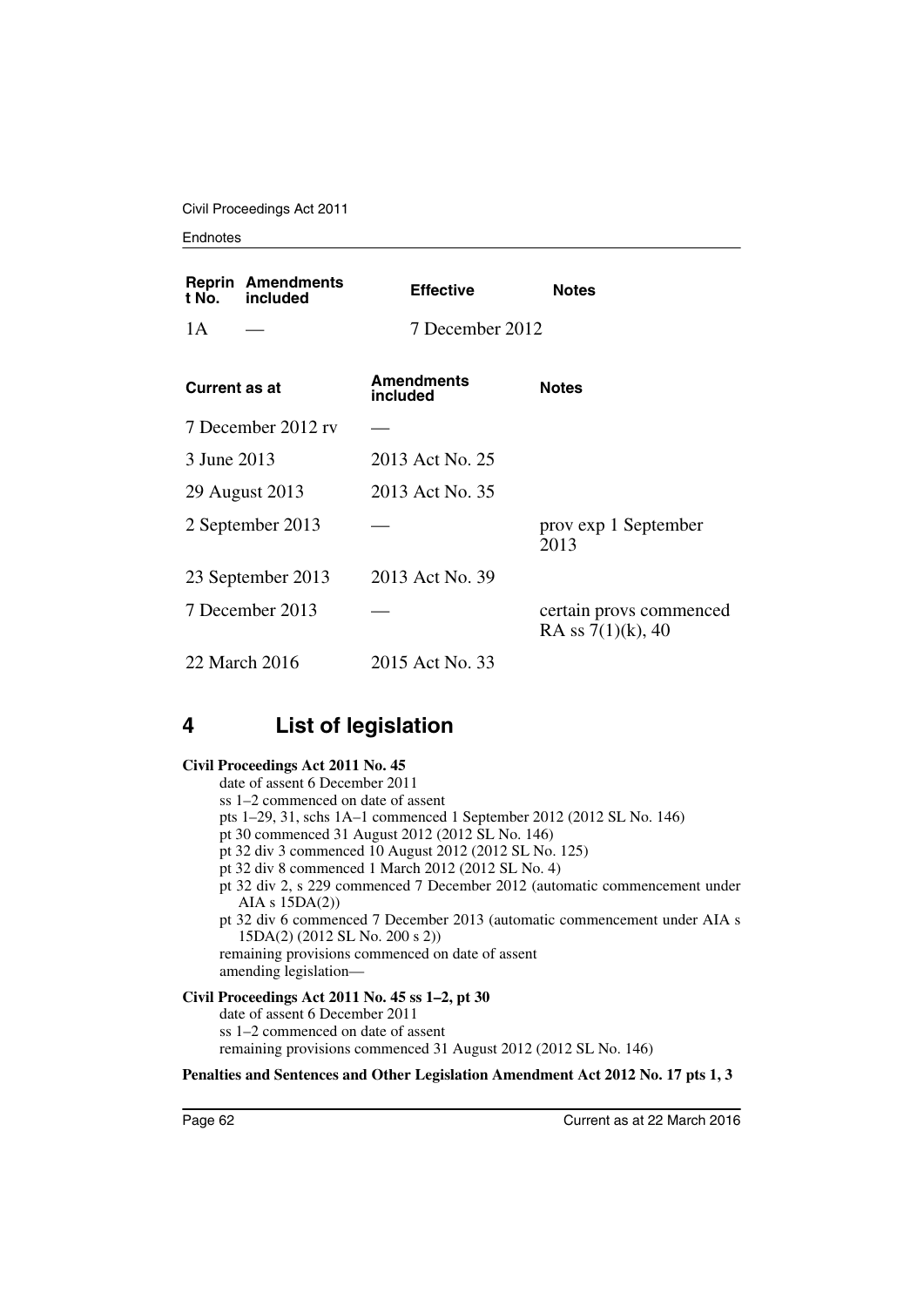date of assent 14 August 2012 commenced on date of assent

#### **Liquor and Gaming (Red Tape Reduction) and Other Legislation Amendment Act 2013 No. 25 s 1, pt 4**

date of assent 3 June 2013 commenced on date of assent

#### **Justice and Other Legislation Amendment Act 2013 No. 35 s 1, pt 10**

date of assent 29 August 2013 commenced on date of assent

**Treasury and Trade and Other Legislation Amendment Act 2013 No. 39 ss 1, 110(1) sch 3 pt 1**

date of assent 23 September 2013 commenced on date of assent

#### **Relationships (Civil Partnerships) and Other Acts Amendment Act 2015 No. 33 ss 1– 2, 52 sch pt 2**

date of assent 17 December 2015 ss 1–2 commenced on date of assent remaining provisions commenced 22 March 2016 (2016 SL No. 14)

# **5 List of annotations**

**Long title** amd 2011 No. 45 s 213

**Damages for spouse's benefit**

**s 67** amd 2012 No. 17 s 10; 2013 No. 39 s 110(1) sch 3 pt 1; 2015 No. 33 s 52(2) sch pt 2

- **Enforcement against property of a business s 88** amd 2011 No. 45 s 214
- **Variation of order in relation to a business name s 89** amd 2011 No. 45 s 215
- **PART 15—SAVING AND TRANSITIONAL PROVISIONS FOR CIVIL PROCEEDINGS ACT 2011**
	- **pt hdg** amd 2013 No. 25 s 26
- **Division 1—Transitional provisions div hdg** ins 2013 No. 25 s 27
- **Transitional regulation-making power s 109** exp 1 September 2013 (see s 109(4))
- **Division 2—Saving provision relating to section 109 div hdg** ins 2013 No. 25 s 28
- **Saving of operation of transitional regulation s 110** ins 2013 No. 25 s 28